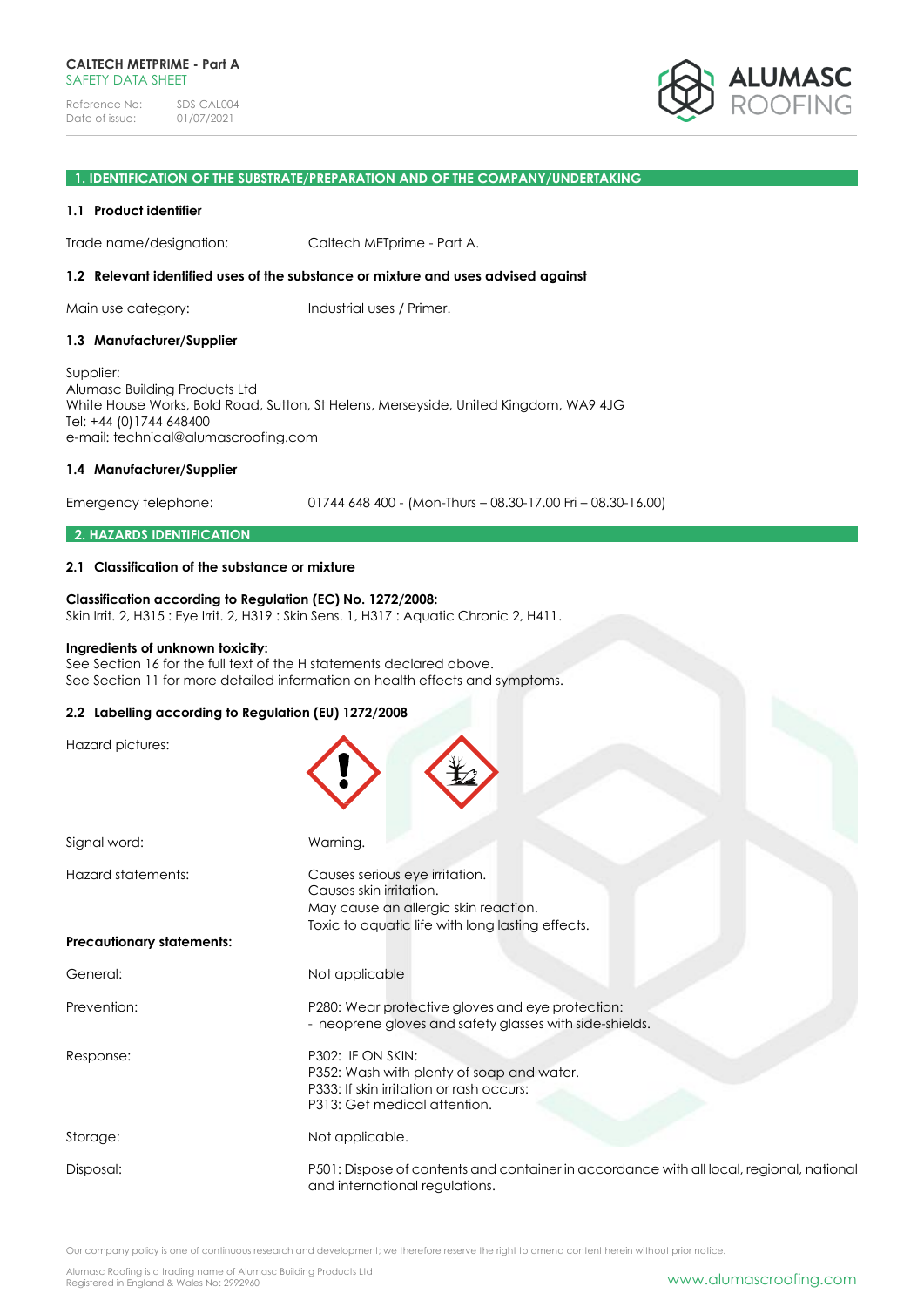Reference No: SDS-CAL004<br>Date of issue: 01/07/2021 Date of issue:



Hazardous ingredients: Bisphenol-A-Epoxy Resin Avg.Mol.Wght. ≤ 700 and 1,6-Bis(2,3-Epoxypropoxy)Hexane).

Supplemental label elements: Contains epoxy constituents. May produce an allergic reaction.

# **Annex XVII - Restrictions on the manufacture, placing on the market and use of certain dangerous substances, mixtures and articles:**

# Not applicable.

# **Special packaging requirements:**

Not applicable.

# **2.3 Other hazards**

## **Product meets the criteria for PBT or vPvB according to Regulation (EC) No.1907/2006, AnnexXIII:** This mixture does not contain any substances that are assessed to be a PBT or a vPvB.

# **Other hazards which do not result inclassification:**

None known.

The mixture may be a skin sensitiser. It may also be a skin irritant and repeated contact may increase this effect. The mixture may be a skin sensitiser. It may also be a severe skin irritant.

# **3. COMPOSITION AND INFORMATION ABOUT THE COMPONENTS**

# **3.1 Mixture**

| Product/ingredient name                    | <b>Identifiers</b>           | $\%$        | <b>Classification</b><br><b>Regulation (EC) No. 1272/2008 [CLP]</b>     | <b>Type</b> |
|--------------------------------------------|------------------------------|-------------|-------------------------------------------------------------------------|-------------|
| Bisphenol-A-Epoxy<br>Resin Avg.Mol.Wght. ≤ | REACH #:<br>01-2119456619-26 | $≥10 - ≤25$ | Skin Irrit, 2, H315<br>Eye Irrit. 2, H319                               | $[1]$       |
| 700                                        | EC: 500-033-5                |             | Skin Sens. 1, H317                                                      |             |
|                                            | CAS: 25068-38-6              |             | Aquatic Chronic 2, H411                                                 |             |
|                                            | Index: 603-074-00-8          |             |                                                                         |             |
| <b>Benzyl Alcohol</b>                      | REACH #:                     | $≥10 - 525$ | Acute Tox. 4, H302                                                      | $[1]$       |
|                                            | 01-2119492630-38             |             | Acute Tox. 4, H332                                                      |             |
|                                            | EC: 202-859-9                |             | Eye Irrit. 2, H319                                                      |             |
|                                            | CAS: 100-51-6                |             |                                                                         |             |
|                                            | Index: 603-057-00-5          |             |                                                                         |             |
| <b>Trizinc Bis</b>                         | REACH #:                     | ≤10         | Aquatic Acute 1, H400 (M=1)                                             | $[1]$       |
| (Orthophosphate)                           | 01-2119485044-40             |             | Aquatic Chronic 1, H410 (M=1)                                           |             |
|                                            | EC: 231-944-3                |             |                                                                         |             |
|                                            | CAS: 7779-90-0               |             |                                                                         |             |
|                                            | Index: 030-011-00-6          |             |                                                                         |             |
| $1,6 - Bis$                                | REACH #:                     | $\leq 5$    | Skin Irrit. 2, H315                                                     | $[1]$       |
| (2,3-Epoxypropoxy)                         | 01-2119463471-41             |             | Eye Irrit. 2, H319                                                      |             |
| Hexane                                     | EC: 240-260-4                |             | Skin Sens. 1, H317                                                      |             |
|                                            | CAS: 16096-31-4              |             | Aquatic Chronic 3, H412                                                 |             |
| <b>Zinc Oxide</b>                          | REACH #:                     | $\leq 0,3$  | Aquatic Acute 1, H400 (M=1)                                             |             |
|                                            | 01-2119463881-32             |             | Aquatic Chronic 1, H410 (M=1)                                           |             |
|                                            | EC: 215-222-5                |             |                                                                         |             |
|                                            | CAS: 1314-13-2               |             |                                                                         |             |
|                                            | Index: 030-013-00-7          |             |                                                                         |             |
|                                            |                              |             | See Section 16 for the full text of the<br>H statements declared above. |             |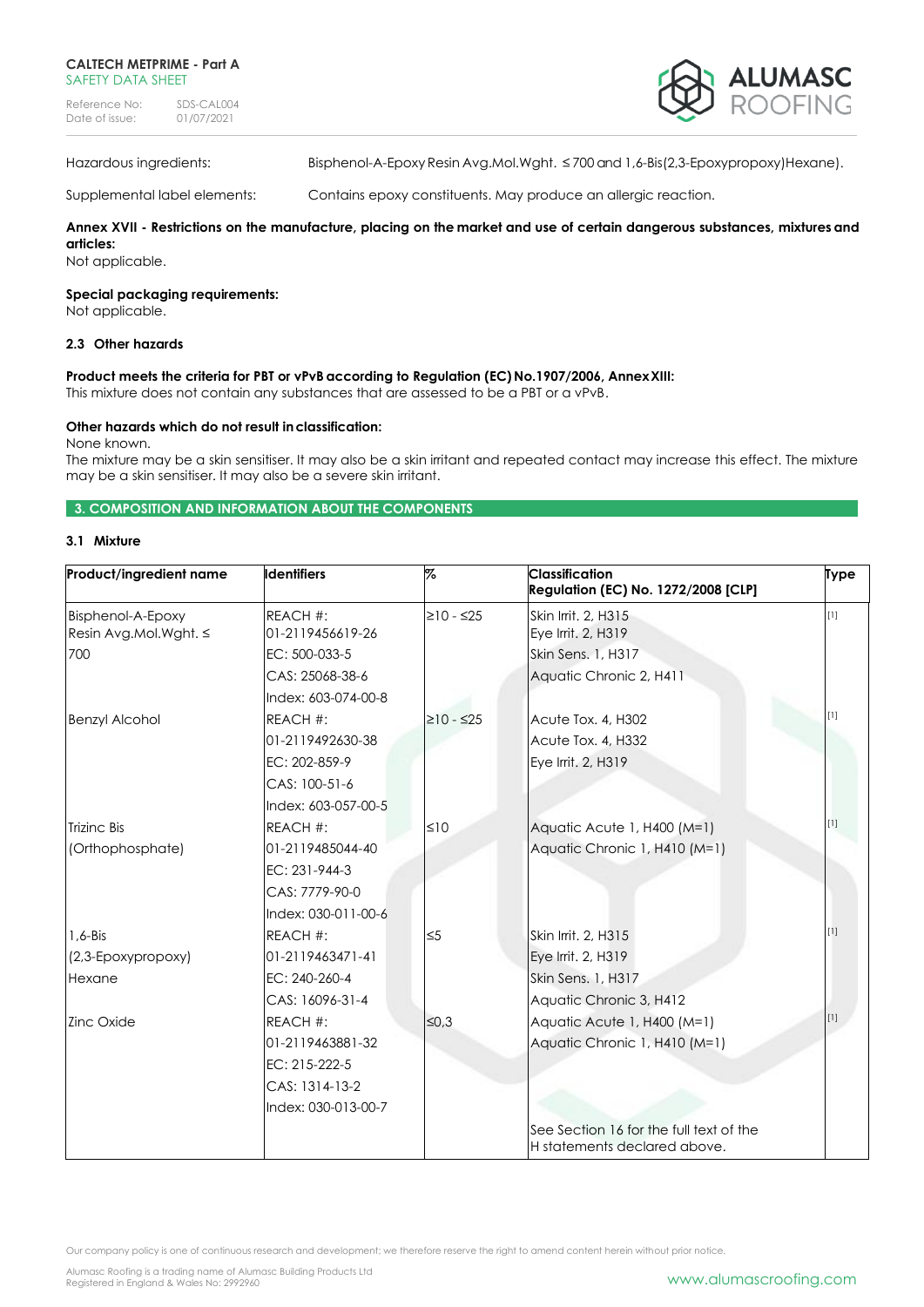Reference No: SDS-CAL004<br>Date of issue: 01/07/2021 Date of issue:



There are no additional ingredients present which, within the current knowledge of the supplier and in the concentrations applicable, are classified as hazardous to health or the environment, are PBTs, vPvBs or Substances of equivalent concern, or have been assigned a workplace exposure limit and hence require reporting in this section.

# **Type:**

[1] Substance classified with a health or environmental hazard.

[2] Substance with a workplace exposure limit.

[3] Substance meets the criteria for PBT according to Regulation (EC) No. 1907/2006, Annex XIII.

[4] Substance meets the criteria for vPvB according to Regulation (EC) No. 1907/2006, Annex XIII.

[5] Substance of equivalent concern.

[6] Additional disclosure due to company policy.

Occupational exposure limits, if available, are listed in Section 8.

# **4. FIRST AID MEASURES**

# **4.1 Description of first aid measures**

| General:                    | In all cases of doubt, or when symptoms persist, seek medical attention. Never give<br>anything by mouth to an unconscious person. If unconscious, place in recovery position<br>and seek medical advice.                                                           |
|-----------------------------|---------------------------------------------------------------------------------------------------------------------------------------------------------------------------------------------------------------------------------------------------------------------|
| Eye contact:                | Remove contact lenses, irrigate copiously with clean, fresh water, holding the eyelids<br>apart for at least 10 minutes and seek immediate medical advice.                                                                                                          |
| Inhalation:                 | Remove to fresh air. Keep person warm and at rest. If not breathing, if breathing is<br>irregular or if respiratory arrest occurs, provide artificial respiration or oxygen by trained<br>personnel.                                                                |
| Skin contact:               | Remove contaminated clothing and shoes. Wash skin thoroughly with soap and water<br>or use recognised skin cleanser. Do NOT use solvents or thinners.                                                                                                               |
| Ingestion:                  | Rinse mouth. If swallowed, seek medical advice immediately and show the container<br>or label. Keep person warm and at rest. Do NOT induce vomiting.                                                                                                                |
| Protection of first aiders: | No action shall be taken involving any personal risk or without suitable training. It may<br>be dangerous to the person providing aid to give mouth-to-mouth resuscitation. Wash<br>contaminated clothing thoroughly with water before removing it, or wear gloves. |

# **4.2 Most important symptoms and effects, both acute and delayed**

There are no data available on the mixture itself. The mixture has been assessed following the conventional method of the CLP Regulation (EC) No 1272/2008 and is classified for toxicological properties accordingly. See Sections 2 and 3 for details. Exposure to component solvent vapour concentrations in excess of the stated occupational exposure limit may result in adverse health effects such as mucous membrane and respiratory system irritation and adverse effects on the kidneys, liver and central nervous system. Symptoms and signs include headache, dizziness, fatigue, muscular weakness, drowsiness and, in extreme cases, loss of consciousness.

Solvents may cause some of the above effects by absorption through the skin. Repeated or prolonged contact with the mixture may cause removal of natural fat from the skin, resulting in non-allergic contact dermatitis and absorption through the skin.

If splashed in the eyes, the liquid may cause irritation and reversible damage.

Ingestion may cause nausea, diarrhea and vomiting.

This takes into account, where known, delayed and immediate effects and also chronic effects of components from shortterm and long-term exposure by oral, inhalation and dermal routes of exposure and eye contact.

Based on the properties of the epoxy constituent(s) and considering toxicological data on similar mixtures, this mixture may be a skin sensitiser and an irritant. It contains low molecular weight epoxy constituents which are irritating to eyes, mucous membrane and skin. Repeated skin contact may lead to irritation and to sensitisation, possibly with cross-sensitisation to other epoxies. Skin contact with the mixture and exposure to spray mist and vapour should beavoided.

Based on the properties of epoxy constituent(s) and considering toxicological data on similar mixtures, this mixture may be a skin sensitiser and a severe irritant. It contains epoxy based reactive diluents which are moderate to severely irritating to eyes, mucous membrane and skin and are strong sensitisers. Repeated skin contact may lead to irritation and to hyper-sensitivity, possibly with cross-sensitisation to other epoxies. Single oral exposure to doses of the epoxy based reactive diluents at or close to the lethal dose has been shown to cause transient neurotoxic effects in animals in some cases. However, uptake through skin and by inhalation has not caused such effects in animals.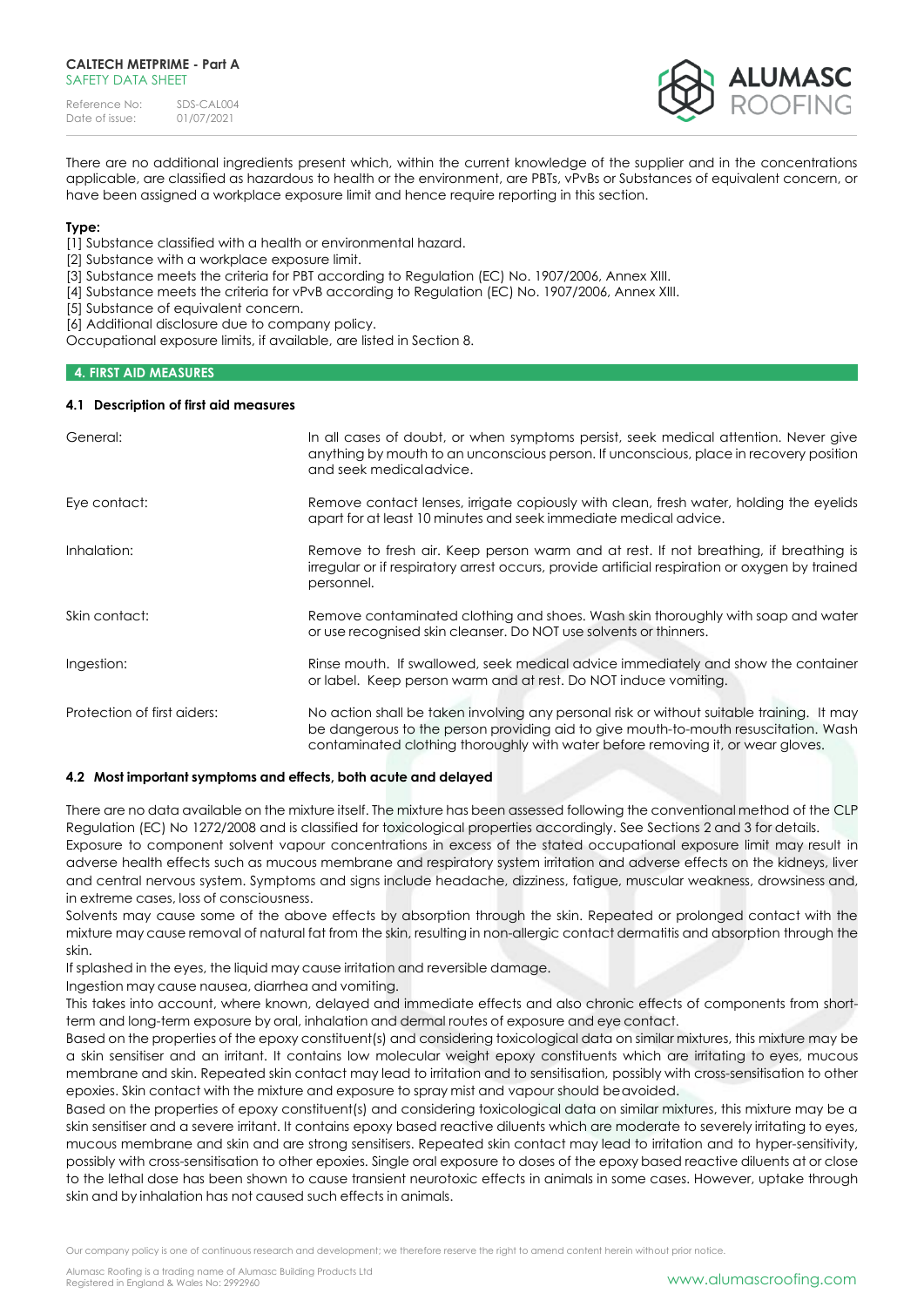

Prolonged exposure to high concentration may cause adverse effects in target organs such as liver and kidney. Contains bisphenol-A-epoxy resin avg.mol.wght. ≤ 700, 1,6-bis(2,3-epoxypropoxy)hexane. Mayproduce an allergic reaction.

## **Over exposure signs/symptoms:**

| Eye contact:  | Adverse symptoms may include the following:<br>- pain or irritation.<br>- watering.<br>- redness. |
|---------------|---------------------------------------------------------------------------------------------------|
| Inhalation:   | No specific data.                                                                                 |
| Skin contact: | Adverse symptoms may include the following:<br>- irritation.<br>- redness.                        |
| Ingestion:    | No specific data.                                                                                 |

## **4.3 Indication of any immediate medical attention and special treatment needed**

#### **Notes to doctor:**

Treat symptomatically. Contact poison treatment specialist immediately if large quantities have been ingested or inhaled.

# **Specific treatment:**

# No specific treatment

See toxicological information (Section 11).

# **5. FIRE-FIGHTING MEASURES**

# **5.1 Extinguishing media**

#### **Suitable extinguishing media:**  Recommended: alcohol-resistant foam, CO2, powders, water spray.

# **Unsuitable extinguishing media:**

Do not use water jet.

## **5.2 Special hazards arising from the substance or mixture**

## **Hazards from the substance or mixture:**

In a fire or if heated, a pressure increase will occur and the container may burst.

This material is toxic to aquatic life with long lasting effects. Fire water contaminated with this material must be contained and prevented from being discharged to any waterway, sewer or drain.

## **Hazardous thermal decomposition products:**

Decomposition products may include the following materials:

- carbon dioxide.
- carbon monoxide.
- sulfur oxides.
- phosphorus oxides.
- halogenated compounds.
- metal oxide/oxides.

## **5.3 Advice for fire-fighters**

# **Special protective actions for fire-fighters:**

Promptly isolate the scene by removing all persons from the vicinity of the incident if there is a fire. No action shall be taken involving any personal risk or without suitable training.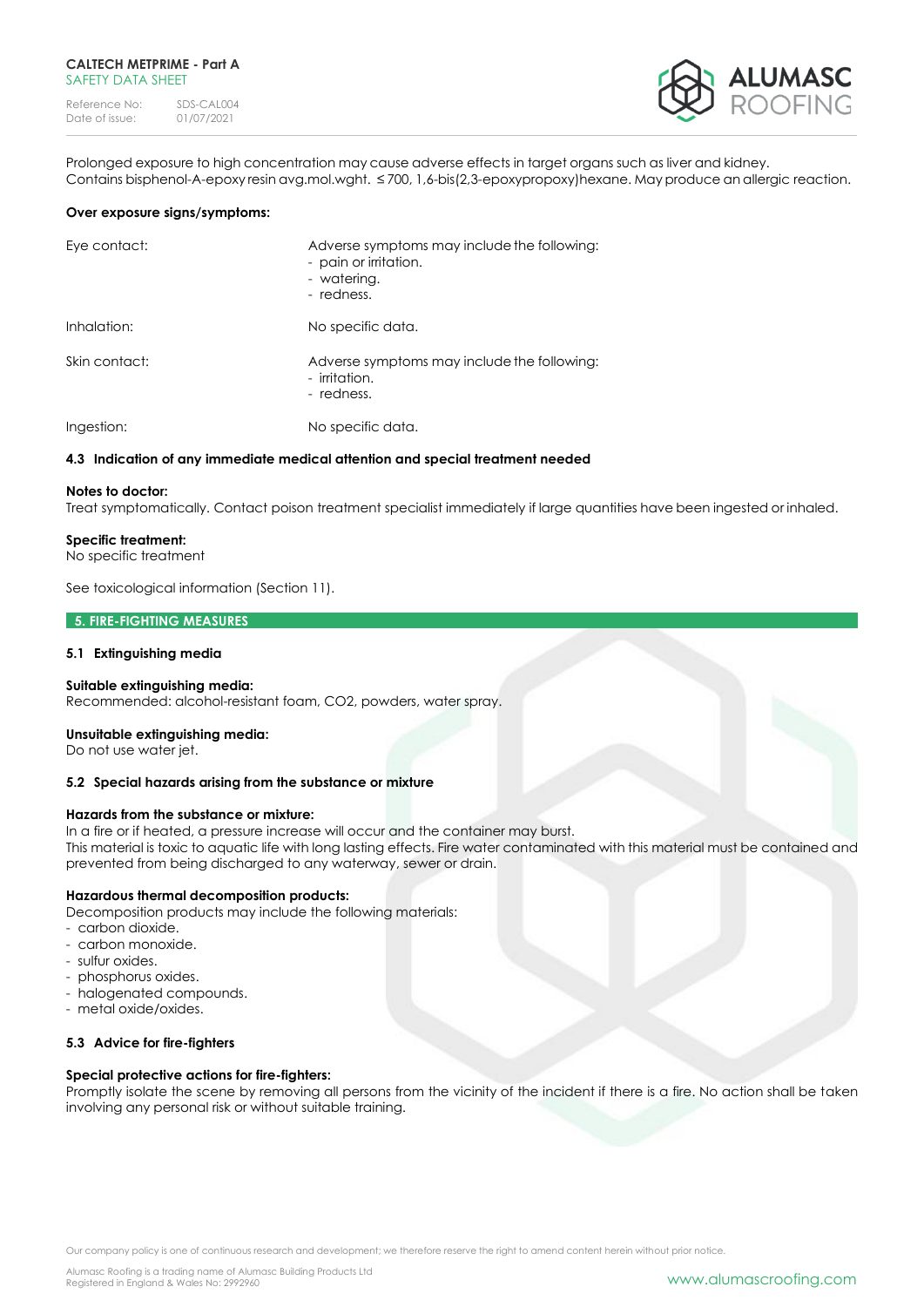Reference No: SDS-CAL004<br>Date of issue: 01/07/2021 Date of issue:



## **Special protective equipment for fire-fighters:**

Fire-fighters should wear appropriate protective equipment and self-contained breathing apparatus (SCBA) with a full facepiece operated in positive pressure mode. Clothing for fire-fighters (including helmets, protective boots and gloves) conforming to European standard EN 469 will provide a basic level of protection for chemical incidents

#### **Additional information:**

No unusual hazard if involved in a fire.

#### **6. ACCIDENTAL RELEASE MEASURES**

#### **6.1 Personal precautions, protective equipment and emergency procedures**

#### **For non-emergency personnel:**

No action shall be taken involving any personal risk or without suitable training.

Evacuate surrounding areas. Keep unnecessary and unprotected personnel from entering. Do not touch or walk through spilt material. Avoid breathing vapour or mist. Provide adequate ventilation. Wear appropriate respirator when ventilation is inadequate. Put on appropriate personal protective equipment

# **For emergency responders:**

If specialised clothing is required to deal with the spillage, take note of any information in Section 8 on suitable and unsuitable materials. See also the information in "For non-emergency personnel".

#### **6.2 Environmental precautions**

Avoid dispersal of spilt material and runoff and contact with soil, waterways, drains and sewers. Inform the relevant authorities if the product has caused environmental pollution (sewers, waterways, soil or air). Water polluting material. May be harmful to the environment if released in large quantities. Collect spillage.

#### **6.3 Methods and materials for containment and cleaning up**

#### **Small spill:**

Stop leak if without risk. Move containers from spill area. Dilute with water and mop up if water-soluble. Alternatively, or if water-insoluble, absorb with an inert dry material and place in an appropriate waste disposal container. Dispose of via a licensed waste disposal contractor.

#### **Large spill:**

Stop leak if without risk. Move containers from spill area. Approach the release from upwind. Prevent entry into sewers, water courses, basements or confined areas. Wash spillages into an effluent treatment plant or proceed as follows. Contain and collect spillage with non-combustible, absorbent material e.g. sand, earth, vermiculite or diatomaceous earth and place in container for disposal according to local regulations. Dispose of via a licensed waste disposal contractor. Contaminated absorbent material may pose the same hazard as the spilt product.

# **6.4 Reference to other sections**

See Section 1 for emergency contact information. See Section 8 for information on appropriate personal protective equipment. See Section 13 for additional waste treatment information.

#### **7. HANDLING AND STORAGE**

## **7.1 Precautions for safe handling**

Keep away from heat, sparks and flame. No sparking tools should be used.

Avoid contact with skin and eyes. Avoid the inhalation of dust, particulates, spray or mist arising from the application of this mixture. Avoid inhalation of dust from sanding.

Eating, drinking and smoking should be prohibited in areas where this material is handled, stored and processed.

Put on appropriate personal protective equipment (see Section 8).

Never use pressure to empty. Container is not a pressure vessel.

Always keep in containers made from the same material as the original one.

Comply with the health and safety at work laws.

Do not allow to enter drains or watercourses.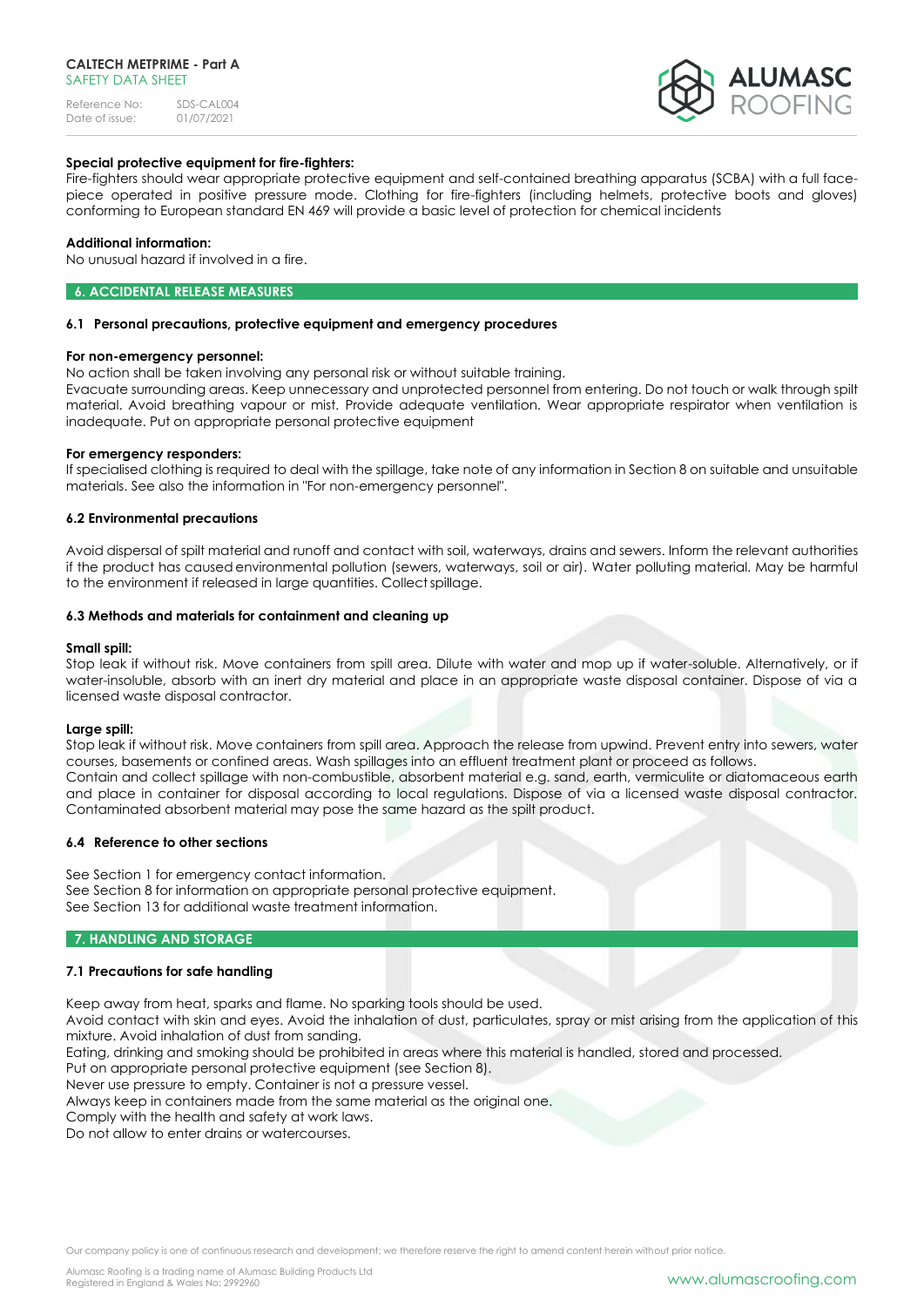

### **7.2 Conditions for safe storage, including any incompatibilities**

Store in accordance with local regulations.

#### **Notes on joint storage:**

Keep away from: oxidising agents, strong alkalis, strong acids.

#### **Additional information on storage conditions:**

Observe label precautions. Store in a dry, cool and well-ventilated area. Keep away from heat and direct sunlight. Keep away from sources of ignition. No smoking. Prevent unauthorised access. Containers that have been opened must be carefully resealed and kept upright to prevent leakage.

Seveso Directive - Reporting thresholds (in tonnes).

#### **Danger criteria:**

| :ateaorv | <b>Notification &amp;</b><br><b>MAPP threshold</b> | Safety report threshold |
|----------|----------------------------------------------------|-------------------------|
| $\Gamma$ | 200                                                | 500                     |
| ∟∠       | tonne                                              | tonne                   |

## **7.3 Specific end use(s)**

No data available.

#### **8. EXPOSURE CONTROLS/PERSONAL PROTECTION**

The information in this section contains generic advice and guidance. Information is provided based on typical anticipated uses of the product. Additional measures might be required for bulk handling or other uses that could significantly increase worker exposure or environmental releases.

#### **8.1 Control parameters**

#### **Occupational exposure limits:**

No exposure limit value known.

#### **Recommended monitoring procedure:**

If this product contains ingredients with exposure limits, personal, workplace atmosphere or biological monitoring may be required to determine the effectiveness of the ventilation or other control measures and/or the necessity to use respiratory protective equipment. Reference should be made to monitoring standards, such as the following: European Standard EN 689 (Workplace atmospheres - Guidance for the assessment of exposure by inhalation to chemical agents for comparison with limit values and measurement strategy) European Standard EN 14042 (Workplace atmospheres - Guide for the application and use of procedures for the assessment of exposure to chemical and biological agents) European Standard EN 482 (Workplace atmospheres - General requirements for the performance of procedures for the measurement of chemical agents) Reference to national guidance documents for methods for the determination of hazardous substances will also be required.

#### **DNELs/DMELs:**

| Product/ingredient name         | <b>Type</b> | Exposure                                                    | Value                 | Population    | <b>Effects</b> |
|---------------------------------|-------------|-------------------------------------------------------------|-----------------------|---------------|----------------|
| Bisphenol-A-Epoxy ResinAvg.Mol. | <b>DNEL</b> | Short term dermal                                           | 8,3 mg/kg             | Workers       | Systemic       |
| Wght. $\leq 700$                |             |                                                             | bw/day                |               |                |
|                                 | <b>DNEL</b> | Short term inhalation 12,3 mg/m <sup>3</sup>                |                       | Workers       | Systemic       |
|                                 | <b>DNEL</b> | Long term dermal                                            | $8,3$ mg/kg<br>bw/day | Workers       | Systemic       |
|                                 | <b>DNEL</b> | Long term inhalation                                        | $12.3 \text{ mg/m}^3$ | Workers       | Systemic       |
|                                 | <b>DNEL</b> | Short term dermal                                           | $3.6$ mg/kg           | General       | Systemic       |
|                                 |             |                                                             | bw/day                | population    |                |
|                                 |             |                                                             |                       | Human via the |                |
|                                 |             |                                                             |                       | environment]  |                |
|                                 | <b>DNEL</b> | Short term inhalation $\left 0.75\right $ mg/m <sup>3</sup> |                       | General       | Systemic       |
|                                 |             |                                                             |                       | population    |                |
|                                 |             |                                                             |                       | Human via the |                |
|                                 |             |                                                             |                       | environment]  |                |

Our company policy is one of continuous research and development; we therefore reserve the right to amend content herein without prior notice.

Alumasc Roofing is a trading name of Alumasc Building Products Ltd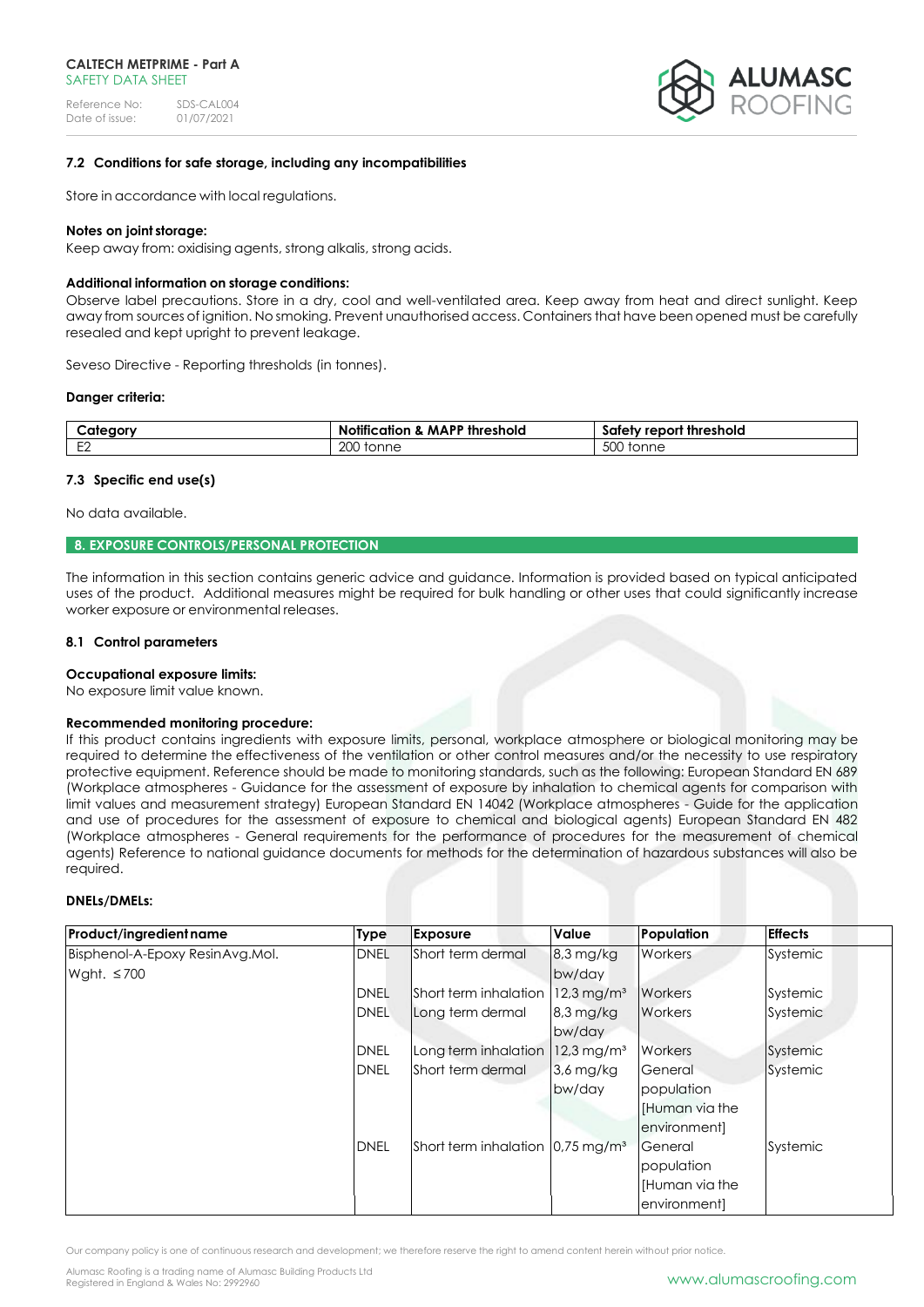Reference No: SDS-CAL004<br>Date of issue: 01/07/2021 Date of issue:



|                             | <b>DNEL</b> | Short term oral                             | $0.75$ mg/            | General                | Systemic |
|-----------------------------|-------------|---------------------------------------------|-----------------------|------------------------|----------|
|                             |             |                                             | kg bw/day             | population             |          |
|                             |             |                                             |                       | [Human via the         |          |
|                             |             |                                             |                       | environment]           |          |
|                             | <b>DNEL</b> | Long term dermal                            | 3,6 mg/kg             | General                | Systemic |
|                             |             |                                             | bw/day                | population             |          |
|                             |             |                                             |                       | [Human via the         |          |
|                             |             |                                             |                       | environment]           |          |
|                             | <b>DNEL</b> |                                             |                       | General                | Systemic |
|                             |             | Long term inhalation 0,75 mg/m <sup>3</sup> |                       |                        |          |
|                             |             |                                             |                       | population             |          |
|                             |             |                                             |                       | [Human via the         |          |
|                             |             |                                             |                       | environment]           |          |
|                             | <b>DNEL</b> | Long term oral                              | $0.75$ mg/            | General                | Systemic |
|                             |             |                                             | kg bw/day             | population             |          |
|                             |             |                                             |                       | [Human via the         |          |
|                             |             |                                             |                       | environment]           |          |
|                             | <b>DNEL</b> | Short term dermal                           |                       | Workers                |          |
| <b>Benzyl Alcohol</b>       |             |                                             | 47 mg/kg              |                        | Systemic |
|                             |             |                                             | bw/day                |                        |          |
|                             | <b>DNEL</b> | Short term inhalation                       | 450 mg/m <sup>3</sup> | Workers                | Systemic |
|                             | <b>DNEL</b> | Long term dermal                            | 9,5 mg/kg             | Workers                | Systemic |
|                             |             |                                             | bw/day                |                        |          |
|                             | <b>DNEL</b> | Long term inhalation                        | 90 mg/m <sup>3</sup>  | Workers                | Systemic |
|                             | <b>DNEL</b> | Short term dermal                           | 28,5 mg/              | General                | Systemic |
|                             |             |                                             | kg bw/day             | population             |          |
|                             |             |                                             |                       | [Consumers]            |          |
|                             | <b>DNEL</b> | Short term inhalation                       | 40,55 mg/             | General                | Systemic |
|                             |             |                                             | m <sup>3</sup>        | population             |          |
|                             | <b>DNEL</b> | Short term oral                             | 25 mg/kg              | [Consumers]<br>General | Systemic |
|                             |             |                                             | bw/day                | population             |          |
|                             |             |                                             |                       | [Consumers]            |          |
|                             | <b>DNEL</b> | Long term dermal                            | 5,7 mg/kg             | General                | Systemic |
|                             |             |                                             | bw/day                | population             |          |
|                             |             |                                             |                       | [Consumers]            |          |
|                             | <b>DNEL</b> | Long term inhalation 8,11 mg/m <sup>3</sup> |                       | General                | Systemic |
|                             |             |                                             |                       | population             |          |
|                             |             |                                             |                       | [Consumers]            |          |
|                             | <b>DNEL</b> | Long term oral                              | 5 mg/kg               | General                | Systemic |
|                             |             |                                             | bw/day                | population             |          |
|                             |             |                                             |                       | [Consumers]            |          |
| Trizinc Bis(Orthophosphate) | <b>DNEL</b> | Long term Inhalation 5 mg/m <sup>3</sup>    |                       | Workers                | Systemic |
|                             | <b>DNEL</b> | Long term inhalation 2,5 mg/m <sup>3</sup>  |                       | General                | Systemic |
|                             |             |                                             |                       | population             |          |
|                             |             |                                             |                       | [Consumers]            |          |
|                             | <b>DNEL</b> | Long term dermal                            | 83 mg/kg              | Workers                | Systemic |
|                             |             |                                             | bw/day                |                        |          |
|                             | <b>DNEL</b> | Long term dermal                            | 83 mg/kg              | General                | Systemic |
|                             |             |                                             | bw/day                | population             |          |
|                             |             |                                             |                       | [Consumers]            |          |
|                             | <b>DNEL</b> | Long term oral                              | 0,83 mg/              | General                | Systemic |
|                             |             |                                             | kg bw/day             | population             |          |
|                             |             |                                             |                       | [Consumers]            |          |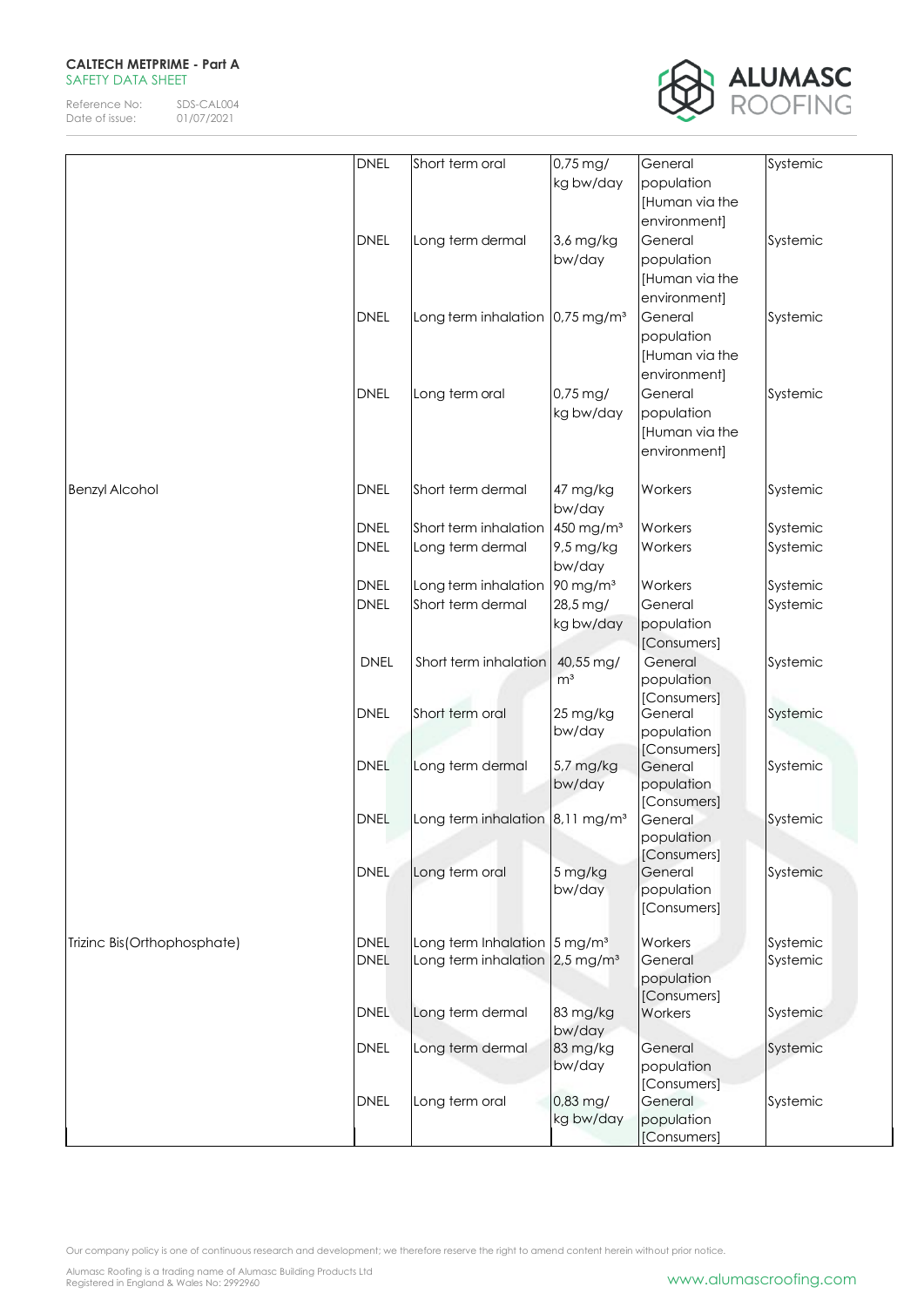Reference No: SDS-CAL004<br>Date of issue: 01/07/2021 Date of issue:



| Zinc Oxide | <b>DNEL</b> | Long term inhalation $ 5 \text{ mg/m}^3$                        |                       | Workers     | Systemic |
|------------|-------------|-----------------------------------------------------------------|-----------------------|-------------|----------|
|            | <b>DNEL</b> | Long term inhalation $\left 2,5\right\rangle$ mg/m <sup>3</sup> |                       | General     | Systemic |
|            |             |                                                                 |                       | population  |          |
|            |             |                                                                 |                       | [Consumers] |          |
|            | <b>DNEL</b> | Long term dermal                                                | $83 \,\mathrm{mg/kg}$ | Workers     | Systemic |
|            |             |                                                                 | bw/day                |             |          |
|            | <b>DNEL</b> | Long term dermal                                                | $83 \,\mathrm{mg/kg}$ | General     | Systemic |
|            |             |                                                                 | bw/day                | population  |          |
|            |             |                                                                 |                       | [Consumers] |          |
|            | <b>DNEL</b> | Long term oral                                                  | $0.83$ mg/            | General     | Systemic |
|            |             |                                                                 | kg bw/day             | population  |          |
|            |             |                                                                 |                       | [Consumers] |          |

## **PNECs:**

| Product/ingredient name                 | Compartment detail     | Value             | <b>Method detail</b> |
|-----------------------------------------|------------------------|-------------------|----------------------|
| Bisphenol-A-Epoxy Resin Avg.Mol.Wght. ≤ | Fresh water            | $3 \mu g/l$       |                      |
| 700                                     | Marine                 | $0.3 \mu g/l$     |                      |
|                                         | Sewage treatment plant | $10$ mg/l         |                      |
|                                         | lFresh water sediment  | 0,5 mg/kg dwt     |                      |
|                                         | Marine water sediment  | 0,5 mg/kg dwt     |                      |
|                                         | Sediment               | 0,05 mg/kg dwt    |                      |
| <b>Benzyl Alcohol</b>                   | <b>Fresh water</b>     | $1$ mg/l          | Assessment factors   |
|                                         | Marine                 | $0.1$ mg/l        | Assessment factors   |
|                                         | lFresh water sediment  | 5,27 mg/kg        | Assessment factors   |
|                                         | Marine water sediment  | 0,527 mg/kg       | Assessment factors   |
|                                         | Soil                   | 0,456 mg/kg       | Assessment factors   |
|                                         | Sewage treatment plant | 39 mg/l           | Assessment factors   |
| Trizinc Bis (Orthophosphate)            | <b>Fresh water</b>     | 48, 1 µg/l        |                      |
|                                         | Marine                 | $14.2 \,\mu g/l$  |                      |
|                                         | Fresh water sediment   | 550,2 mg/kg       |                      |
|                                         | Marine water sediment  | 263,9 mg/kg       |                      |
|                                         | Soil                   | 249,4 mg/kg       |                      |
|                                         | Sewage treatment plant | $121.4 \,\mu g/l$ |                      |
| <b>Zinc Oxide</b>                       | Fresh water            | 25,6 µg/l         |                      |
|                                         | Marine                 | $7.6 \mu g/l$     |                      |
|                                         | Sewage treatment plant | 64,7 µg/l         |                      |
|                                         | Fresh water sediment   | 146 mg/kg dwt     |                      |
|                                         | Marine water sediment  | 70,3 mg/kg dwt    |                      |
|                                         | Soil                   | 44,3 mg/kg dwt    |                      |

## **8.2 Exposure controls**

Provide adequate ventilation. Where reasonably practicable, this should be achieved by the use of local exhaust ventilation and good general extraction. If these are not sufficient to maintain concentrations of particulates and solvent vapours below the OEL, suitable respiratory protection must be worn.

## **Individual protection measures:**

Hygiene measures: Wash hands, forearms and face thoroughly after handling chemical products, before eating, smoking and using the lavatory and at the end of the working period. Appropriate techniques should be used to remove potentially contaminated clothing. Contaminated work clothing should not be allowed out of the workplace. Wash contaminated clothing before reusing. Ensure that eyewash stations and safety showers are close to the workstation location.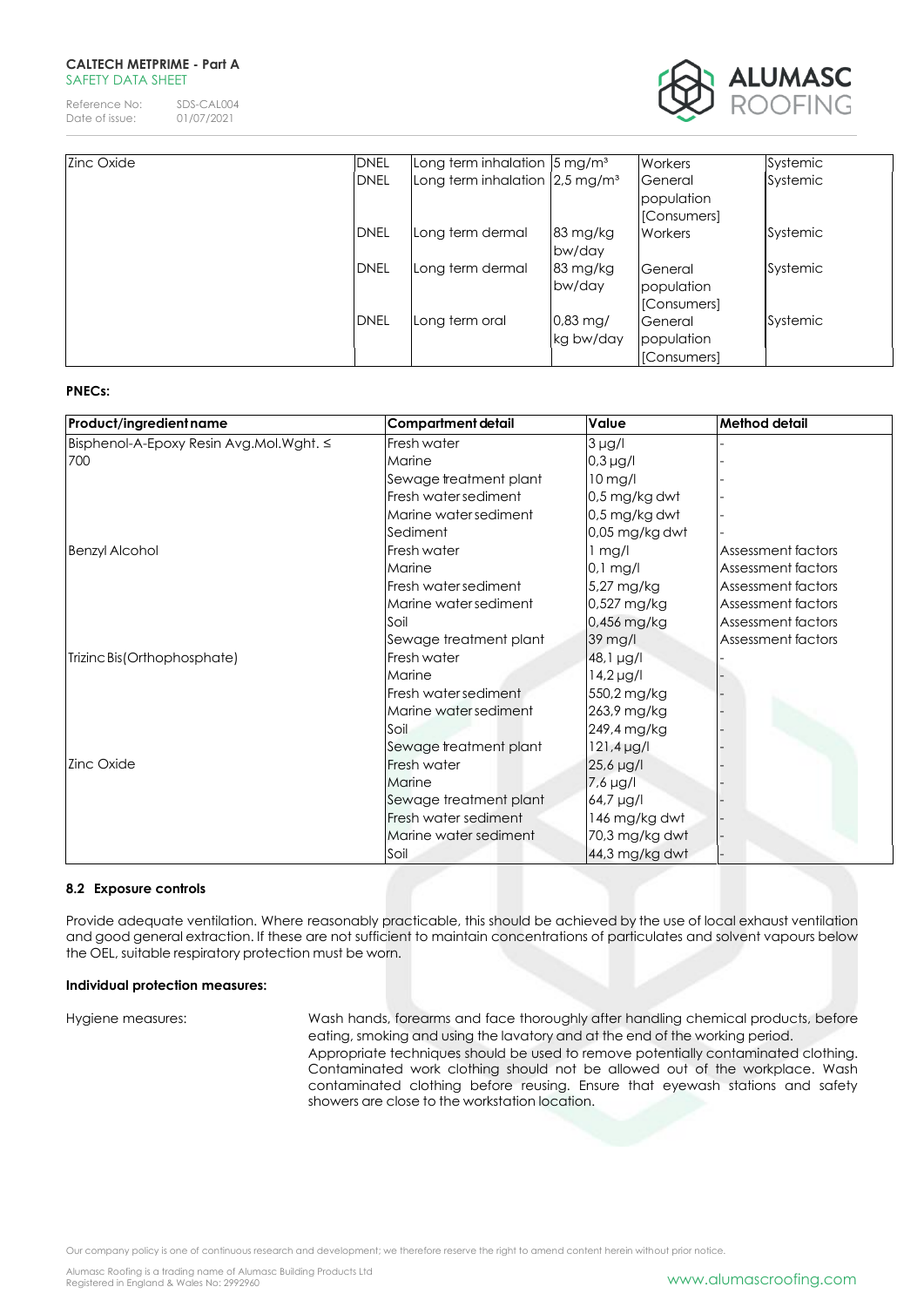Reference No: SDS-CAL004<br>Date of issue: 01/07/2021 Date of issue:



| Eye/face protection:    | Safety eyewear complying with an approved standard should be used when a risk<br>assessment indicates this is necessary to avoid exposure to liquid splashes, mists, gases<br>or dusts. If contact is possible, the following protection should be worn, unless the<br>assessment indicates a higher degree of protection: chemical splash goggles.<br>Recommended: safety glasses with side-shields. (EN 166)                                                                                                                                                                                                                                                                                                                                                                                                                 |
|-------------------------|--------------------------------------------------------------------------------------------------------------------------------------------------------------------------------------------------------------------------------------------------------------------------------------------------------------------------------------------------------------------------------------------------------------------------------------------------------------------------------------------------------------------------------------------------------------------------------------------------------------------------------------------------------------------------------------------------------------------------------------------------------------------------------------------------------------------------------|
| Skin protection:        |                                                                                                                                                                                                                                                                                                                                                                                                                                                                                                                                                                                                                                                                                                                                                                                                                                |
| Hand protection:        | There is no one glove material or combination of materials that will give unlimited<br>resistance to any individual or combination of chemicals.<br>The breakthrough time must be greater than the end use time of the product.<br>The instructions and information provided by the glove manufacturer on use, storage,<br>maintenance and replacement must be followed.<br>Gloves should be replaced regularly and if there is any sign of damage to the glove<br>material. Always ensure that gloves are free from defects and that they are stored and<br>used correctly.<br>The performance or effectiveness of the glove may be reduced by physical/chemical<br>damage and poor maintenance.<br>Barrier creams may help to protect the exposed areas of the skin but should not be<br>applied once exposure has occurred. |
| Gloves:                 | For prolonged or repeated handling, use the following types of gloves:<br>- Recommended: > 8 hours (breakthrough time): neoprene (0.65mm)<br>The recommendation for the type or types of glove to use when handling this product<br>is based on information from the following source:<br>$-$ EN 374.<br>The user must check that the final choice of type of glove selected for handling this<br>product is the most appropriate and takes into account the particular conditions of<br>use, as included in the user's risk assessment.                                                                                                                                                                                                                                                                                       |
| <b>Body protection:</b> | Personal protective equipment for the body should be selected based on the task being<br>performed and the risks involved and should be approved by a specialist before<br>handling this product. Recommended: Wear overalls or long sleeved shirt. (EN 467)                                                                                                                                                                                                                                                                                                                                                                                                                                                                                                                                                                   |
| Other skin protection:  | Appropriate footwear and any additional skin protection measures should be selected<br>based on the task being performed and the risks involved and should be approved by<br>a specialist before handling this product.                                                                                                                                                                                                                                                                                                                                                                                                                                                                                                                                                                                                        |
| Respiratory protection: | Based on the hazard and potential for exposure, select a respirator that meets the<br>appropriate standard or certification. Respirators must be used according to a<br>respiratory protection program to ensure proper fitting, training, and other important<br>aspects of use. Recommended: organic vapour (Type A) and particulate filter (as filter<br>combination A-P2). (EN141).                                                                                                                                                                                                                                                                                                                                                                                                                                        |
|                         |                                                                                                                                                                                                                                                                                                                                                                                                                                                                                                                                                                                                                                                                                                                                                                                                                                |

## **Environmental exposure controls:**

Emissions from ventilation or work process equipment should be checked to ensure they comply with the requirements of environmental protection legislation. In some cases, fume scrubbers, filters or engineering modifications to the process equipment will be necessary to reduce emissions to acceptable levels.

# **9. PHYSICAL AND CHEMICAL PROPERTIES**

#### **9.1 Information on basic physical and chemical properties**

## **Appearance:**

Physical state: Liquid.<br>Colour: Liquid. Colour: Liquid. Odour: Odour threshold: Not available. pH:  $P$ Melting point / freezing point: Not available. Initial boiling point & boiling range: Not available Flash point: Closed cup: 101°C.<br>
Fyaporation rate: Closed cup: 101°C.<br>
Not available. Evaporation rate: Not available.<br>Flammability (solid, aas): Not available. Flammability (solid, gas):

Not available.<br>Sliaht.

Our company policy is one of continuous research and development; we therefore reserve the right to amend content herein without prior notice.

Alumasc Roofing is a trading name of Alumasc Building Products Ltd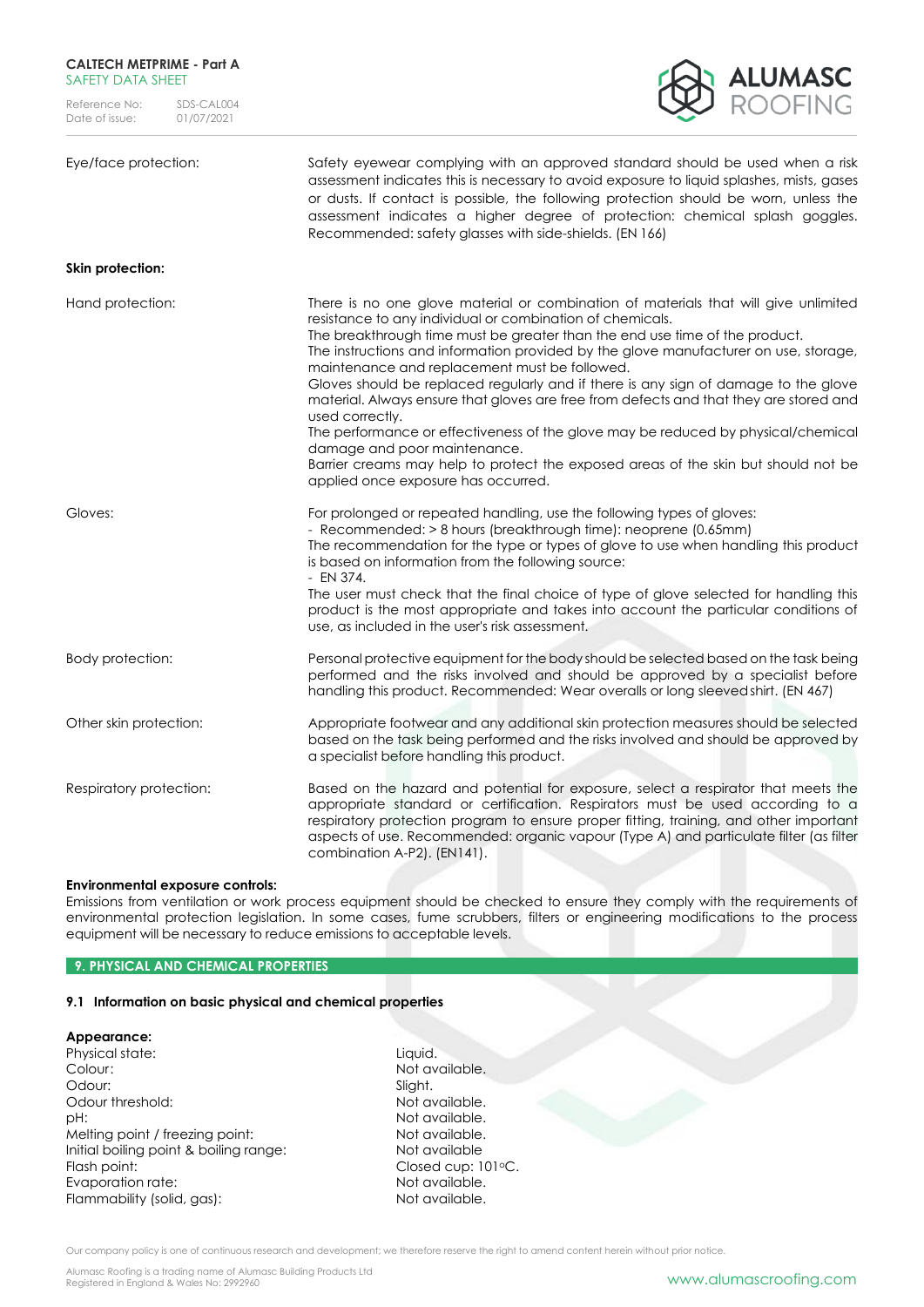Reference No: SDS-CAL004<br>Date of issue: 01/07/2021 Date of issue:



Upper/lower flammability or exposure limits: Not available. Vapour pressure:  $\blacksquare$ Vapour density:  $\blacksquare$ Relative density: 2,092. Partition co-efficient n-octanol/water: Not available.<br>Auto-ignition temperature: Not available. Auto-ignition temperature: Decomposition temperature: Not available. Explosive properties: Not available. Oxidising properties: Not available.

Solubility(ies): Insoluble in the following materials: cold & hot water. Viscosity: Dynamic (room temperature): 28270 mPa's.

# **9.2 Other information**

No additional information.

#### **10. STABILITY AND REACTIVITY**

## **10.1 Reactivity**

No specific test data related to reactivity available for this product or its ingredients.

## **10.2 Chemical stability**

Stable under recommended storage and handling conditions (see Section 7).

## **10.3 Possibility of hazardous reactions**

Under normal conditions of storage and use, hazardous reactions will not occur.

#### **10.4 Conditions to avoid**

When exposed to high temperatures may produce hazardous decomposition products.

#### **10.5 Incompatible materials**

Keep away from the following materials to prevent strong exothermic reactions: oxidising agents, strong alkalis, strong acids.

# **10.6 Hazardous decomposition products**

Under normal conditions of storage and use, hazardous decomposition products should not be produced. If involved in a fire, toxic gases including CO, CO2 and smoke can be generated.

# **11. TOXICOLOGICAL INFORMATION**

# **11.1 Information on toxicological effects**

#### **Acute toxicity:**

| Product/ingredient name          | <b>Result</b>                   | <b>Species</b> | Dose                      | <b>Exposure</b> |
|----------------------------------|---------------------------------|----------------|---------------------------|-----------------|
| Bisphenol-A-Epoxy Resin          | LD50 dermal                     | Rabbit         | >2000 mg/kg               |                 |
| Avg.Mol.Wght. ≤700               | LD50 oral                       | Mouse          | $20$ g/kg                 |                 |
|                                  | LD50 oral                       | Rat            | 30 g/kg                   |                 |
| <b>Benzyl Alcohol</b>            | LC50 inhalation dusts and mists | Rat.           | $>4.178$ mg/l             | 4 hours         |
|                                  | LD50 dermal                     | <b>Rabbit</b>  | 2000 mg/kg                |                 |
|                                  | LD50 oral                       | Rat            | 1230 mg/kg                |                 |
|                                  | LD50 oral                       | Rat            | 1620 mg/kg                |                 |
| Trizinc Bis (Orthophosphate)     | LC50 inhalation dusts and mists | Rat            | $>5.7$ mg/l               | 4 hours         |
|                                  | LD50 oral                       | Rat            | >5000 mg/kg               |                 |
| 1,6-Bis(2,3-Epoxypropoxy) Hexane | LD50 oral                       | Rat            | 2900 mg/kg                |                 |
| Zinc Oxide                       | LC50 inhalation dusts and mists | Mouse          | $2500$ mg/m <sup>3</sup>  | 4 hours         |
|                                  | LC50 inhalation dusts and mists | Rat            | $>5700$ mg/m <sup>3</sup> | 4 hours         |
|                                  | LD50 oral                       | Rat            | $>15$ g/kg                |                 |

Our company policy is one of continuous research and development; we therefore reserve the right to amend content herein without prior notice.

Alumasc Roofing is a trading name of Alumasc Building Products Ltd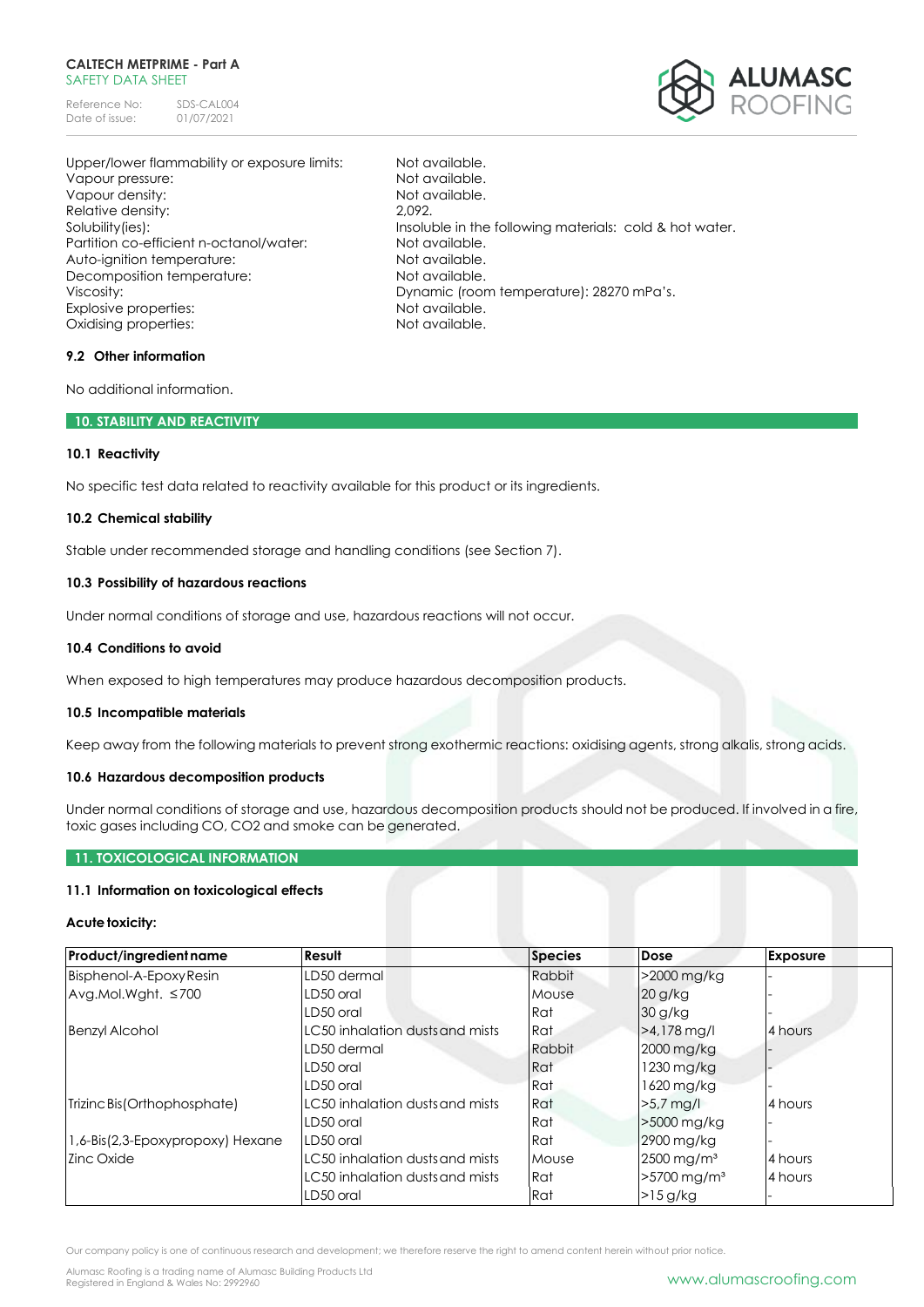Reference No: SDS-CAL004<br>Date of issue: 01/07/2021 Date of issue:



# **Conclusion/summary:**

Based on available data, the classification criteria are not met.

# **Acute toxicity estimates:**

Not available.

# **Irritation/corrosion:**

| <b>Product/ingredient name</b> | Result                   | <b>Species</b> | Score | <b>Exposure</b>     | <b>Observation</b> |
|--------------------------------|--------------------------|----------------|-------|---------------------|--------------------|
| Bisphenol-A-Epoxy ResinAvg.    | Skin - Oedema            | Rabbit         |       | 4 hours             |                    |
| Mol. Wght. $\leq 700$          |                          |                |       |                     |                    |
|                                | Skin - Erythema/Eschar   | Rabbit         | 1,5   | 4 hours             |                    |
|                                | Skin - Mildirritant      | Rabbit         |       | 4 hours             |                    |
|                                | Eyes - Irritant          | Rabbit         |       |                     |                    |
|                                | Eyes - Mildirritant      | Rabbit         |       | 100                 |                    |
|                                |                          |                |       | milligrams          |                    |
|                                | Skin - Moderate irritant | Rabbit         |       | <b>24 hours 500</b> |                    |
|                                |                          |                |       | <b>Imicroliters</b> |                    |
|                                | Skin - Severe irritant   | Rabbit         |       | 24 hours 2          |                    |
|                                |                          |                |       | milligrams          |                    |
| <b>Benzyl Alcohol</b>          | Skin - Moderate irritant | Pig            |       | 100 Percent         |                    |
|                                | Eyes - Irritant          | Rabbit         |       |                     |                    |
| <b>Zinc Oxide</b>              | Eyes - Mildirritant      | Rabbit         |       | 24 hours 500        |                    |
|                                |                          |                |       | milligrams          |                    |
|                                | Skin - Mildirritant      | Rabbit         |       | <b>24 hours 500</b> |                    |
|                                |                          |                |       | milligrams          |                    |

# **Conclusion/summary:**

| Skin:        | Causes skin irritation.                                           |
|--------------|-------------------------------------------------------------------|
| Eves:        | Causes serious eye irritation.                                    |
| Respiratory: | Based on available data, the classification criteria are not met. |

# **Sensitisation:**

| <b>Product/ingredient name</b>                     | Route of exposure | <b>Species</b> | Result      |
|----------------------------------------------------|-------------------|----------------|-------------|
| Bisphenol-A-Epoxy Resin Avg. Mol. Wght. $\leq 700$ | Skin              | Mouse          | Sensitising |
|                                                    | Skin              | Guinea pig     | Sensitising |

# **Conclusion/summary:**

Skin: Skin: May cause an allergic skin reaction. Respiratory: Based on available data, the classification criteria are not met.

# **Mutagenicity:**

#### **Conclusion/summary:**

Based on available data, the classification criteria are not met.

# **Carcinogenicity:**

| Product/ingredient name     | Result                 | <b>Species</b> | Dose          | <b>Exposure</b> |
|-----------------------------|------------------------|----------------|---------------|-----------------|
| Bisphenol-A-Epoxy ResinAvg. | Negative - Oral - TDLo | Rat - Female   | $>1000$ mg/kg | 2 years; 7 days |
| Mol. Wght. $\leq 700$       |                        |                |               | per week        |
|                             | Negative - Oral - TDLo | Mouse - Male   | $>100$ mg/kg  | 2 years; 3 days |
|                             |                        |                |               | per week        |
| <b>Benzyl Alcohol</b>       | Negative - Oral - TD   | Rat            |               | 103 weeks; 5    |
|                             |                        |                |               | days per week   |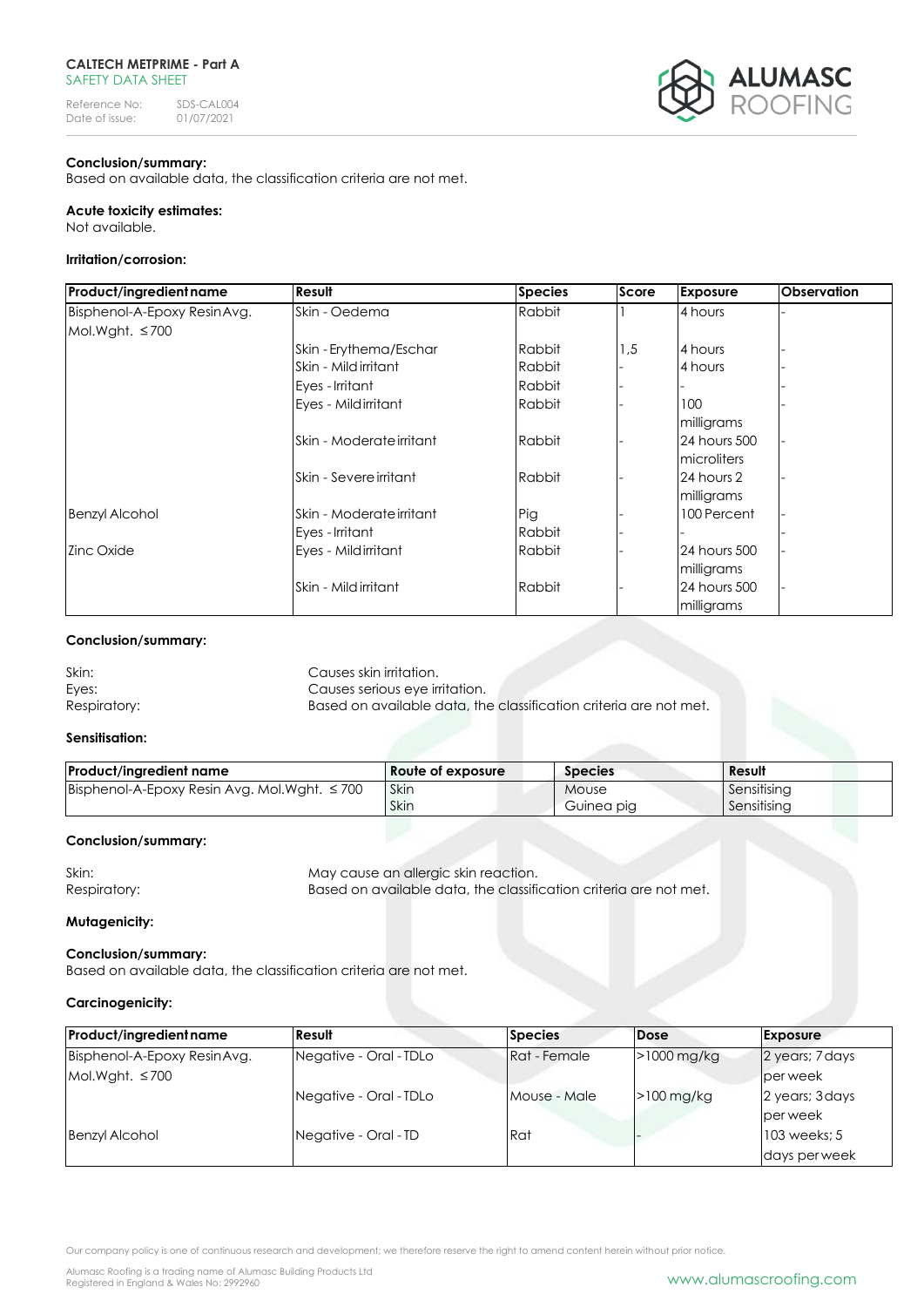Reference No: SDS-CAL004<br>Date of issue: 01/07/2021 Date of issue:



# **Conclusion/summary:**

Based on available data, the classification criteria are not met.

# **Reproductive toxicity:**

| Product/ingredient name                          | Maternal<br><b>toxicity</b> | <b>Fertility</b> | Developmental Species<br>toxin |     | l Dose          | <b>Exposure</b> |
|--------------------------------------------------|-----------------------------|------------------|--------------------------------|-----|-----------------|-----------------|
| Bisphenol-A-Epoxy Resin<br>  Avg. Mol.Wght. ≤700 | -                           | <b>Negative</b>  |                                | Rat | Oral: 750 mg/kg | 7 days per week |

## **Conclusion/summary:**

Based on available data, the classification criteria are not met.

#### **Teratogenicity:**

| Product/ingredient name     | Result                       | <b>Species</b>  | Dose         | <b>Exposure</b> |
|-----------------------------|------------------------------|-----------------|--------------|-----------------|
| Bisphenol-A-Epoxy ResinAvg. | Negative - Oral              | Rat - Female    | $>540$ mg/kg | 7 days perweek  |
| Mol. Wght. $\leq 700$       |                              |                 |              |                 |
|                             | Negative - Dermal            | Rabbit - Female | $>300$ mg/kg | 17 days perweek |
| <b>Benzyl Alcohol</b>       | Negative - Route of exposure | Mouse - Female  | 550 mg/kg    |                 |
|                             | unreported                   |                 |              |                 |

## **Conclusion/summary:**

Based on available data, the classification criteria are not met.

## **Specific target organ toxicity (single exposure):**

Not available.

# **Specific target organ toxicity (repeated exposure):**

Not available.

#### **Aspiration hazard:**

Not available.

**Delayed and immediate effects as well as chronic effects from short and long-term exposure:**

#### **Short term exposure:**

| Potential immediate effects: | Not available. |
|------------------------------|----------------|
| Potential delayed effects:   | Not available. |
|                              |                |
| Long term exposure           |                |
| Potential immediate effects: | Not available. |

Potential delayed effects: Not available.

# **Potential chronic health effects:**

| Product/ingredient name     | Result                   | <b>Species</b> | Dose                   | <b>Exposure</b> |
|-----------------------------|--------------------------|----------------|------------------------|-----------------|
| Bisphenol-A-Epoxy ResinAvg. | Sub-chronic NOAEL Oral   | Rat            | 50 mg/kg               |                 |
| $Mol.Wight. \leq 700$       |                          |                |                        |                 |
|                             | Sub-chronic LOEL Oral    | Rat            | $250 \,\mathrm{mg/kg}$ |                 |
|                             | Sub-chronic LOEL Oral    | Rat            | 1000 mg/kg             |                 |
|                             | Sub-chronic NOAEL Dermal | Rat            | $100 \,\mathrm{mg/kg}$ | 90 days; 5 days |
|                             |                          |                |                        | per week        |
|                             | Sub-chronic NOEL Dermal  | Rat            | $10 \,\mathrm{mg/kg}$  | 90 days; 5 days |
|                             |                          |                |                        | per week        |

## **Conclusion/summary:**

Based on available data, the classification criteria are not met.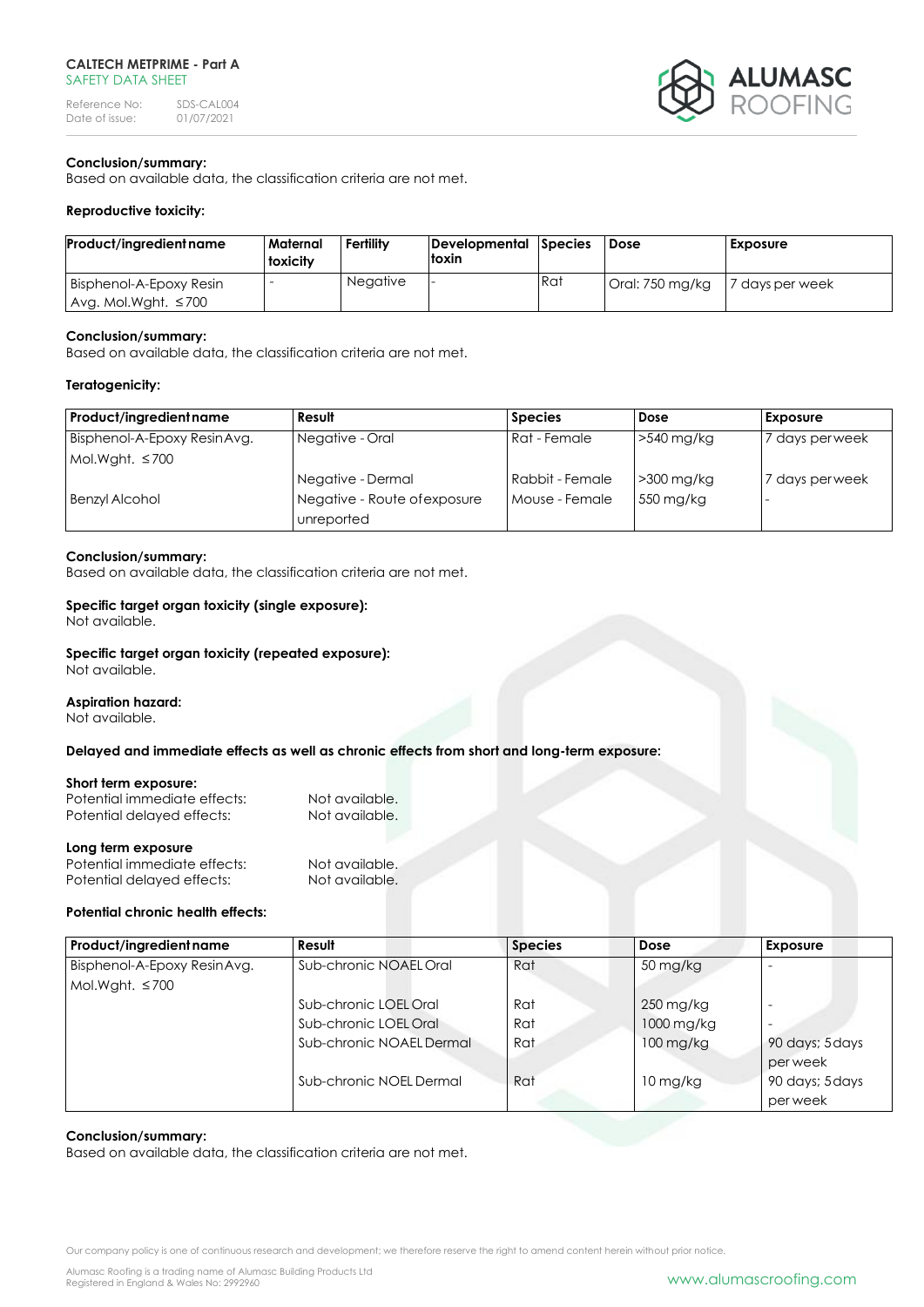Reference No: SDS-CAL004<br>Date of issue: 01/07/2021 Date of issue:



General: Once sensitised, a severe allergic reaction may occur when subsequently exposed to very low levels. Carcinogenicity: No known significant effects or critical hazards. Mutagenicity: Moknown significant effects or critical hazards. Teratogenicity: No known significant effects or critical hazards. Development effects: No known significant effects or critical hazards. Fertility effects: No known significant effects or critical hazards. Other information: Not available. **12. ECOLOGICAL INFORMATION**

# **12.1 Toxicity**

There are no data available on the mixture itself. Do not allow to enter drains or watercourses.

The mixture has been assessed following the summation method of the CLP Regulation (EC) No 1272/2008 and is classified for eco-toxicological properties accordingly. See Sections 2 and 3 for details.

| Product/ingredient name     | Result                            | <b>Species</b>                  | <b>Exposure</b> |
|-----------------------------|-----------------------------------|---------------------------------|-----------------|
| Bisphenol-A-Epoxy ResinAvg. | Acute EC50 2,1 mg/l               | Daphnia spec.                   | 48 hours        |
| Mol. Wght. $\leq 700$       |                                   |                                 |                 |
|                             | Acute LC50 1,3 mg/l               | Fish                            | 96 hours        |
|                             | Chronic NOEC 0,3 mg/l             | Daphnia spec.                   | 21 days         |
| <b>Benzyl Alcohol</b>       | Acute EC50 770 mg/l               | Algae                           | 72 hours        |
|                             | Acute LC50 646 mg/l               | Fish - Leuciscus idus           | 48 hours        |
|                             | Acute LC50 460000 µg/l Freshwater | Fish - Pimephales promelas -    | 96 hours        |
|                             |                                   | Juvenile (Fledgling, Hatchling, |                 |
|                             |                                   | Weanling)                       |                 |
|                             | Acute NOEC 310 mg/l               | Algae                           | 72 hours        |
| Trizinc Bis(Orthophosphate) | Acute EC50 5,7 mg/l               | Daphnia spec. - ceriodaphnia    | 48 hours        |
|                             |                                   | dubia                           |                 |
|                             | Acute IC50 1,87 mg/l              | Algae - selenastrum             | 72 hours        |
|                             |                                   | capricornutum                   |                 |
| <b>Zinc Oxide</b>           | Acute EC50 0,024 mg/l             | Algae                           | 72 hours        |
|                             | Acute EC50 0,137 mg/l             | Algae                           | 72 hours        |
|                             | Acute EC50 0,413 mg/l             | Daphnia spec.                   | 48 hours        |
|                             | Acute EC50 0,481 mg/l Freshwater  | Daphnia spec. - Daphnia         | 48 hours        |
|                             |                                   | magna - Neonate                 |                 |
|                             | Acute IC50 46 µg/l Freshwater     | Algae - Pseudokirchneriella     | 72 hours        |
|                             |                                   | subcapitata - Exponential       |                 |
|                             |                                   | growth phase                    |                 |
|                             | Acute LC50 98 µg/l Freshwater     | Daphnia spec. - Daphnia         | 48 hours        |
|                             |                                   | magna - Neonate                 |                 |
|                             | Acute LC50 0,33 to 0,78 mg/l      | Fish                            | 96 hours        |
|                             | Chronic NOEC 0,019 mg/l           | Algae                           | 7 days          |
|                             | Chronic NOEC 0,037 mg/l           | Daphnia spec.                   | 21 days         |
|                             | Chronic NOEC 0,082 mg/l           | Daphnia spec.                   | 7 days          |
|                             | Chronic NOEC 0,199 mg/l           | Fish                            | 30 days         |

# **Conclusion:**

Toxic to aquatic life with longlasting effects.

## **12.2 Persistence & degradability**

| Product/ingredient name     | Test      | Result                           | Dose | <b>Inoculum</b> |
|-----------------------------|-----------|----------------------------------|------|-----------------|
| Bisphenol-A-Epoxy ResinAvg. | OECD 301B | $6$ to 12 $\%$ - Not readily -28 |      |                 |
| Mol.Wght. $\leq 700$        |           | days                             |      |                 |
|                             | OECD 301F | 5% - Not readily - 28 days       |      |                 |
| <b>Benzyl Alcohol</b>       | OECD 301A | $96\%$ - Readily - 21 days       |      |                 |

Our company policy is one of continuous research and development; we therefore reserve the right to amend content herein without prior notice.

Alumasc Roofing is a trading name of Alumasc Building Products Ltd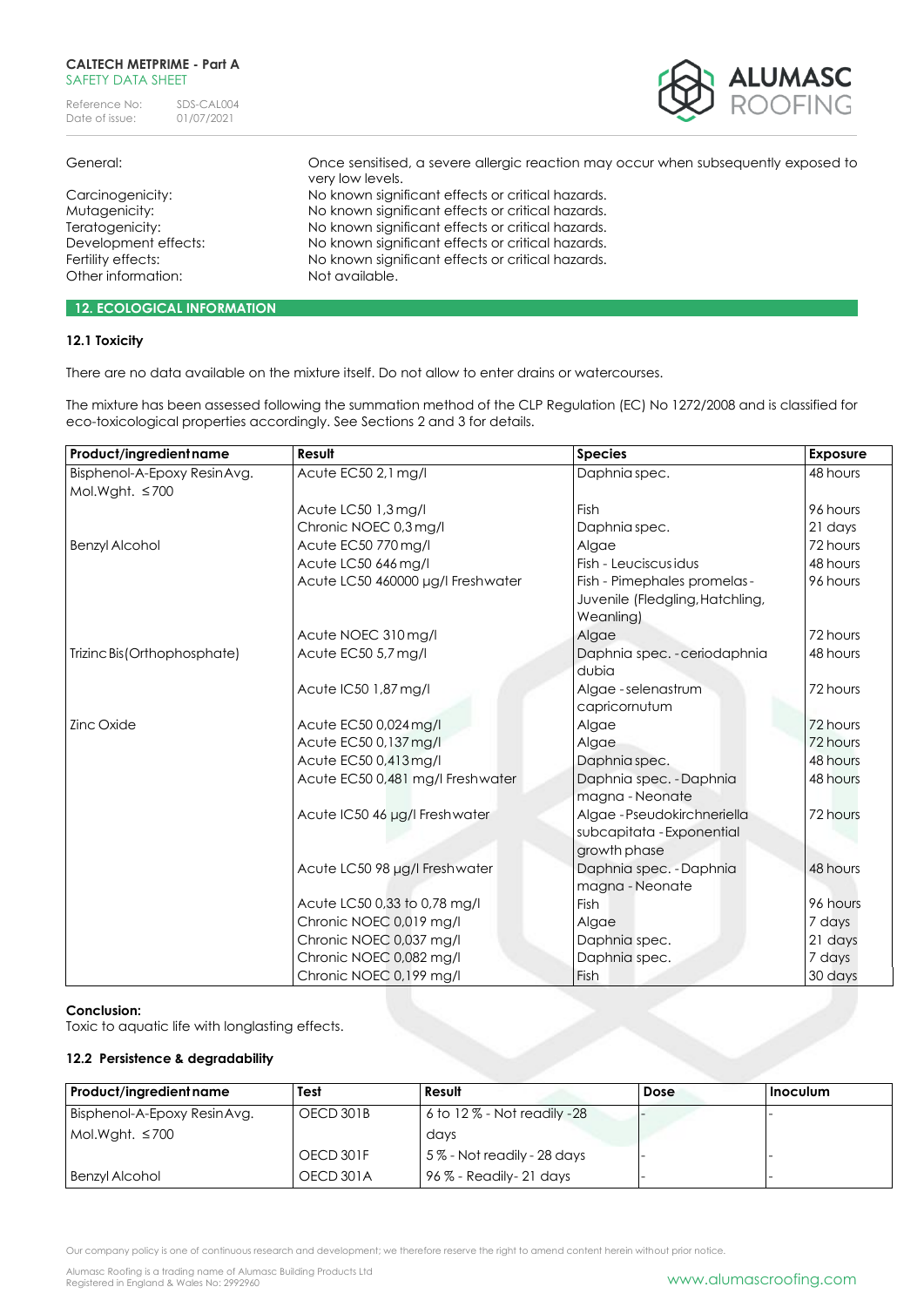Reference No: SDS-CAL004<br>Date of issue: 01/07/2021 Date of issue:



# **Conclusion/summary:**

This product has not been tested for biodegradation. Based on available data, the classification criteria are not met.

| Product/ingredient name      | Aquatic half-life | <b>Photolysis</b> | <b>Biodegradability</b> |
|------------------------------|-------------------|-------------------|-------------------------|
| Bisphenol-A-Epoxy ResinAvg.  |                   |                   | Not readily             |
| Mol.Wght. $\leq 700$         |                   |                   |                         |
| <b>Benzyl Alcohol</b>        |                   |                   | Readily                 |
| $1,6$ -Bis(2,3-Epoxypropoxy) |                   |                   | Not readily             |
| Hexane                       |                   |                   |                         |

# **12.3 Bioaccumulative potential**

| Product/ingredient name      | LogPow       | <b>BCF</b>        | Potential |
|------------------------------|--------------|-------------------|-----------|
| Bisphenol-A-Epoxy ResinAvg.  | 2.64 to 3.78 | $\lvert 3 \rvert$ | Low       |
| Mol.Wght. $\leq 700$         |              |                   |           |
| <b>Benzyl Alcohol</b>        | 0.87         |                   | Low       |
| Trizinc Bis (Orthophosphate) |              | 60960             | High      |
| $1,6$ -Bis(2,3-Epoxypropoxy) | 0.822        |                   | Low       |
| Hexane                       |              |                   |           |
| Zinc Oxide                   | -            | 177               | Low       |

## **12.4 Mobility in soil**

# **Soil/water partition Coefficient (Koc):**

Not available.

## **Mobility:**

Not available.

# **12.5 Results of PBT and vPvB assessment**

This mixture does not contain any substances that are assessed to be a PBT or a vPvB.

# **12.6 Other adverse effects**

No known significant effects or critical hazards.

# **13. DISPOSAL CONSIDERATIONS**

# **13.1Waste treatment methods**

# **Product**

| Methods of disposal:     | The generation of waste should be avoided or minimised wherever possible.<br>Disposal of this product, solutions and any by-products should at all times comply with<br>the requirements of environmental protection and waste disposal legislation and any<br>regional local authority requirements. Dispose of surplus and non-recyclable products<br>via a licensed waste disposal contractor. Waste should notbe disposed of untreated to<br>the sewer unless fully compliant with the requirements of all authorities with jurisdiction. |  |
|--------------------------|-----------------------------------------------------------------------------------------------------------------------------------------------------------------------------------------------------------------------------------------------------------------------------------------------------------------------------------------------------------------------------------------------------------------------------------------------------------------------------------------------------------------------------------------------|--|
| Hazardous waste:         | Yes.                                                                                                                                                                                                                                                                                                                                                                                                                                                                                                                                          |  |
| Disposal considerations: | Do not allow to enter drains or watercourses.<br>Dispose of according to all federal, state and local applicable regulations.<br>If this product is mixed with other wastes, the original waste product code may no longer<br>apply and the appropriate code should be assigned.<br>For further information, contact your local waste authority.                                                                                                                                                                                              |  |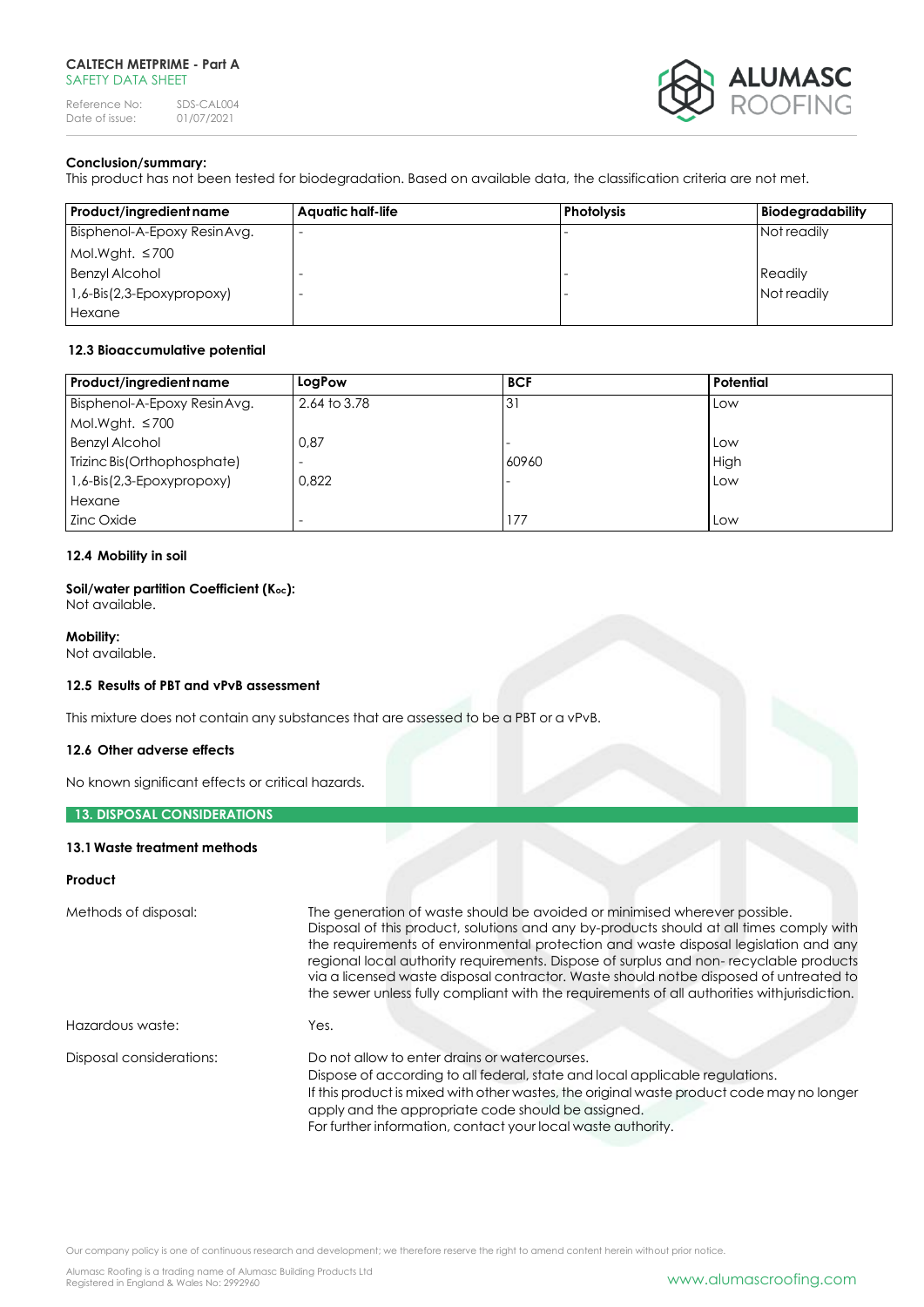Reference No: SDS-CAL004<br>Date of issue: 01/07/2021 Date of issue:



# **European waste catalogue (EWC):**

The European Waste Catalogue classification of this product, when disposed of as waste, is:

| Waste code<br>Waste designation |                                                                                                                                                                                                                                                                                                                                            |  |  |  |
|---------------------------------|--------------------------------------------------------------------------------------------------------------------------------------------------------------------------------------------------------------------------------------------------------------------------------------------------------------------------------------------|--|--|--|
| 08 01 11*                       | Waste paint and varnish containing organic solvents or other hazardous substances                                                                                                                                                                                                                                                          |  |  |  |
| Packaging:                      |                                                                                                                                                                                                                                                                                                                                            |  |  |  |
| Method of disposal:             | The generation of waste should be avoided or minimised wherever possible. Waste<br>packaging should be recycled. Incineration or landfill should only be considered when<br>recycling is not feasible.                                                                                                                                     |  |  |  |
| Disposal considerations:        | Using information provided in this safety data sheet, advice should be obtained from<br>the relevant waste authority on the classification of empty containers.<br>Empty containers must be scrapped or reconditioned.<br>Dispose of containers contaminated by the product in accordance with local or<br>national legal provisions.      |  |  |  |
| Special precautions:            | This material and its container must be disposed of in a safe way. Care should be taken<br>when handling emptied containers that have not been cleaned or rinsed out. Empty<br>containers or liners may retain some product residues. Avoid dispersal of spilt material<br>and runoff and contact with soil, waterways, drains and sewers. |  |  |  |

# **14. TRANSPORT INFORMATION**

|                                    | <b>ADR/RID</b>              | <b>ADN</b>                  | <b>IMDG</b>            | <b>IATA</b>                                                                         |
|------------------------------------|-----------------------------|-----------------------------|------------------------|-------------------------------------------------------------------------------------|
| 14.1 UN number                     | <b>UN3082</b>               | <b>UN3082</b>               | <b>UN3082</b>          | <b>UN3082</b>                                                                       |
| 14.2 UN proper                     | Environmentally             | Environmentally             | Environmentally        | Environmentally                                                                     |
| shipping name                      | hazardous substance,        | hazardous substance,        | hazardous substance,   | hazardous substance,                                                                |
|                                    | liquid, n.o.s. [trizinc bis | liquid, n.o.s. [trizinc bis | liquid, n.o.s. Marine  | liquid, n.o.s.[ trizinc bis                                                         |
|                                    | (orthophosphate)]           | (orthophosphate)]           | pollutant [trizincbis] | (orthophosphate)]                                                                   |
|                                    |                             |                             | (orthophosphate)]      |                                                                                     |
| 14.3 Transport hazard<br>class(es) | 9                           | 9                           | 9                      | 9                                                                                   |
| 14.4 Packing group                 | III                         | III                         | III                    | III                                                                                 |
| 14.5 Environmental<br>hazards      | Yes                         | Yes                         | Yes                    | Yes                                                                                 |
| <b>Additional information</b>      | <b>Remarks</b>              |                             | Emergency              | Passenger and                                                                       |
|                                    | (≤_5L:) Exempted            |                             | schedules (EmS)        | cargo aircraft                                                                      |
|                                    |                             |                             | $F-A + S-F$            | Quantity limitation                                                                 |
|                                    | ADR Tunnel code: (E)        |                             | Marine pollutant (P)   | 450L<br>Packaging                                                                   |
|                                    |                             |                             |                        | instructions: 964                                                                   |
|                                    |                             |                             | <b>Remarks</b>         | Cargo aircraft only                                                                 |
|                                    |                             |                             | (≤ 5L:) Exempted       | Quantity limitation                                                                 |
|                                    |                             |                             |                        | 450L                                                                                |
|                                    |                             |                             |                        | Packaging                                                                           |
|                                    |                             |                             |                        | instructions: 964                                                                   |
|                                    |                             |                             |                        | Limited quantities -                                                                |
|                                    |                             |                             |                        |                                                                                     |
|                                    |                             |                             |                        |                                                                                     |
|                                    |                             |                             |                        |                                                                                     |
|                                    |                             |                             |                        | passenger aircraft<br>Quantity limitation: 30 kg<br>Packaging<br>instructions: Y964 |

Our company policy is one of continuous research and development; we therefore reserve the right to amend content herein without prior notice.

Alumasc Roofing is a trading name of Alumasc Building Products Ltd<br>Registered in England & Wales No: 2992960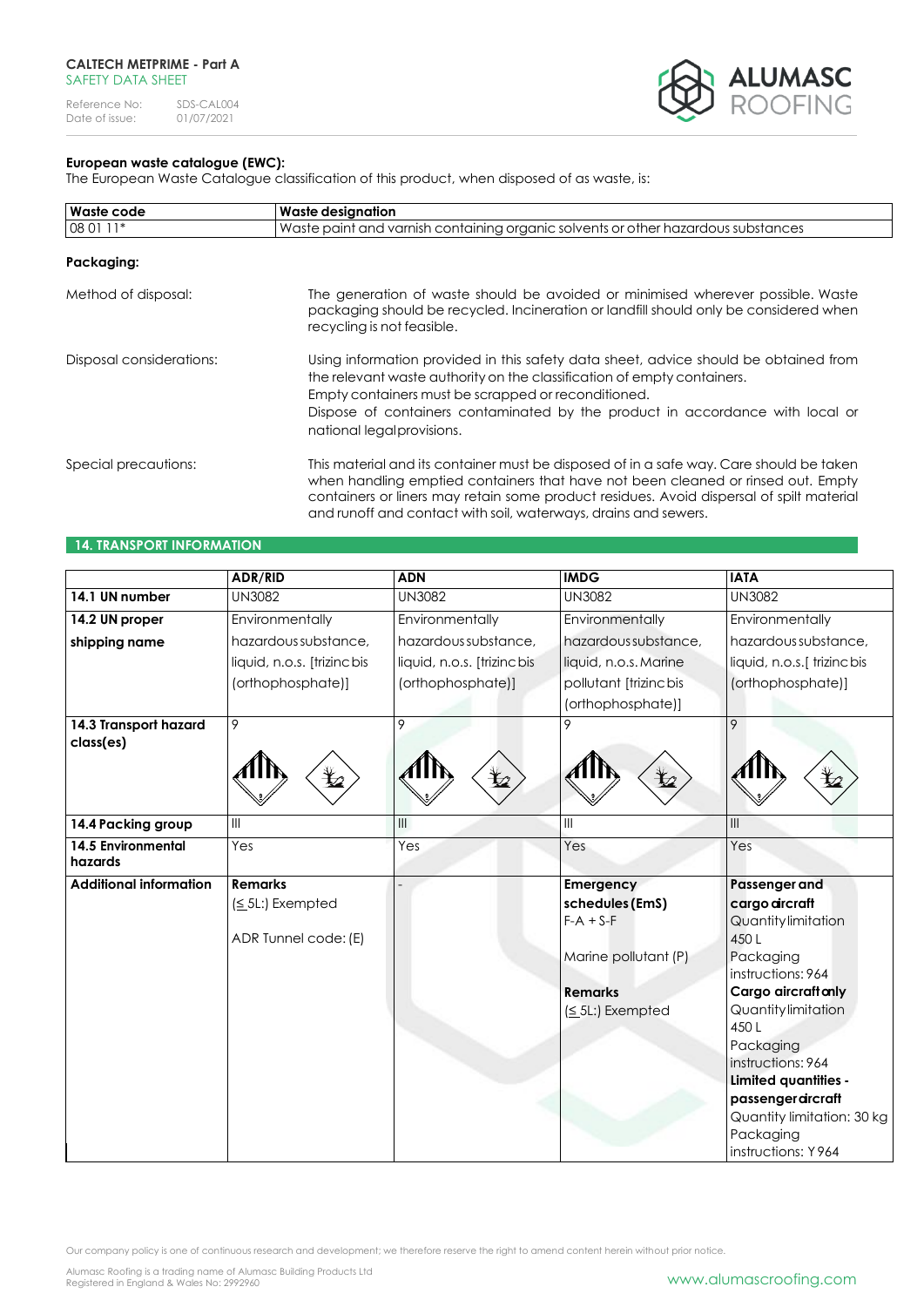Reference No: SDS-CAL004<br>Date of issue: 01/07/2021 Date of issue:



# **14.6Special precautions for user**

Transport within user's premises: always transport in closed containers that are upright and secure. Ensure that persons transporting the product know what to do in the event of an accident or spillage.

# **15. REGULATORY INFORMATION**

#### **15.1Safety, health and environmental regulations/legislation specific for the substance or mixture**

## **EU Regulation (EC) No. 1907/2006 (REACH):**

**Annex XIV - List of substances subject to authorisation Annex XIV:** None of the components are listed.

#### **Substances of very high concern:**

None of the components are listed.

**Annex XVII - Restrictions on the manufacture, placing on the market and use of certain dangerous substances, mixtures and articles:** 

Not applicable.

# **Other EU regulations:**

| VOC:                                                                               | The provisions of Directive 2004/42/EC on VOC apply to this product. Refer to the<br>product label and/or technical data sheet for further information.                                                                                                                                           |  |  |  |
|------------------------------------------------------------------------------------|---------------------------------------------------------------------------------------------------------------------------------------------------------------------------------------------------------------------------------------------------------------------------------------------------|--|--|--|
| VOC for ready use mixture:                                                         | 2004/42/EC - IIA/j: 500g/l (2010). <= 300g/lVOC.                                                                                                                                                                                                                                                  |  |  |  |
| Europe inventory:                                                                  | All components are listed or exempted.                                                                                                                                                                                                                                                            |  |  |  |
| Ozone depleting substances (1005/2009/EU):<br>Not listed.                          |                                                                                                                                                                                                                                                                                                   |  |  |  |
| Prior Informed Consent (PIC) (649/2012/EU):<br>Not listed.                         |                                                                                                                                                                                                                                                                                                   |  |  |  |
| <b>Seveso Directive:</b><br>This product is controlled under the Seveso Directive. |                                                                                                                                                                                                                                                                                                   |  |  |  |
| Danger criteria                                                                    |                                                                                                                                                                                                                                                                                                   |  |  |  |
| Category:                                                                          | E2.                                                                                                                                                                                                                                                                                               |  |  |  |
| <b>National regulations:</b>                                                       |                                                                                                                                                                                                                                                                                                   |  |  |  |
| Industrial use:                                                                    | The information contained in this safety data sheet does not constitute the user's own<br>assessment of workplace risks, as required by other health and safety legislation. The<br>provisions of the national health and safety at work regulations apply to the use of this<br>product at work. |  |  |  |
| References:                                                                        | EH40/2005 Workplace exposure limits.<br>Conforms to Regulation (EC) No. 1907/2006 (REACH), Annex II, as amended by<br>Regulation (EU) No. 2016/918.                                                                                                                                               |  |  |  |
| International regulations:                                                         |                                                                                                                                                                                                                                                                                                   |  |  |  |

**Chemical Weapon Convention List Schedules I, II & III Chemicals** Not listed.

# **Montreal Protocol (Annexes A, B, C, E):** Not listed.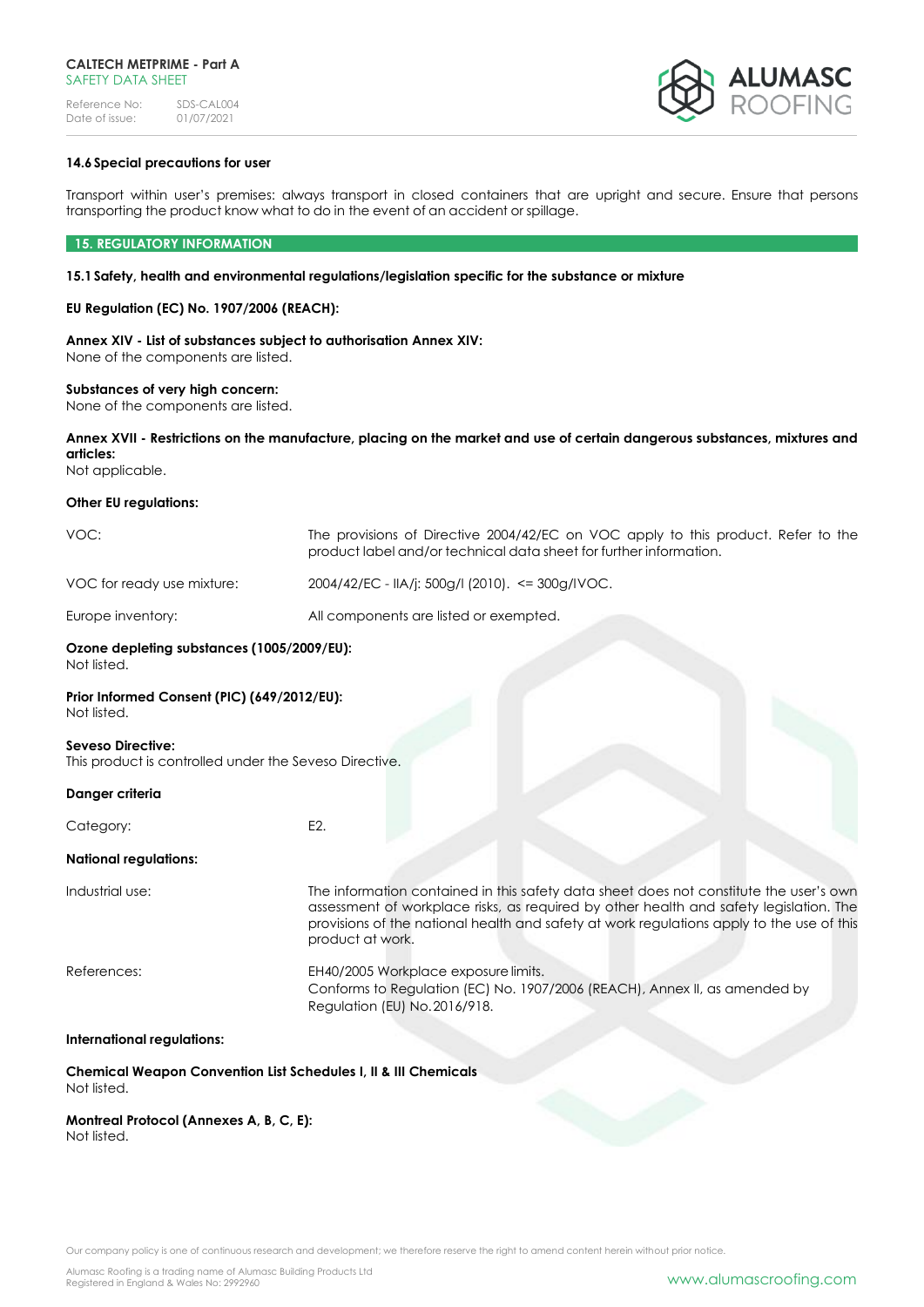Reference No: SDS-CAL004<br>Date of issue: 01/07/2021 Date of issue:



**Stockholm Convention on Persistent Organic Pollutants:** Not listed.

**Rotterdam Convention on Prior Informed Consent (PIC):** Not listed.

#### **UNECE Aarhus Protocol on POPs and Heavy Metals:** Not listed.

**CN code:**  3208 90 91.

## **International lists:**

# **National inventory:**

| Australia:         | All components are listed or exempted.                                                  |
|--------------------|-----------------------------------------------------------------------------------------|
| Canada:            | At least one component is not listed in DSL but all such components are listed in NDSL. |
| China:             | All components are listed or exempted.                                                  |
| Japan:             | Japan inventory (ENCS): Not determined.                                                 |
|                    | Japan inventory (ISHL) : Not determined.                                                |
| Malaysia:          | Not determined                                                                          |
| New Zealand:       | All components are listed or exempted.                                                  |
| Philippines:       | All components are listed or exempted.                                                  |
| Republic of Korea: | All components are listed or exempted.                                                  |
| Taiwan:            | Not determined.                                                                         |
| Turkey:            | Not determined.                                                                         |
| United States:     | All components are listed or exempted.                                                  |
| Thailand:          | Not determined.                                                                         |
| Vietnam:           | Not determined                                                                          |

# **16. OTHER INFORMATION**

## **Abbreviations & acronyms:**

| ATE:           | Acute Toxicity Estimate.                                                            |
|----------------|-------------------------------------------------------------------------------------|
| CLP:           | Classification, Labelling and Packaging Regulation [Regulation (EC) No. 1272/2008]. |
| DMEL:          | Derived Minimal Effect Level.                                                       |
| DNEL:          | Derived No Effect Level.                                                            |
| EUH statement: | <b>CLP-specific Hazard statement.</b>                                               |
| PBT:           | Persistent, Bioaccumulative and Toxic.                                              |
| PNEC:          | Predicted No Effect Concentration.                                                  |
| RRN:           | <b>REACH Registration Number.</b>                                                   |
| vPvB:          | Very Persistent and Very Bioaccumulative.                                           |
|                |                                                                                     |

# **Procedure used to derive the classification according to Regulation (EC) No. 1272/2008 [CLP/GHS]:**

| Classification          | Justification   |
|-------------------------|-----------------|
| Skin Irrit, 2, H315     | Expert judgment |
| $Eve$ Irrit. 2, H319    | Expert judgment |
| Skin Sens. 1, H317      | Expert judgment |
| Aquatic Chronic 2, H411 | Expert judgment |

#### **Full text of H-phrases referred to in sections 2 and 3:**

| H302: | Harmful if swallowed.                                 |
|-------|-------------------------------------------------------|
| H315: | Causes skin irritation.                               |
| H317: | May cause an allergic skinreaction.                   |
| H319: | Causes serious eyeirritation.                         |
| H332: | Harmful if inhaled.                                   |
| H400: | Very toxic to aquaticlife.                            |
| H410: | Very toxic to aquatic life with long lasting effects. |
| H411: | Toxic to aquatic life with long lasting effects.      |
| H412: | Harmful to aquatic life with long lasting effects.    |
|       |                                                       |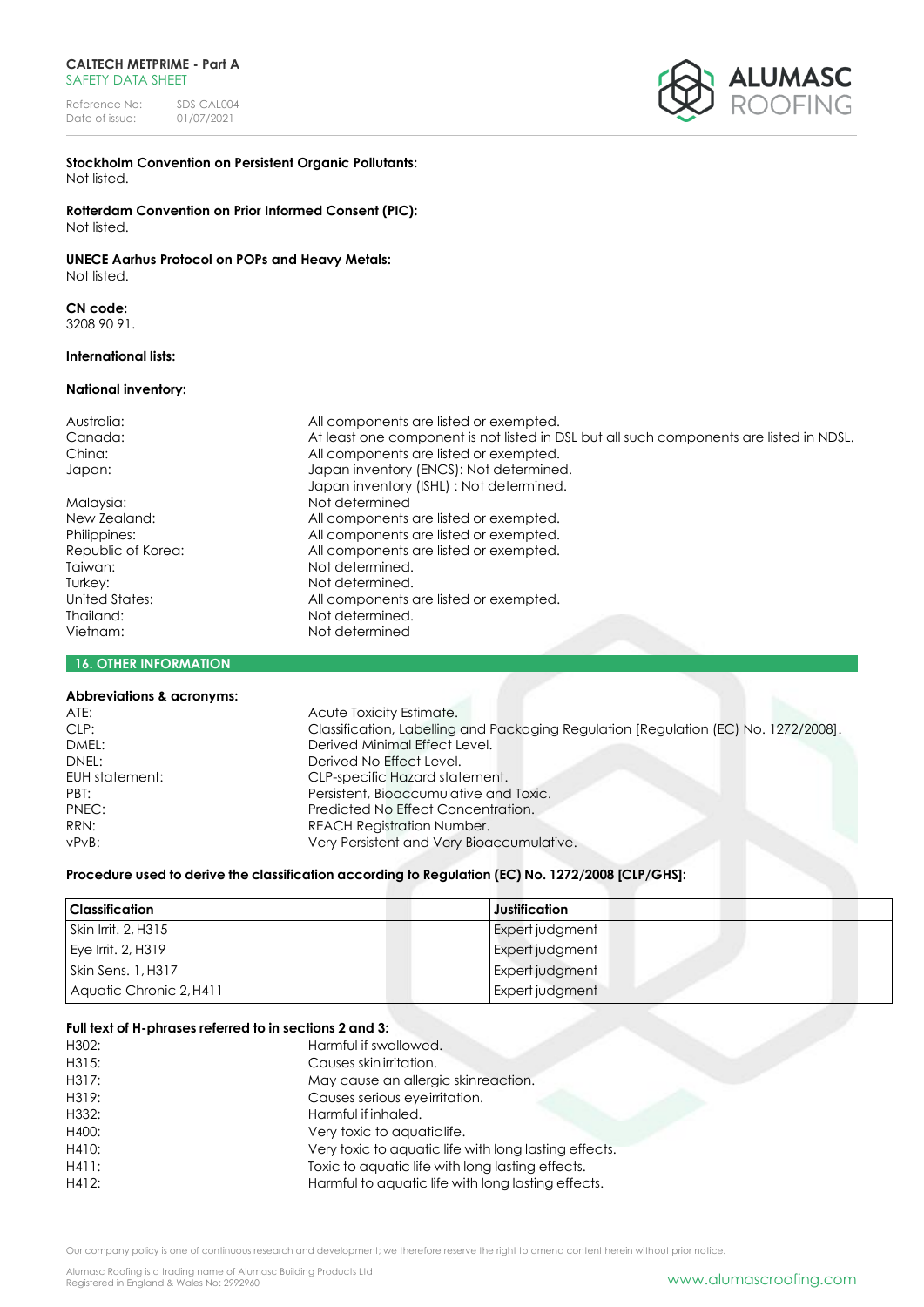Reference No: SDS-CAL004<br>Date of issue: 01/07/2021 Date of issue:



# **Full text of classifications (CLP/GHS):**

Acute Tox. 4, H302: ACUTE TOXICITY (oral) - Category 4. Acute Tox. 4, H332: ACUTE TOXICITY (inhalation) - Category 4. Aquatic Acute 1, H400: SHORT-TERM (ACUTE) AQUATIC HAZARD - Category 1. Aquatic Chronic 1, H410: LONG-TERM (CHRONIC) AQUATIC HAZARD - Category 1. Aquatic Chronic 2, H411: LONG-TERM (CHRONIC) AQUATIC HAZARD - Category 2. Aquatic Chronic 3, H412: LONG-TERM (CHRONIC) AQUATIC HAZARD - Category 3. Eye Irrit. 2, H319: SERIOUS EYE DAMAGE/EYE IRRITATION - Category 2. Skin Irrit. 2, H315: SKIN CORROSION/IRRITATION - Category 2. Skin Sens. 1, H317: SKIN SENSITISTATION - Category 1.

DISCLAIMER OF LIABILITY The information in this SDS was obtained from sources which we believe are reliable. However, the information is provided without any warranty, express or implied, regarding its correctness. The conditions or methods of handling, storage, use or disposal of the product are beyond our control and may be beyond our knowledge. For this and other reasons, we do not assume responsibility and expressly disclaim liability for loss, damage or expense arising out of or in any way connected with the handling, storage, use or disposal of the product. This SDS was prepared and is to be used only for this product. If the product is used as a component in another product, this SDS information may not be applicable.

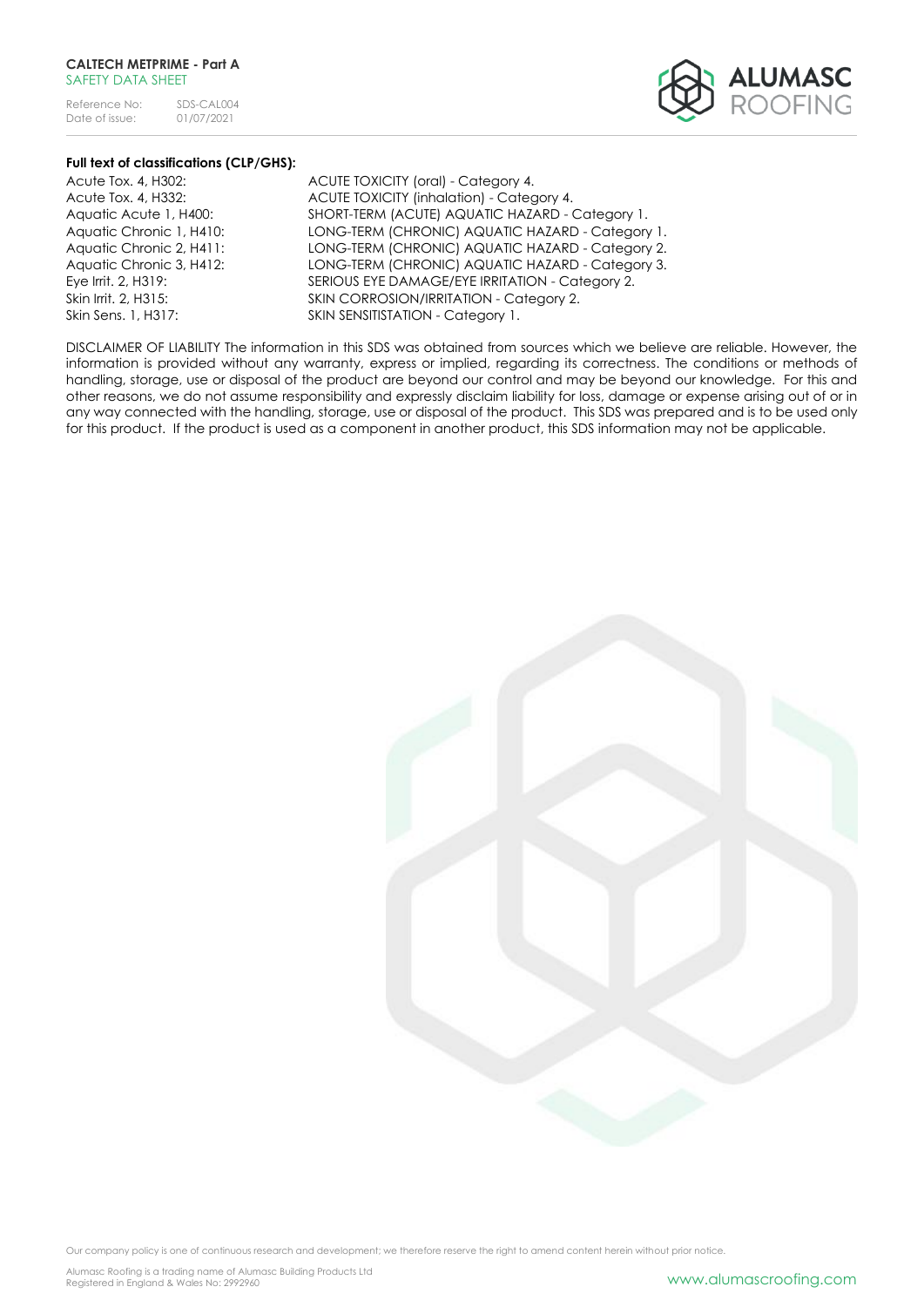

#### **1. IDENTIFICATION OF THE SUBSTRATE/PREPARATION AND OF THE COMPANY/UNDERTAKING**

#### **1.1 Product identifier**

Trade name/designation: Caltech METprime - Part B.

## **1.2 Relevant identified uses of the substance or mixture and uses advised against**

Main use category: Industrial uses / Primer.

#### **1.3 Manufacturer/Supplier**

Supplier: Alumasc Building Products Ltd White House Works, Bold Road, Sutton, St Helens, Merseyside, United Kingdom, WA9 4JG Tel: +44 (0)1744 648400 e-mail: [technical@alumascroofing.com](mailto:technical@alumascroofing.com)

# **1.4 Manufacturer/Supplier**

Emergency telephone: 01744 648 400 - (Mon-Thurs – 08.30-17.00 Fri – 08.30-16.00)

# **2. HAZARDS IDENTIFICATION**

# **2.1 Classification of the substance or mixture**

# **Classification according to Regulation (EC) No. 1272/2008:**

Acute Tox. 4, H332 : Skin Irrit. 2, H315 : Eye Irrit. 2, H319 : Skin Sens. 1, H317.

#### **Ingredients of unknown toxicity:**

See Section 16 for the full text of the H statements declared above. See Section 11 for more detailed information on health effects and symptoms.

## **2.2 Labelling according to Regulation (EU) 1272/2008**

| Signal word:                     | Warning.                                                                                                                                                                                                                                                                                          |
|----------------------------------|---------------------------------------------------------------------------------------------------------------------------------------------------------------------------------------------------------------------------------------------------------------------------------------------------|
| Hazard statements:               | Harmful if inhaled.<br>Causes serious eyeirritation.<br>Causes skin irritation.<br>May cause an allergic skinreaction.                                                                                                                                                                            |
| <b>Precautionary statements:</b> |                                                                                                                                                                                                                                                                                                   |
| General:                         | Not applicable.                                                                                                                                                                                                                                                                                   |
| Prevention:                      | P280: Wear protective gloves and eye protection:<br>- neoprene gloves (0.65mm) and safety glasses with side-shields.                                                                                                                                                                              |
| Response:                        | <b>P305: IF IN EYES:</b><br>P351: Rinse cautiously with water for several minutes.<br>P338: Remove contact lenses, if present and easy to do. Continue rinsing.<br>P303: IF ON SKIN (or hair):<br>P361: Take off immediately all contaminated clothing.<br>P353: Rinse skin with water or shower. |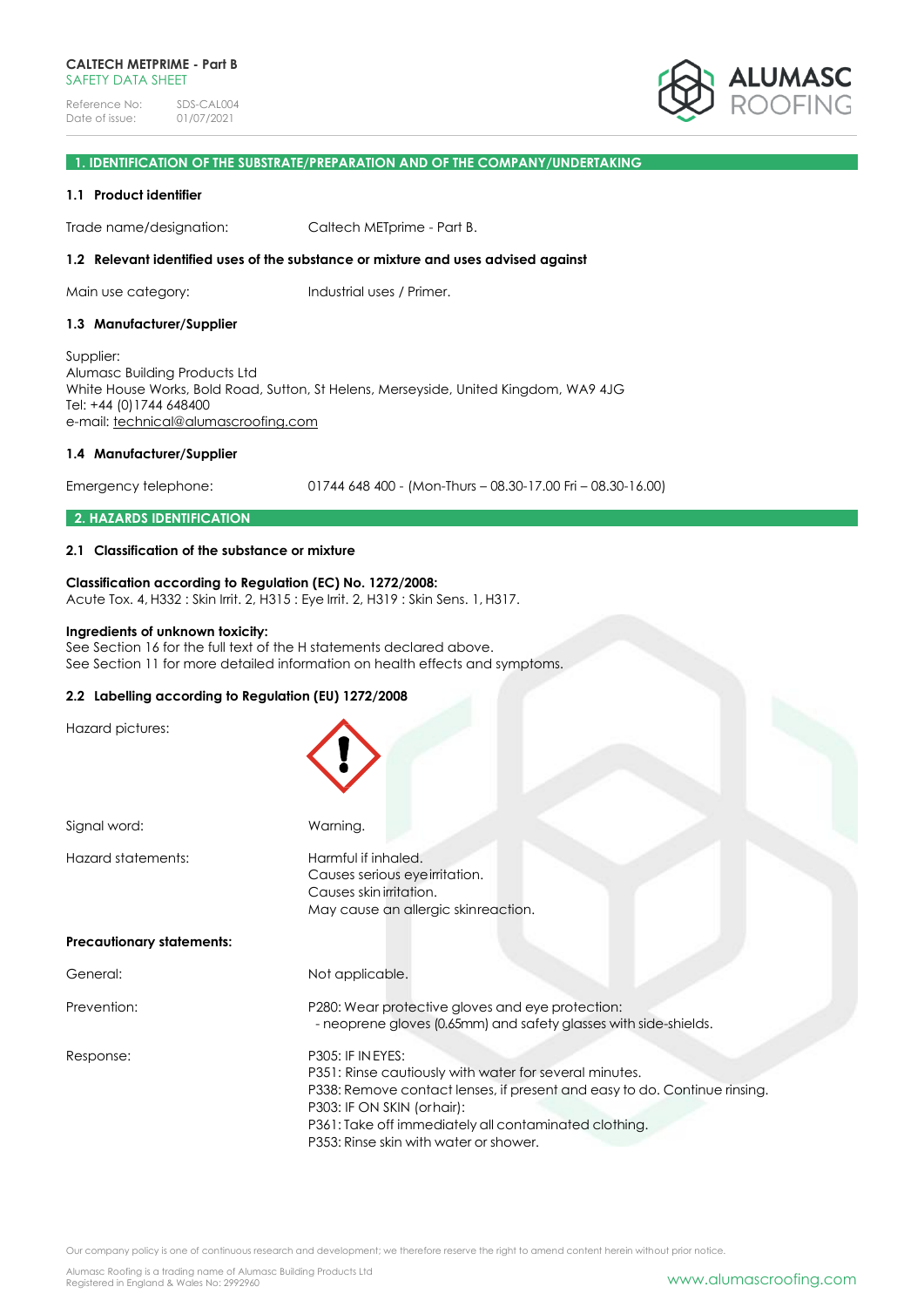

|                              | P301: IFSWALLOWED:<br>P330: Rinse mouth.<br>P331: Do NOT induce vomiting                                                   |
|------------------------------|----------------------------------------------------------------------------------------------------------------------------|
| Storage:                     | Not applicable.                                                                                                            |
| Disposal:                    | P501: Dispose of contents and container in accordance with all local, regional, national<br>and international regulations. |
| Hazardous ingredients:       | Benzyl Alcohol and 3,6-Diazaoctanethylenediamin.                                                                           |
| Supplemental label elements: | Not applicable.                                                                                                            |

# **Annex XVII - Restrictions on the manufacture, placing on the market and use of certain dangerous substances, mixtures and articles:**

Not applicable.

# **Special packaging requirements:**

Not applicable.

# **2.3 Other hazards**

**Product meets the criteria for PBT or vPvB according to Regulation (EC) No.1907/2006, AnnexXIII:** This mixture does not contain any substances that are assessed to be a PBT or a vPvB.

# **Other hazards which do not result inclassification:**

None known.

**3. COMPOSITION AND INFORMATION ABOUT THE COMPONENTS**

## **3.1 Substances**

Two-part primer for priming of prepared/weathered metals.

## **3.1 Mixture**

| <b>Product/ingredient name</b> | <b>Identifiers</b>  | $\%$        | Classification<br><b>Regulation (EC) No. 1272/2008 [CLP]</b> | <b>Type</b> |
|--------------------------------|---------------------|-------------|--------------------------------------------------------------|-------------|
| <b>Benzyl Alcohol</b>          | REACH #:            | $≥25 - ≤50$ | Acute Tox. 4, H302                                           | $[1]$       |
|                                | 01-2119492630-38    |             | Acute Tox. 4, H332                                           |             |
|                                | EC: 202-859-9       |             | Eye Irrit. 2, H319                                           |             |
|                                | CAS: 100-51-6       |             |                                                              |             |
|                                | Index: 603-057-00-5 |             |                                                              |             |
| $2,4,6$ -Tris                  | $REACH$ #:          | $\leq 10$   | Acute Tox. 4, H302                                           |             |
| (Dimethylaminomethyl)          | 01-2119560597-27    |             | Acute Tox. 4, H312                                           |             |
| Phenol                         | EC: 202-013-9       |             | Skin Irrit. 2, H315                                          |             |
|                                | CAS: 90-72-2        |             | Eye Irrit. 2, H319                                           |             |
|                                | Index: 603-069-00-0 |             | Aquatic Chronic 3, H412                                      |             |
| 3,6-Diazaoctanethylenedia Min  | EC: 203-950-6       | ≤3          | Acute Tox. 3, H311                                           | $[1]$       |
|                                | CAS: 112-24-3       |             | Acute Tox. 4, H332                                           |             |
|                                | Index: 612-059-00-5 |             | Skin Corr. 1B, H314                                          |             |
|                                |                     |             | Eye Dam. 1, H318                                             |             |
|                                |                     |             | Skin Sens. 1, H317                                           |             |
|                                |                     |             | Aquatic Chronic 3, H412                                      |             |
|                                |                     |             | See Section 16 for the full text of the                      |             |
|                                |                     |             | H statements declared above.                                 |             |

There are no additional ingredients present which, within the current knowledge of the supplier and in the concentrations applicable, are classified as hazardous to health or the environment, are PBTs, vPvBs or Substances of equivalent concern, or have been assigned a workplace exposure limit and hence require reporting in this section.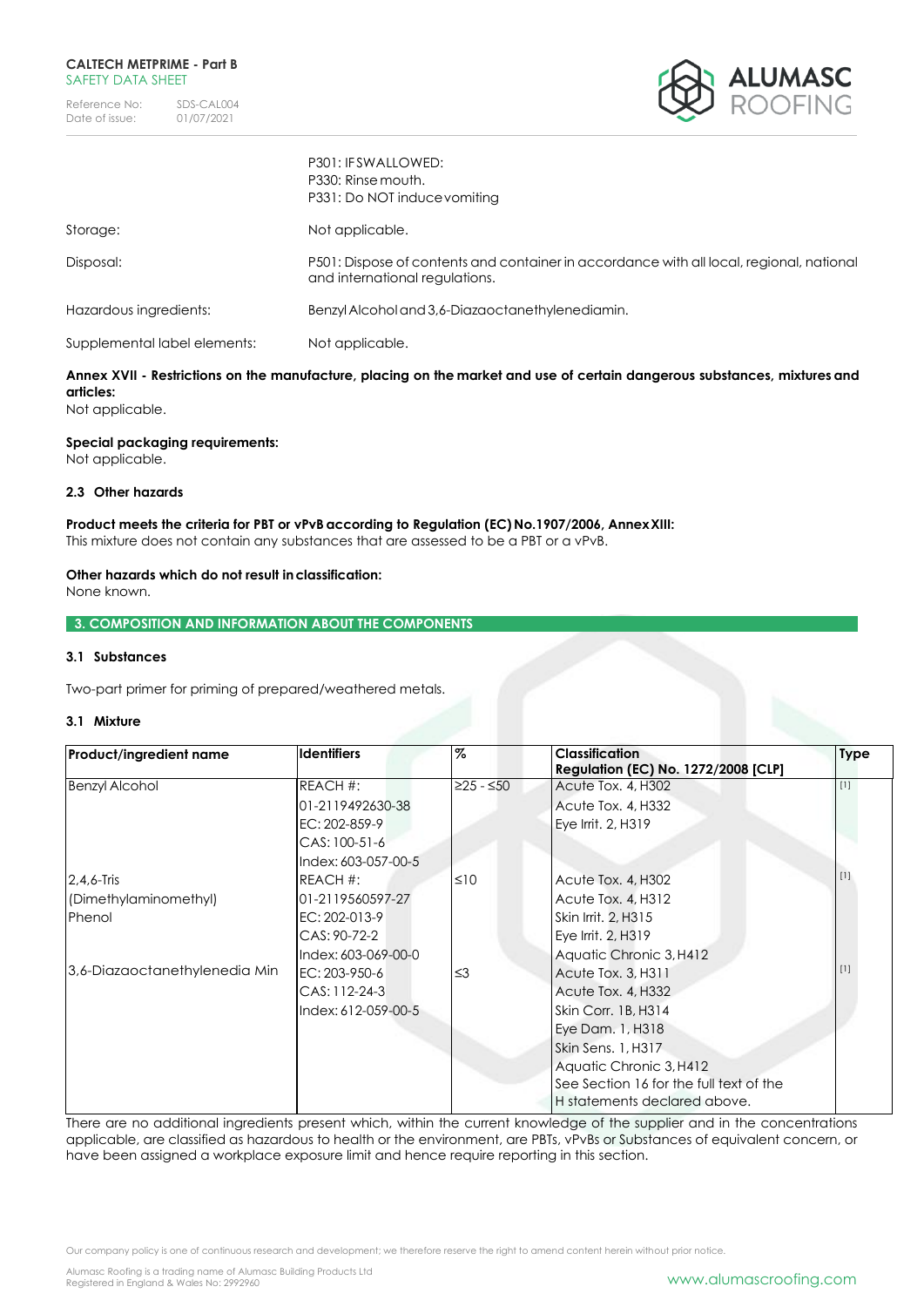Reference No: SDS-CAL004<br>Date of issue: 01/07/2021 Date of issue:



## **Type:**

[1] Substance classified with a health or environmental hazard.

- [2] Substance with a workplace exposure limit.
- [3] Substance meets the criteria for PBT according to Regulation (EC) No. 1907/2006, Annex XIII.
- [4] Substance meets the criteria for vPvB according to Regulation (EC) No. 1907/2006, Annex XIII.

[5] Substance of equivalent concern.

[6] Additional disclosure due to company policy.

Occupational exposure limits, if available, are listed in Section 8.

# **4. FIRST AID MEASURES**

## **4.1 Description of first aid measures**

| General:                    | In all cases of doubt, or when symptoms persist, seek medical attention. Never give<br>anything by mouth to an unconscious person. If unconscious, place in recovery position<br>and seek medicaladvice.                                                                                                                                                                                                      |
|-----------------------------|---------------------------------------------------------------------------------------------------------------------------------------------------------------------------------------------------------------------------------------------------------------------------------------------------------------------------------------------------------------------------------------------------------------|
| Eye contact:                | Remove contact lenses, irrigate copiously with clean, fresh water, holding the eyelids<br>apart for at least 10 minutes and seek immediate medical advice.                                                                                                                                                                                                                                                    |
| Inhalation:                 | Remove to fresh air. Keep person warm and at rest. If not breathing, if breathing is<br>irregular or if respiratory arrest occurs, provide artificial respiration or oxygen by trained<br>personnel.                                                                                                                                                                                                          |
| Skin contact:               | Remove contaminated clothing and shoes. Wash skin thoroughly with soap and water<br>or use recognised skin cleanser. Do NOT use solvents or thinners.                                                                                                                                                                                                                                                         |
| Ingestion:                  | Rinse mouth. If swallowed, seek medical advice immediately and show the container<br>or label. Keep person warm and at rest. Do NOT induce vomiting.                                                                                                                                                                                                                                                          |
| Protection of first aiders: | No action shall be taken involving any personal risk or without suitable training. If it is<br>suspected that fumes are still present, the rescuer should wear an appropriate mask or<br>self-contained breathing apparatus. It may be dangerous to the person providing aid<br>to give mouth-to-mouth resuscitation. Wash contaminated clothing thoroughly with<br>water before removing it, or wear gloves. |

## **4.2 Most important symptoms and effects, both acute and delayed**

There are no data available on the mixture itself. The mixture has been assessed following the conventional method of the CLP Regulation (EC) No 1272/2008 and is classified for toxicological properties accordingly. See Sections 2 and 3 for details. Exposure to component solvent vapour concentrations in excess of the stated occupational exposure limit may result in adverse health effects such as mucous membrane and respiratory system irritation and adverse effects on the kidneys, liver and central nervous system. Symptoms and signs include headache, dizziness, fatigue, muscular weakness, drowsiness and, in extreme cases, loss of consciousness.

Solvents may cause some of the above effects by absorption through the skin. Repeated or prolonged contact with the mixture may cause removal of natural fat from the skin, resulting in non-allergic contact dermatitis and absorption through the skin.

If splashed in the eyes, the liquid may cause irritation and reversible damage.

Ingestion may cause nausea, diarrhea and vomiting.

This takes into account, where known, delayed and immediate effects and also chronic effects of components from shortterm and long-term exposure by oral, inhalation and dermal routes of exposure and eye contact. Contains 3,6-diazaoctanethylenediamin. Mayproduce anallergic reaction.

## **Over exposure signs/symptoms:**

Eye contact: Adverse symptoms may include the following:

- pain or irritation.
- watering.
- redness.

Inhalation: No specific data.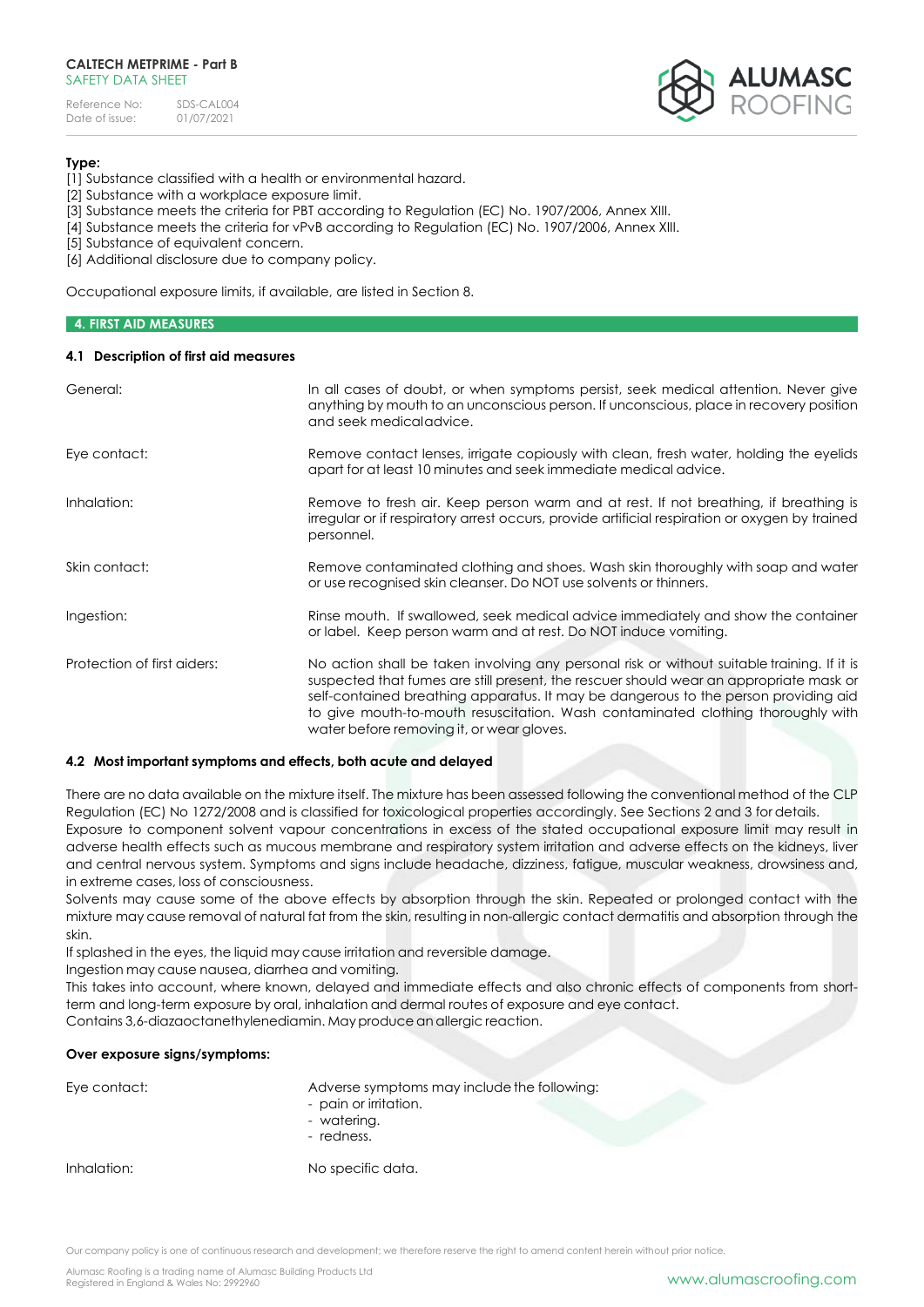Reference No: SDS-CAL004<br>Date of issue: 01/07/2021 Date of issue:



Skin contact:  $\blacksquare$  Adverse symptoms may include the following: - irritation. - redness.

Ingestion: No specific data.

# **4.3 Indication of any immediate medical attention and special treatment needed**

## **Notes to doctor:**

In case of inhalation of decomposition products in a fire, symptoms may be delayed. The exposed person may need to be kept under medical surveillance for 48 hours.

## **Specific treatment:**

No specific treatment.

See toxicological information (Section 11).

#### **5. FIRE-FIGHTING MEASURES**

## **5.1 Extinguishing media**

## **Suitable extinguishing media:**

Recommended: alcohol-resistant foam, CO<sub>2</sub>, powders, water spray.

## **Unsuitable extinguishing media:**

Do not use water jet.

#### **5.2 Special hazards arising from the substance or mixture**

#### **Hazards from the substance or mixture:**

In a fire or if heated, a pressure increase will occur and the container may burst.

## **Hazardous thermal decomposition products:**

Decomposition products may include the following materials:

- carbon dioxide
- carbon monoxide + nitrogen oxides

## **5.3 Advice for fire-fighters**

## **Special protective actions for fire-fighters:**

Promptly isolate the scene by removing all persons from the vicinity of the incident if there is a fire. No action shall be taken involving any personal risk or without suitable training.

## **Special protective equipment for fire-fighters:**

Fire-fighters should wear appropriate protective equipment and self-contained breathing apparatus (SCBA) with a full facepiece operated in positive pressure mode. Clothing for fire-fighters (including helmets, protective boots and gloves) conforming to European standard EN 469 will provide a basic level of protection for chemical incidents

## **Additional information:**

No unusual hazard if involved in a fire.

## **6. ACCIDENTAL RELEASE MEASURES**

## **6.1 Personal precautions, protective equipment and emergency procedures**

#### **For non-emergency personnel:**

No action shall be taken involving any personal risk or without suitable training.

Evacuate surrounding areas. Keep unnecessary and unprotected personnel from entering. Do not touch or walk through spilt material. Avoid breathing vapour or mist. Provide adequate ventilation. Wear appropriate respirator when ventilation is inadequate. Put on appropriate personal protective equipment

## **For emergency responders:**

If specialised clothing is required to deal with the spillage, take note of any information in Section 8 on suitable and unsuitable materials. See also the information in "For non-emergency personnel".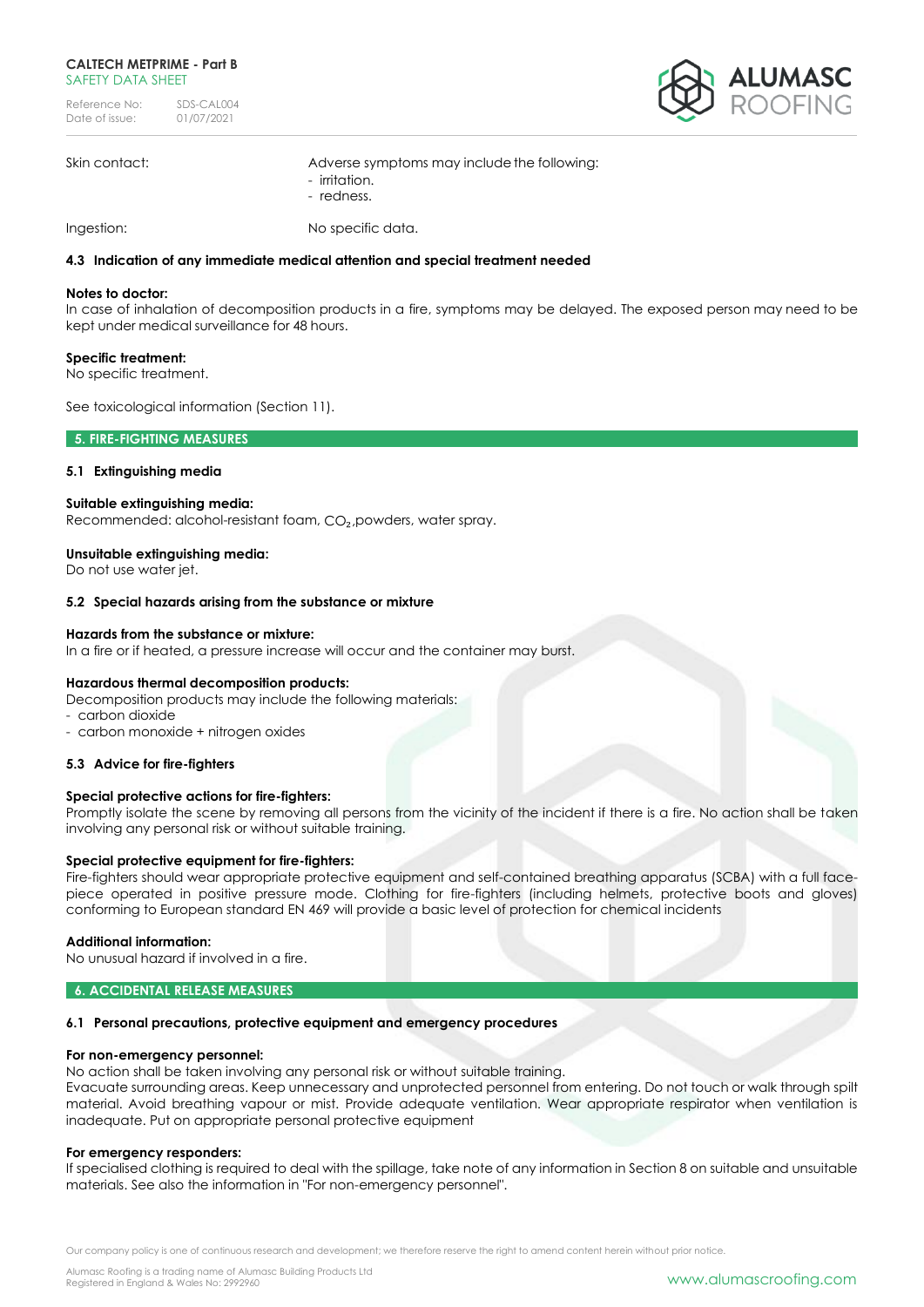

# **6.2 Environmental precautions**

Avoid dispersal of spilt material and runoff and contact with soil, waterways, drains and sewers. Inform the relevant authorities if the product has causedenvironmental pollution (sewers, waterways, soil or air).

## **6.3 Methods and materials for containment and cleaning up**

## **Small spill:**

Stop leak if without risk. Move containers from spill area. Dilute with water and mop up if water-soluble. Alternatively, or if water-insoluble, absorb with an inert dry material and place in an appropriate waste disposal container. Dispose of via a licensed waste disposal contractor.

#### **Large spill:**

Stop leak if without risk. Move containers from spill area. Approach the release from upwind. Prevent entry into sewers, water courses, basements or confined areas. Wash spillages into an effluent treatment plant or proceed as follows.

Contain and collect spillage with non-combustible, absorbent material e.g. sand, earth, vermiculite or diatomaceous earth and place in container for disposal according to local regulations. Dispose of via a licensed waste disposal contractor. Contaminated absorbent material may pose the same hazard as the spilt product.

## **6.4 Reference to other sections**

See Section 1 for emergency contact information. See Section 8 for information on appropriate personal protective equipment. See Section 13 for additional waste treatment information.

# **7. HANDLING AND STORAGE**

## **7.1 Precautions for safe handling**

Keep away from heat, sparks and flame. No sparking tools should be used.

Avoid contact with skin and eyes. Avoid the inhalation of dust, particulates, spray or mist arising from the application of this mixture. Avoid inhalation of dust from sanding.

Eating, drinking and smoking should be prohibited in areas where this material is handled, stored and processed.

Put on appropriate personal protective equipment (see Section 8).

Never use pressure to empty. Container is not a pressure vessel.

Always keep in containers made from the same material as the original one.

Comply with the health and safety at work laws.

Do not allow to enter drains or watercourses.

## **7.2 Conditions for safe storage, including any incompatibilities**

Store in accordance with local regulations.

## **Notes on joint storage:**

Keep away from: oxidising agents, strong alkalis, strong acids.

## **Additional information on storage conditions@**

Observe label precautions. Store in a dry, cool and well-ventilated area. Keep away from heat and direct sunlight. Keep away from sources of ignition. No smoking. Prevent unauthorised access. Containers that have been opened must be carefully resealed and kept upright to prevent leakage.

Seveso Directive - Reporting thresholds (in tonnes).

## **7.3 Specific end use(s)**

No data available.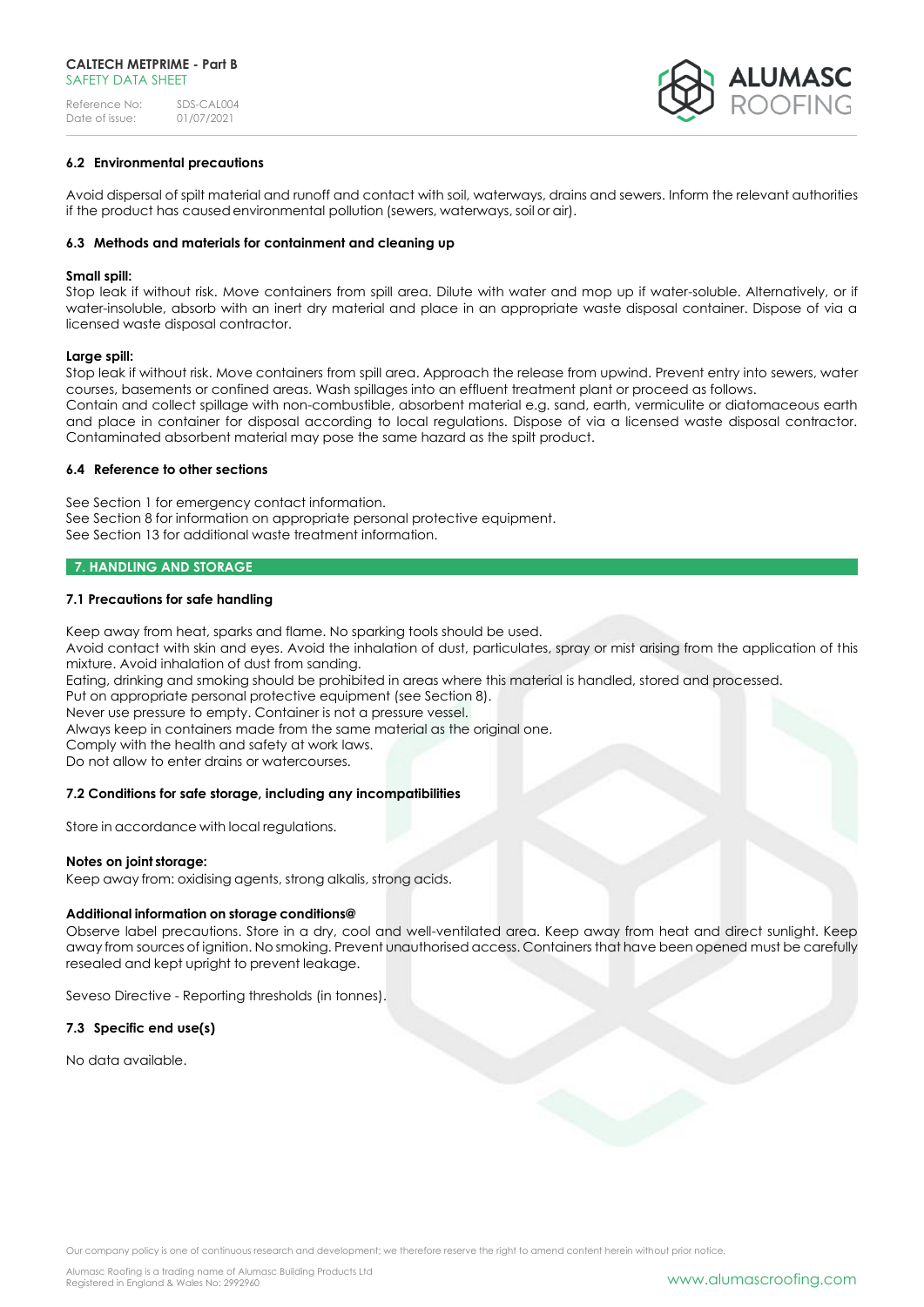

# **8. EXPOSURE CONTROLS/PERSONAL PROTECTION**

The information in this section contains generic advice and guidance. Information is provided based on typical anticipated uses of the product. Additional measures might be required for bulk handling or other uses that could significantly increase worker exposure or environmental releases.

#### **8.1 Control parameters**

#### **Occupational exposure limits:**

No exposure limit value known.

#### **Recommended monitoring procedure:**

If this product contains ingredients with exposure limits, personal, workplace atmosphere or biological monitoring may be required to determine the effectiveness of the ventilation or other control measures and/or the necessity to use respiratory protective equipment. Reference should be made to monitoring standards, such as the following: European Standard EN 689 (Workplace atmospheres - Guidance for the assessment of exposure by inhalation to chemical agents for comparison with limit values and measurement strategy) European Standard EN 14042 (Workplace atmospheres - Guide for the application and use of procedures for the assessment of exposure to chemical and biological agents) European Standard EN 482 (Workplace atmospheres - General requirements for the performance of procedures for the measurement of chemical agents) Reference to national guidance documents for methods for the determination of hazardous substances will also be required.

# **DNELs/DMELs:**

| Product/ingredient name         | <b>Type</b> | <b>Exposure</b>                                              | Value                  | Population  | <b>Effects</b> |
|---------------------------------|-------------|--------------------------------------------------------------|------------------------|-------------|----------------|
| <b>Benzyl Alcohol</b>           | <b>DNEL</b> | Short term dermal                                            | 47 mg/kg               | Workers     | Systemic       |
|                                 |             |                                                              | bw/day                 |             |                |
|                                 | <b>DNEL</b> | Short term inhalation                                        | 450 mg/m <sup>3</sup>  | Workers     | Systemic       |
|                                 | <b>DNEL</b> | Long term dermal                                             | $9.5 \,\mathrm{mg/kg}$ | Workers     | Systemic       |
|                                 |             |                                                              | bw/day                 |             |                |
|                                 | <b>DNEL</b> | Long term inhalation                                         | $90 \text{ mg/m}^3$    | Workers     | Systemic       |
|                                 | <b>DNEL</b> | Short term dermal                                            | 28,5 mg/               | General     | Systemic       |
|                                 |             |                                                              | kg bw/day              | population  |                |
|                                 |             |                                                              |                        | [Consumers] |                |
|                                 | <b>DNEL</b> | Short term inhalation                                        | $ 40,55 \text{ mg}/$   | General     | Systemic       |
|                                 |             |                                                              | m <sup>3</sup>         | population  |                |
|                                 |             |                                                              |                        | [Consumers] |                |
|                                 | <b>DNEL</b> | Short term oral                                              | 25 mg/kg               | General     | Systemic       |
|                                 |             |                                                              | bw/day                 | population  |                |
|                                 |             |                                                              |                        | [Consumers] |                |
|                                 | <b>DNEL</b> | Long term dermal                                             | 5,7 mg/kg              | General     | Systemic       |
|                                 |             |                                                              | bw/day                 | population  |                |
|                                 |             |                                                              |                        | [Consumers] |                |
|                                 | <b>DNEL</b> | Long term inhalation $\left  8,11 \right $ mg/m <sup>3</sup> |                        | General     | Systemic       |
|                                 |             |                                                              |                        | population  |                |
|                                 |             |                                                              |                        | [Consumers] |                |
|                                 | <b>DNEL</b> | Long term oral                                               | 5 mg/kg                | General     | Systemic       |
|                                 |             |                                                              | bw/day                 | population  |                |
|                                 |             |                                                              |                        | [Consumers] |                |
| 2,4,6-Tris(Dimethylaminomethyl) | <b>DNEL</b> | Long term inhalation 0,31 mg/m <sup>3</sup>                  |                        | Workers     | Systemic       |
| Phenol                          |             |                                                              |                        |             |                |

## **PNECs:**

| <b>Product/ingredient name</b> | Compartment detail           | <b>Value</b>            | Method detail      |
|--------------------------------|------------------------------|-------------------------|--------------------|
| <b>Benzyl Alcohol</b>          | <b>IFresh water</b>          | $1$ mg/l                | Assessment factors |
|                                | Marine                       | $0.1$ mg/l              | Assessment factors |
|                                | <b>IFresh water sediment</b> | $5,27 \,\mathrm{mg/kg}$ | Assessment factors |
|                                | Marine water sediment        | 0,527 mg/kg             | Assessment factors |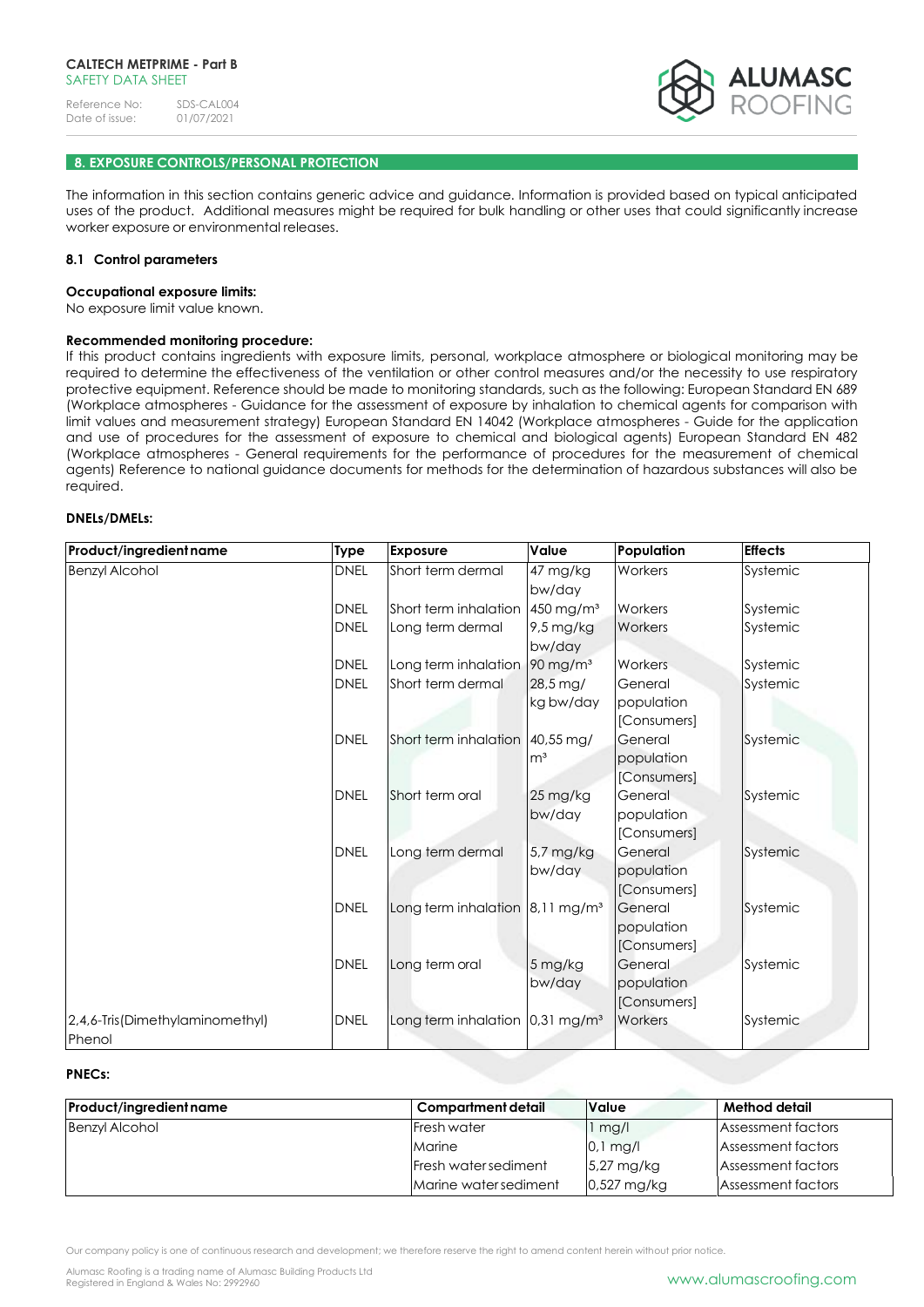

|                                       | Soil                   | $0.456$ mg/kg           | Assessment factors        |
|---------------------------------------|------------------------|-------------------------|---------------------------|
|                                       | Sewage treatment plant | $\vert 39 \rangle$ ma/l | <b>Assessment factors</b> |
| 2,4,6-Tris(Dimethylaminomethyl)Phenol | <b>Fresh water</b>     | $0.84 \,\mathrm{mg/l}$  |                           |

# **8.2 Exposure controls**

Provide adequate ventilation. Where reasonably practicable, this should be achieved by the use of local exhaust ventilation and good general extraction. If these are not sufficient to maintain concentrations of particulates and solvent vapours below the OEL, suitable respiratory protection must be worn.

#### **Individual protection measures:**

| Hygiene measures:      | Wash hands, forearms and face thoroughly after handling chemical products, before<br>eating, smoking and using the lavatory and at the end of the working period.<br>Appropriate techniques should be used to remove potentially contaminated clothing.<br>Contaminated work clothing should not be allowed out of the workplace. Wash<br>contaminated clothing before reusing. Ensure that eyewash stations and safety<br>showers are close to the workstation location.                                                                                                                                                                                                                                                                                                                                                      |
|------------------------|--------------------------------------------------------------------------------------------------------------------------------------------------------------------------------------------------------------------------------------------------------------------------------------------------------------------------------------------------------------------------------------------------------------------------------------------------------------------------------------------------------------------------------------------------------------------------------------------------------------------------------------------------------------------------------------------------------------------------------------------------------------------------------------------------------------------------------|
| Eye/face protection:   | Safety eyewear complying with an approved standard should be used when a risk<br>assessment indicates this is necessary to avoid exposure to liquid splashes, mists, gases<br>or dusts. If contact is possible, the following protection should be worn, unless the<br>assessment indicates a higher degree of protection: chemical splash goggles.<br>Recommended: safety glasses with side-shields. (EN 166)                                                                                                                                                                                                                                                                                                                                                                                                                 |
| Skin protection:       |                                                                                                                                                                                                                                                                                                                                                                                                                                                                                                                                                                                                                                                                                                                                                                                                                                |
| Hand protection:       | There is no one glove material or combination of materials that will give unlimited<br>resistance to any individual or combination of chemicals.<br>The breakthrough time must be greater than the end use time of the product.<br>The instructions and information provided by the glove manufacturer on use, storage,<br>maintenance and replacement must be followed.<br>Gloves should be replaced regularly and if there is any sign of damage to the glove<br>material. Always ensure that gloves are free from defects and that they are stored and<br>used correctly.<br>The performance or effectiveness of the glove may be reduced by physical/chemical<br>damage and poor maintenance.<br>Barrier creams may help to protect the exposed areas of the skin but should not be<br>applied once exposure has occurred. |
| Gloves:                | For prolonged or repeated handling, use the following types of gloves:<br>- Recommended: Chemical-resistant, impervious gloves complying with an approved<br>standard should be worn at all times when handling chemical products if a risk<br>assessment indicates this is necessary. Wear suitable gloves. > 8 hours (breakthrough<br>$time$ : neoprene $(0.65mm)$<br>The recommendation for the type or types of glove to use when handling this product<br>is based on information from the following source:<br>$-$ EN 374.<br>The user must check that the final choice of type of glove selected for handling this<br>product is the most appropriate and takes into account the particular conditions of<br>use, as included in the user's risk assessment.                                                            |
| Body protection:       | Personal protective equipment for the body should be selected based on the task being<br>performed and the risks involved and should be approved by a specialist before<br>handling this product. Recommended: Wear overalls or long sleeved shirt. (EN 467)                                                                                                                                                                                                                                                                                                                                                                                                                                                                                                                                                                   |
| Other skin protection: | Appropriate footwear and any additional skin protection measures should be selected<br>based on the task being performed and the risks involved and should be approved by<br>a specialist before handling this product.                                                                                                                                                                                                                                                                                                                                                                                                                                                                                                                                                                                                        |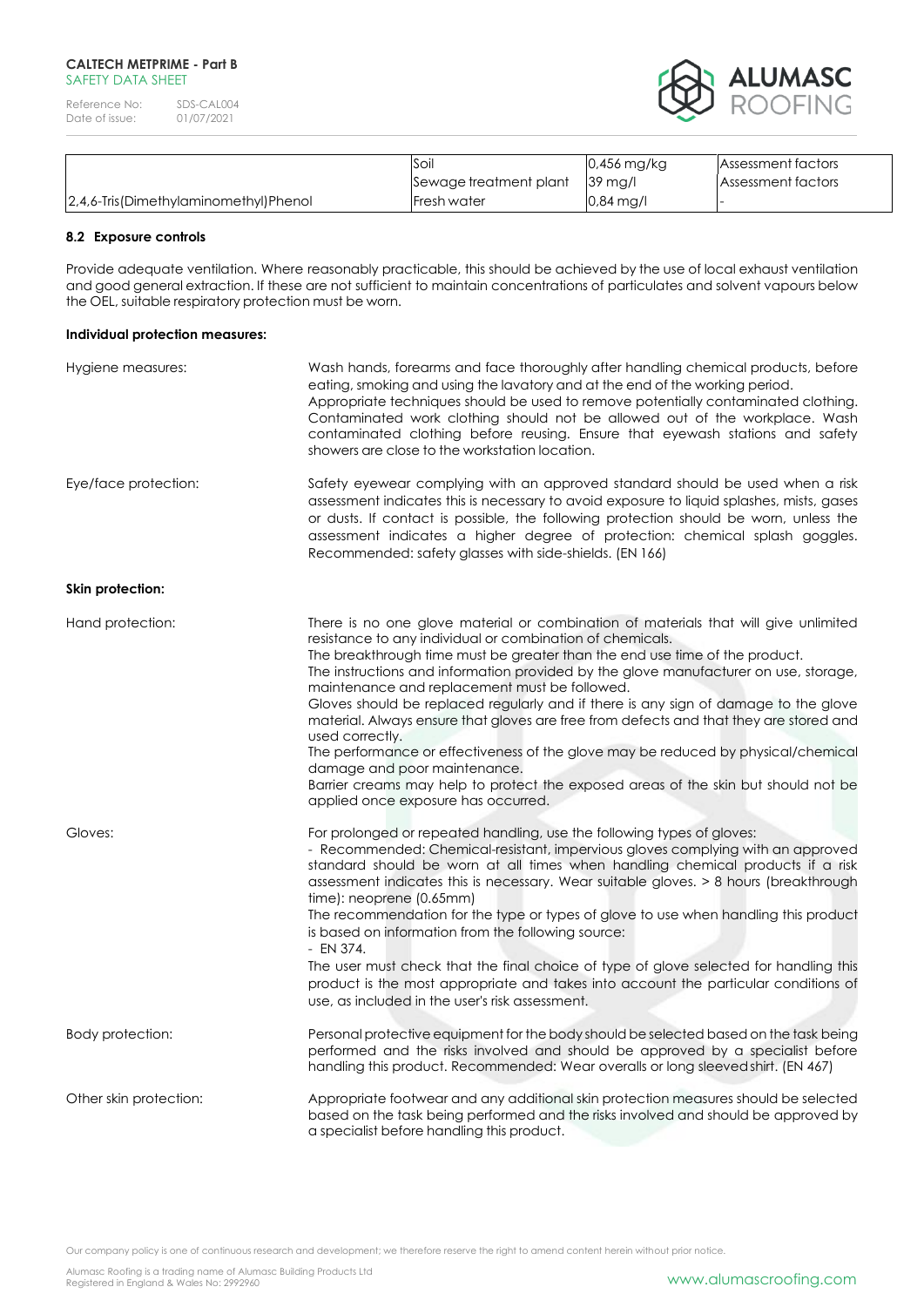

Respiratory protection: Based on the hazard and potential for exposure, select a respirator that meets the appropriate standard or certification. Respirators must be used according to a respiratory protection program to ensure proper fitting, training, and other important aspects of use. Recommended: organic vapour (Type A) and particulate filter P3 (EN 141).

#### **Environmental exposure controls:**

Emissions from ventilation or work process equipment should be checked to ensure they comply with the requirements of environmental protection legislation. In some cases, fume scrubbers, filters or engineering modifications to the process equipment will be necessary to reduce emissions to acceptable levels.

#### **9. PHYSICAL AND CHEMICAL PROPERTIES**

#### **9.1 Information on basic physical and chemical properties**

#### **Appearance:**

| Physical state:                              | Liquid.                                 |
|----------------------------------------------|-----------------------------------------|
| Colour:                                      | Not available.                          |
| Odour:                                       | Not available.                          |
| Odour threshold:                             | Not available.                          |
| pH:                                          | Not available.                          |
| Melting point / freezing point:              | Not available.                          |
| Initial boiling point & boiling range:       | Not available.                          |
| Flash point:                                 | Closed cup: 107 °C.                     |
| Evaporation rate:                            | Not available.                          |
| Flammability (solid, gas):                   | Not available.                          |
| Upper/lower flammability or exposure limits: | Not available.                          |
| Vapour pressure:                             | Not available.                          |
| Vapour density:                              | Not available.                          |
| Relative density:                            | 1.027.                                  |
| Solubility (ies):                            | Not available.                          |
| Partition co-efficient n-octanol/water:      | Not available.                          |
| Auto-ignition temperature:                   | Not available.                          |
| Decomposition temperature:                   | Not available.                          |
| Viscosity:                                   | Dynamic (room temperature): 6000 mPa's. |
| Explosive properties:                        | Not available.                          |
| Oxidising properties:                        | Not available.                          |
|                                              |                                         |

# **9.2 Other information**

No additional information.

#### **10. STABILITY AND REACTIVITY**

#### **10.1 Reactivity**

No specific test data related to reactivity available for this product or its ingredients.

#### **10.2 Chemical stability**

Stable under recommended storage and handling conditions (see Section 7).

## **10.3 Possibility of hazardous reactions**

Under normal conditions of storage and use, hazardous reactions will not occur.

#### **10.4 Conditions to avoid**

When exposed to high temperatures may produce hazardous decomposition products.

## **10.5 Incompatible materials**

Keep away from the following materials to prevent strong exothermic reactions: oxidising agents, strong alkalis, strong acids.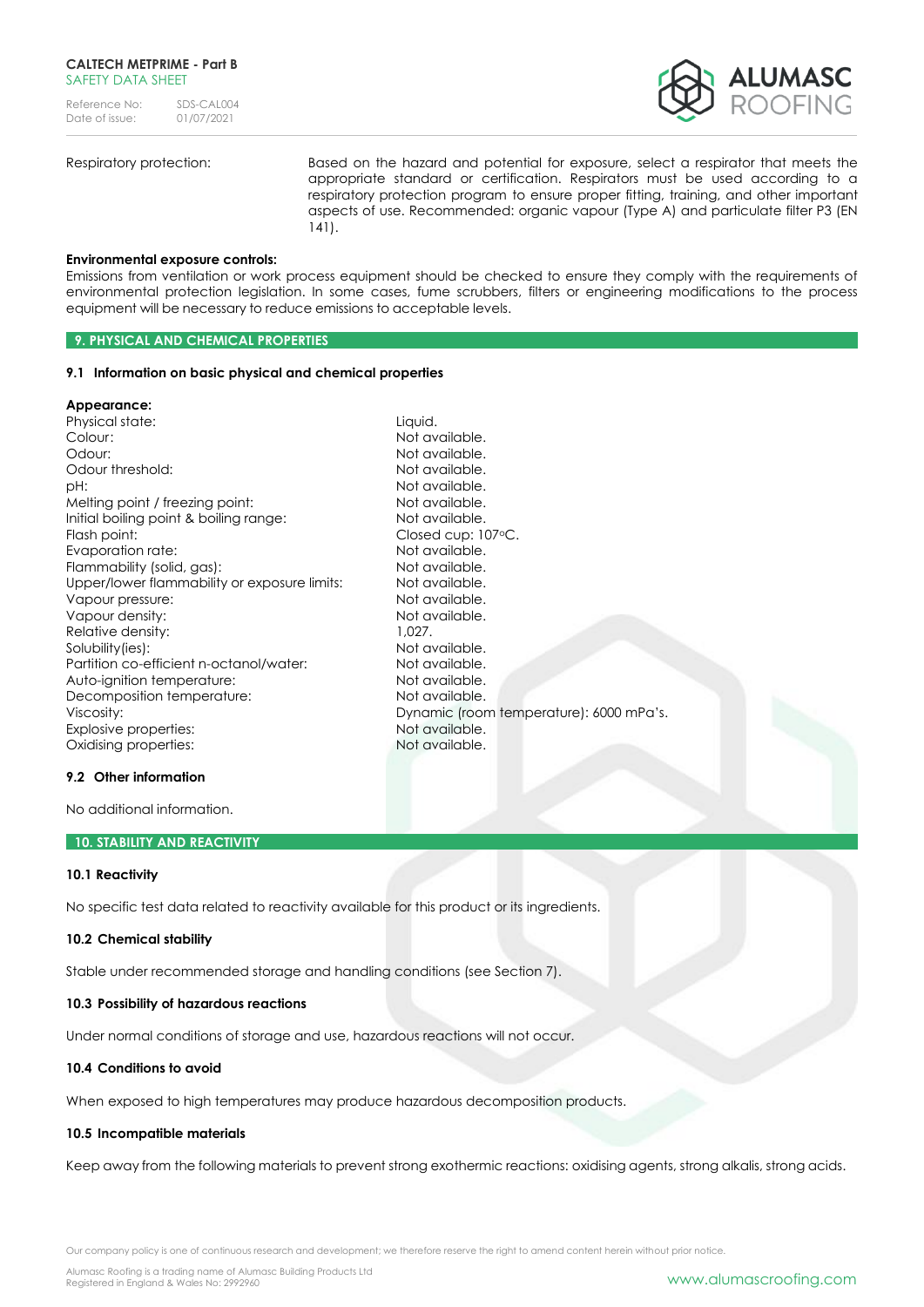Reference No: SDS-CAL004<br>Date of issue: 01/07/2021 Date of issue:



# **10.6 Hazardous decomposition products**

Under normal conditions of storage and use, hazardous decomposition products should not be produced. If involved in a fire, toxic gases including CO, CO2 and smoke can be generated.

## **11. TOXICOLOGICAL INFORMATION**

## **11.1 Information on toxicological effects**

# **Acute toxicity:**

| Product/ingredient name      | Result                          | <b>Species</b> | Dose          | <b>Exposure</b> |
|------------------------------|---------------------------------|----------------|---------------|-----------------|
| <b>Benzyl Alcohol</b>        | LC50 inhalation dusts and mists | Rat            | $>4.178$ mg/l | 4 hours         |
|                              | LD50 dermal                     | Rabbit         | 2000 mg/kg    |                 |
|                              | LD50 oral                       | Rat            | 1230 mg/kg    |                 |
|                              | LD50 oral                       | Rat            | 1620 mg/kg    |                 |
| $2,4,6$ -Tris                | LD50 dermal                     | Rabbit         | 1242 mg/kg    |                 |
| (Dimethylaminomethyl)        |                                 |                |               |                 |
| Phenol                       |                                 |                |               |                 |
|                              | LD50 oral                       | Rat            | 2169 mg/kg    |                 |
| 3,6-Diazaoctanethylenediamin | LD50 dermal                     | Rabbit         | 805 mg/kg     |                 |
|                              | LD50 oral                       | Rat            | 2500 mg/kg    |                 |

# **Conclusion/summary:**

Harmful if inhaled.

# **Acute toxicity estimates:**

| Route                                                    | .<br><b>value</b><br>___     |
|----------------------------------------------------------|------------------------------|
| <br>' mists.<br>Idusts and<br>Unhala.<br><b>HOL</b><br>. | $\prime$<br>$\sim$<br>Q<br>◡ |

# **Irritation/corrosion:**

| Product/ingredient name      | Result                   | <b>Species</b> | Score | Exposure          | <b>Observation</b> |
|------------------------------|--------------------------|----------------|-------|-------------------|--------------------|
| <b>Benzyl Alcohol</b>        | Skin - Moderate irritant | Pig            |       | 100 Percent       |                    |
|                              | Eyes - Irritant          | <b>Rabbit</b>  |       |                   |                    |
| $2,4,6$ -Tris                | Eyes - Severe irritant   | <b>Rabbit</b>  |       | 24 hours 50       |                    |
| (Dimethylaminomethyl)        |                          |                |       | Micrograms        |                    |
| Phenol                       |                          |                |       |                   |                    |
|                              | Skin - Mildirritant      | Rat            |       | 0.025             |                    |
|                              |                          |                |       | <b>Mililiters</b> |                    |
|                              | Skin - Severe irritant   | Rat            |       | 0.25 Mililiters   |                    |
|                              | Skin - Severe irritant   | <b>Rabbit</b>  |       | 24 hours 2        |                    |
|                              |                          |                |       | milligrams        |                    |
| 3,6-Diazaoctanethylenediamin | Eyes - Moderateirritant  | Rabbit         |       | 24 hours 20       |                    |
|                              |                          |                |       | milligrams        |                    |
|                              | Eyes - Severeirritant    | <b>Rabbit</b>  |       | 49 milligrams     |                    |
|                              | Skin - Severe irritant   | <b>Rabbit</b>  |       | 24 hours 5        |                    |
|                              |                          |                |       | milligrams        |                    |
|                              | Skin - Severe irritant   | Rabbit         |       | 490               |                    |
|                              |                          |                |       | milligrams        |                    |

# **Conclusion/summary:**

Skin: Causes skin irritation. Eyes: Eyes: Eyes: Eyes: Eyes: Eyes: Eyes: Eyes: Eyes: Eyes: Eyes: Eyes: Eyes: Eyes: Eyes: Eyes: Eyes: Eyes: Eyes: Eyes: Eyes: Eyes: Eyes: Eyes: Eyes: Eyes: Eyes: Eyes: Eyes: Eyes: Eyes: Eyes: Eyes: Eyes: Eyes: Eyes: Eyes:

Respiratory: Based on available data, the classification criteria are not met.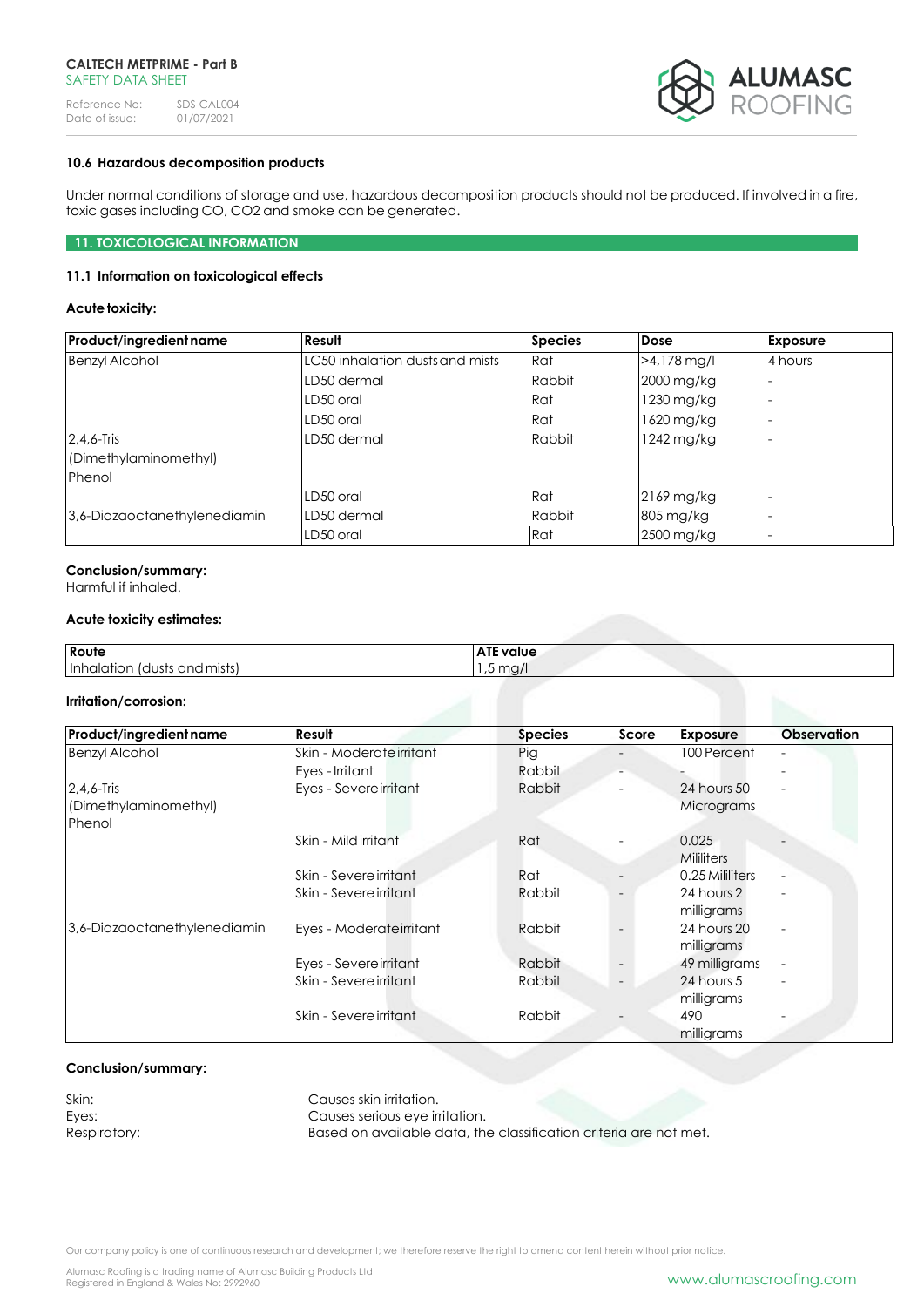| Reference No:  | SDS-CAL004 |
|----------------|------------|
| Date of issue: | 01/07/2021 |



# **Sensitisation:**

| <b>Pro</b><br>t name<br>∙ale ≀                                                                       | exposure<br>ОТ<br>νυτε.<br>м | decies<br>1 J L              | Result                  |
|------------------------------------------------------------------------------------------------------|------------------------------|------------------------------|-------------------------|
| Phenoi<br>$\overline{2}$<br>omathvl<br>Iric<br>$- + -$<br>10000000<br>mال.<br>юл<br>10 I<br>пен<br>. | <b>Skin</b>                  | DIC<br>$\Omega$<br>UΠ<br>IU. | .<br>sensitisina<br>'NC |

## **Conclusion/summary:**

Skin: Skin: May cause an allergic skin reaction. Respiratory: Based on available data, the classification criteria are not met.

#### **Mutagenicity:**

#### **Conclusion/summary:**

Based on available data, the classification criteria are not met.

#### **Carcinogenicity:**

| Product/ingredient name | Result               | <b>Species</b> | Dose | <b>Exposure</b>  |
|-------------------------|----------------------|----------------|------|------------------|
| <b>Benzyl Alcohol</b>   | Negative - Oral - TD | Rat            |      | 103 weeks:       |
|                         |                      |                |      | 15 days per week |

#### **Conclusion/summary:**

Based on available data, the classification criteria are not met.

#### **Reproductive toxicity:**

| Product/ingredient name                       | Maternal<br><b>Itoxicity</b> | Fertility | <b>IDevelopmental</b><br>ltoxin | <b>Species</b> | Dose | <b>Exposure</b> |
|-----------------------------------------------|------------------------------|-----------|---------------------------------|----------------|------|-----------------|
| $2,4,6$ -Tris<br>(Dimethylaminomethyl) Phenol |                              |           | Negative                        | <b>Rat</b>     | Oral | 28 days         |

## **Conclusion/Summary:**

Based on available data, the classification criteria are not met.

## **Teratogenicity:**

| Product/ingredient name | Result               | <b>Species</b>                | <b>Dose</b> | <b>Exposure</b> |
|-------------------------|----------------------|-------------------------------|-------------|-----------------|
| <b>Benzyl Alcohol</b>   | Negative - Route of  | <i><b>IMouse - Female</b></i> | 550 mg/kg   |                 |
|                         | lexposure unreported |                               |             |                 |

#### **Conclusion/summary:**

Based on available data, the classification criteria are not met.

# **Specific target organ toxicity (single exposure):**

Not available.

#### **Specific target organ toxicity (repeated exposure):** Not available.

#### **Aspiration hazard:**

Not available.

## **Delayed and immediate effects as well as chronic effects from short and long-term exposure:**

# **Short term exposure:**

| Potential immediate effects: | Not available. |
|------------------------------|----------------|
| Potential delayed effects:   | Not available. |

#### **Long term exposure:**

| Potential immediate effects: | Not available. |
|------------------------------|----------------|
| Potential delayed effects:   | Not available. |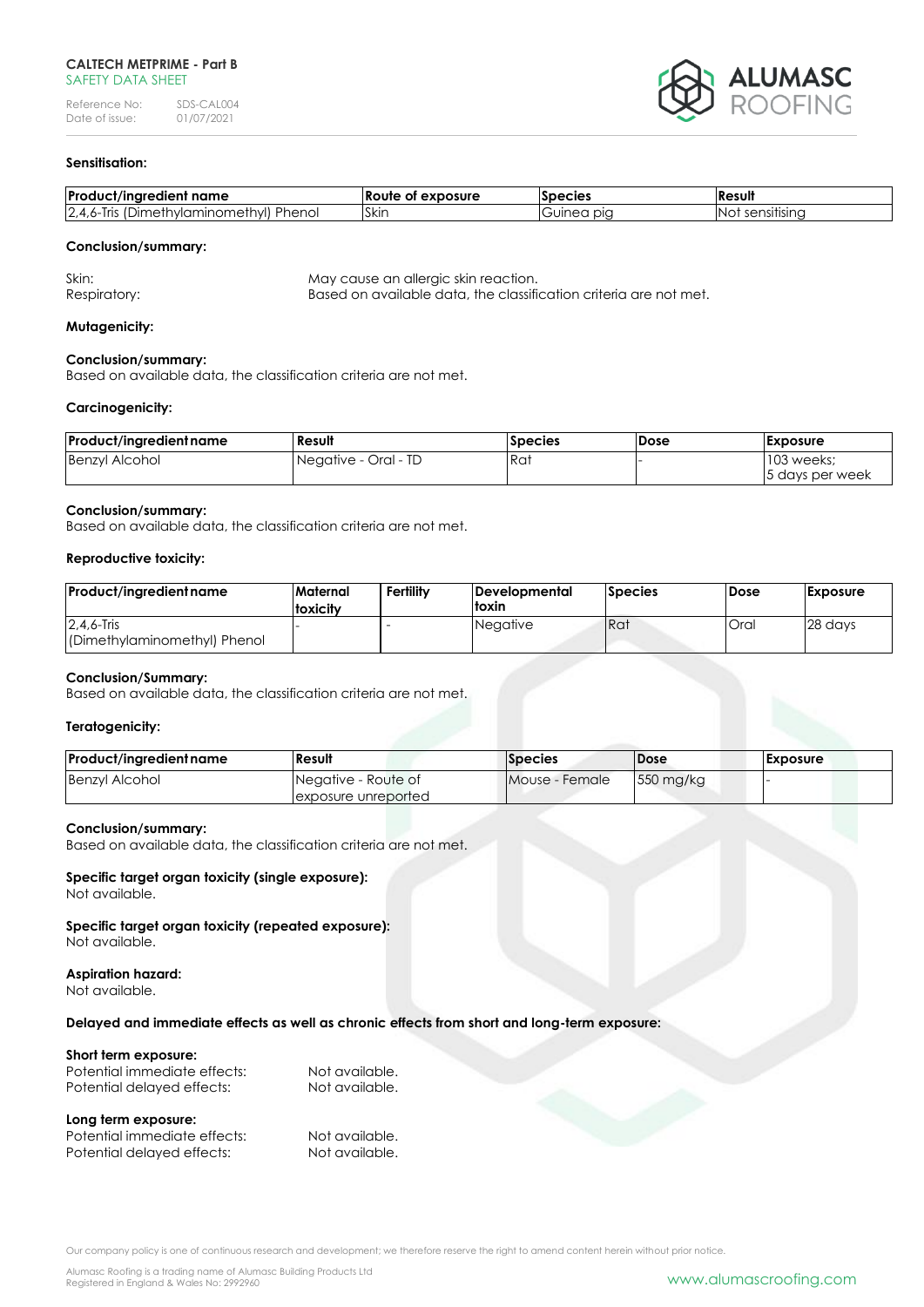

#### **Potential chronic health effects:** Not available.

#### **Conclusion/summary:**

Based on available data, the classification criteria are not met.

Other information:

General: Once sensitised, a severe allergic reaction may occur when subsequently exposed to very low levels. Carcinogenicity: No known significant effects or critical hazards. Mutagenicity: No known significant effects or critical hazards. Teratogenicity: No known significant effects or critical hazards. Development effects: No known significant effects or critical hazards. Fertility effects: No known significant effects or critical hazards.<br>
Other information: Not available.

# **12. ECOLOGICAL INFORMATION**

# **12.1 Toxicity**

There are no data available on the mixture itself. Do not allow to enter drains or watercourses.

The mixture has been assessed following the summation method of the CLP Regulation (EC) No 1272/2008 and is classified for eco-toxicological properties accordingly. See Sections 2 and 3 for details.

| Product/ingredient name                          | Result                            | <b>Species</b>                                                               | <b>Exposure</b> |
|--------------------------------------------------|-----------------------------------|------------------------------------------------------------------------------|-----------------|
| <b>Benzyl Alcohol</b>                            | Acute EC50 770 mg/l               | Algae                                                                        | 72 hours        |
|                                                  | Acute LC50 646 mg/l               | Fish - Leuciscus idus                                                        | 48 hours        |
|                                                  | Acute LC50 460000 µg/l Freshwater | Fish - Pimephales promelas -<br>Juvenile (Fledgling, Hatchling,<br>Weanling) | 96 hours        |
|                                                  | Acute NOEC 310 mg/l               | Algae                                                                        | 172 hours       |
| $2,4,6$ -Tris<br>(Dimethylaminomethyl)<br>Phenol | Acute EC50 84 mg/l                | Algae                                                                        | 172 hours       |
|                                                  | Acute LC50 175 mg/l               | Fish - Cyprinus carpio                                                       | 96 hours        |
|                                                  | Acute LC50 180 to 240 mg/l        | Fish                                                                         | 96 hours        |
| 3,6-Diazaoctanethylenediamin                     | Acute EC50 3700 µg/l Fresh water  | Algae - Pseudokirchneriella<br>subcapitata                                   | 96 hours        |
|                                                  | Acute LC50 33900 µg/l Fresh water | Daphnia spec. - Daphnia magna                                                | 48 hours        |

## **Conclusion:**

Based on availabledata, the classification criteria are not met.

## **12.2 Persistence & degradability**

| Product/ingredient name | Test      | Result                      | Dose | <b>Inoculum</b> |
|-------------------------|-----------|-----------------------------|------|-----------------|
| <b>Benzyl Alcohol</b>   | OECD 301A | $196\%$ - Readily - 21 days |      |                 |
| $2.4.6$ -Tris           | OECD 301D | 4% - Not readily - 28 days  |      |                 |
| (Dimethylaminomethyl)   |           |                             |      |                 |
| Phenol                  |           |                             |      |                 |

## **Conclusion/summary:**

This product has not been tested for biodegradation. Based on available data, the classification criteria are not met.

| Product/ingredient name | Aquatic half-life | <b>Photolysis</b> | <b>Biodegradability</b> |
|-------------------------|-------------------|-------------------|-------------------------|
| <b>Benzyl Alcohol</b>   |                   |                   | Readily                 |
| $2,4,6$ -Tris           |                   |                   | Not readily             |
| (Dimethylaminomethyl)   |                   |                   |                         |
| Phenol                  |                   |                   |                         |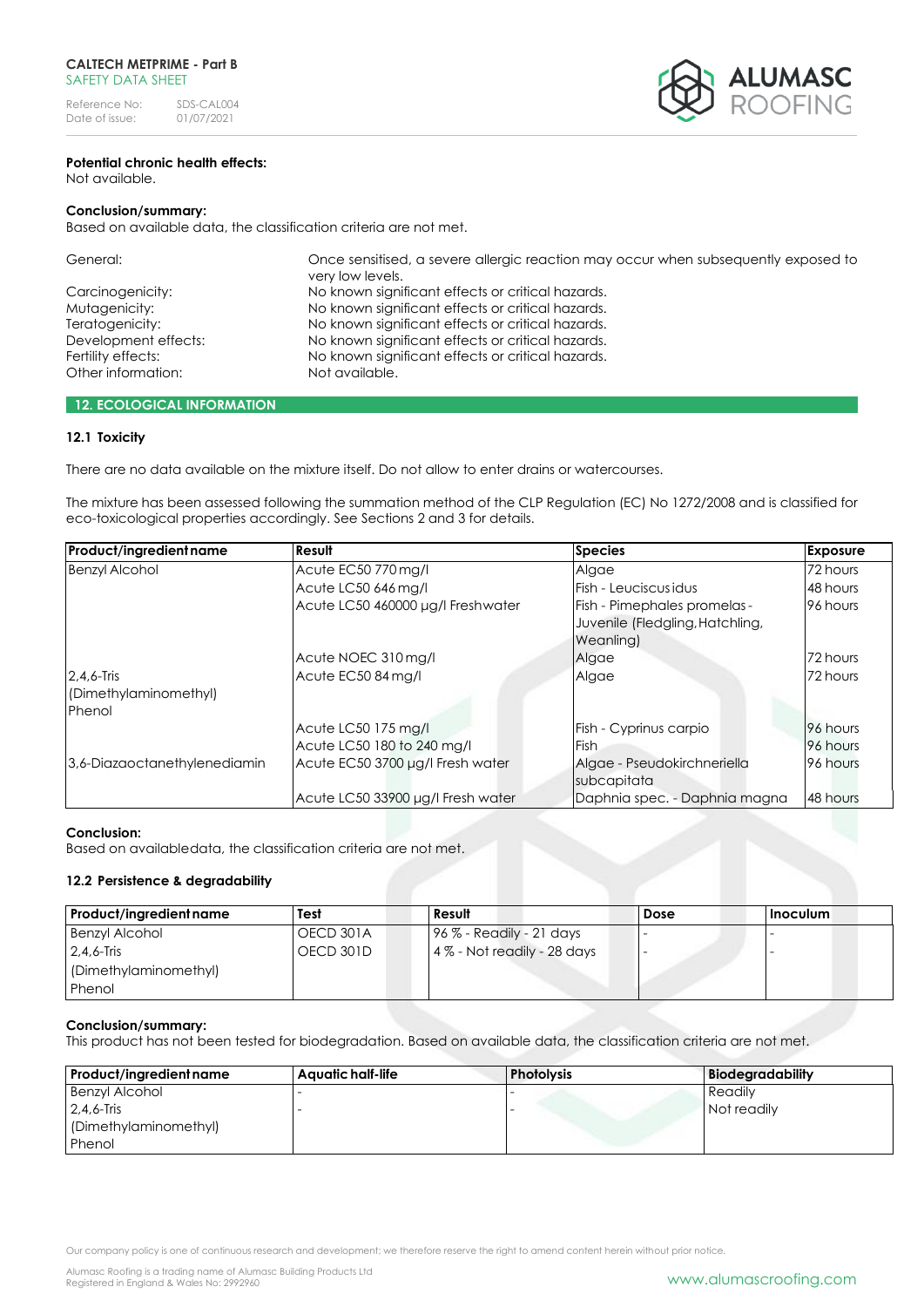Reference No: SDS-CAL004<br>Date of issue: 01/07/2021 Date of issue:



# **12.3 Bioaccumulative potential**

| Product/ingredient name       | LogPow          | <b>BCF</b> | Potential  |
|-------------------------------|-----------------|------------|------------|
| <b>Benzyl Alcohol</b>         | 0,87            |            | <b>low</b> |
| $2.4.6$ -Tris                 | 0.219           |            | low        |
| (Dimethylaminomethyl)         |                 |            |            |
| Phenol                        |                 |            |            |
| 13,6-Diazaoctanethylenediamin | l -1.66 to -1.4 |            | low        |

# **12.4 Mobility in soil**

**Soil/water partition coefficient (Koc):**

Not available.

## **Mobility:**

Not available.

## **12.5 Results of PBT and vPvB assessment**

This mixture does not contain any substances that are assessed to be a PBT or a vPvB.

# **12.6 Other adverse effects**

No known significant effects or critical hazards.

# **13. DISPOSAL CONSIDERATIONS**

# **13.1Waste treatment methods**

# **Product:**

| Methods of disposal:     | The generation of waste should be avoided or minimised wherever possible.<br>Disposal of this product, solutions and any by-products should at all times comply with<br>the requirements of environmental protection and waste disposal legislation and any<br>regional local authority requirements. Dispose of surplus and non-recyclable products<br>via a licensed waste disposal contractor. Waste should notbe disposed of untreated to<br>the sewer unless fully compliant with the requirements of all authorities with jurisdiction. |
|--------------------------|-----------------------------------------------------------------------------------------------------------------------------------------------------------------------------------------------------------------------------------------------------------------------------------------------------------------------------------------------------------------------------------------------------------------------------------------------------------------------------------------------------------------------------------------------|
| Hazardous waste:         | Yes.                                                                                                                                                                                                                                                                                                                                                                                                                                                                                                                                          |
| Disposal considerations: | Do not allow to enter drains or watercourses.<br>Dispose of according to all federal, state and local applicable regulations.<br>If this product is mixed with other wastes, the original waste product code may no longer<br>apply and the appropriate code should be assigned.<br>For further information, contact your local waste authority.                                                                                                                                                                                              |

# **European waste catalogue (EWC):**

The European Waste Catalogue classification of this product, when disposed of as waste, is:

| <b>Waste code</b>        | Waste designation                                                                                                                                                                                                                                                                                                                     |
|--------------------------|---------------------------------------------------------------------------------------------------------------------------------------------------------------------------------------------------------------------------------------------------------------------------------------------------------------------------------------|
| 08 01 11*                | Waste paint and varnish containing organic solvents or other hazardous substances                                                                                                                                                                                                                                                     |
| Packaging:               |                                                                                                                                                                                                                                                                                                                                       |
| Method of disposal:      | The generation of waste should be avoided or minimised wherever possible. Waste<br>packaging should be recycled. Incineration or landfill should only be considered when<br>recycling is not feasible.                                                                                                                                |
| Disposal considerations: | Using information provided in this safety data sheet, advice should be obtained from<br>the relevant waste authority on the classification of empty containers.<br>Empty containers must be scrapped or reconditioned.<br>Dispose of containers contaminated by the product in accordance with local or<br>national legal provisions. |

Our company policy is one of continuous research and development; we therefore reserve the right to amend content herein without prior notice.

Alumasc Roofing is a trading name of Alumasc Building Products Ltd<br>Registered in England & Wales No: 2992960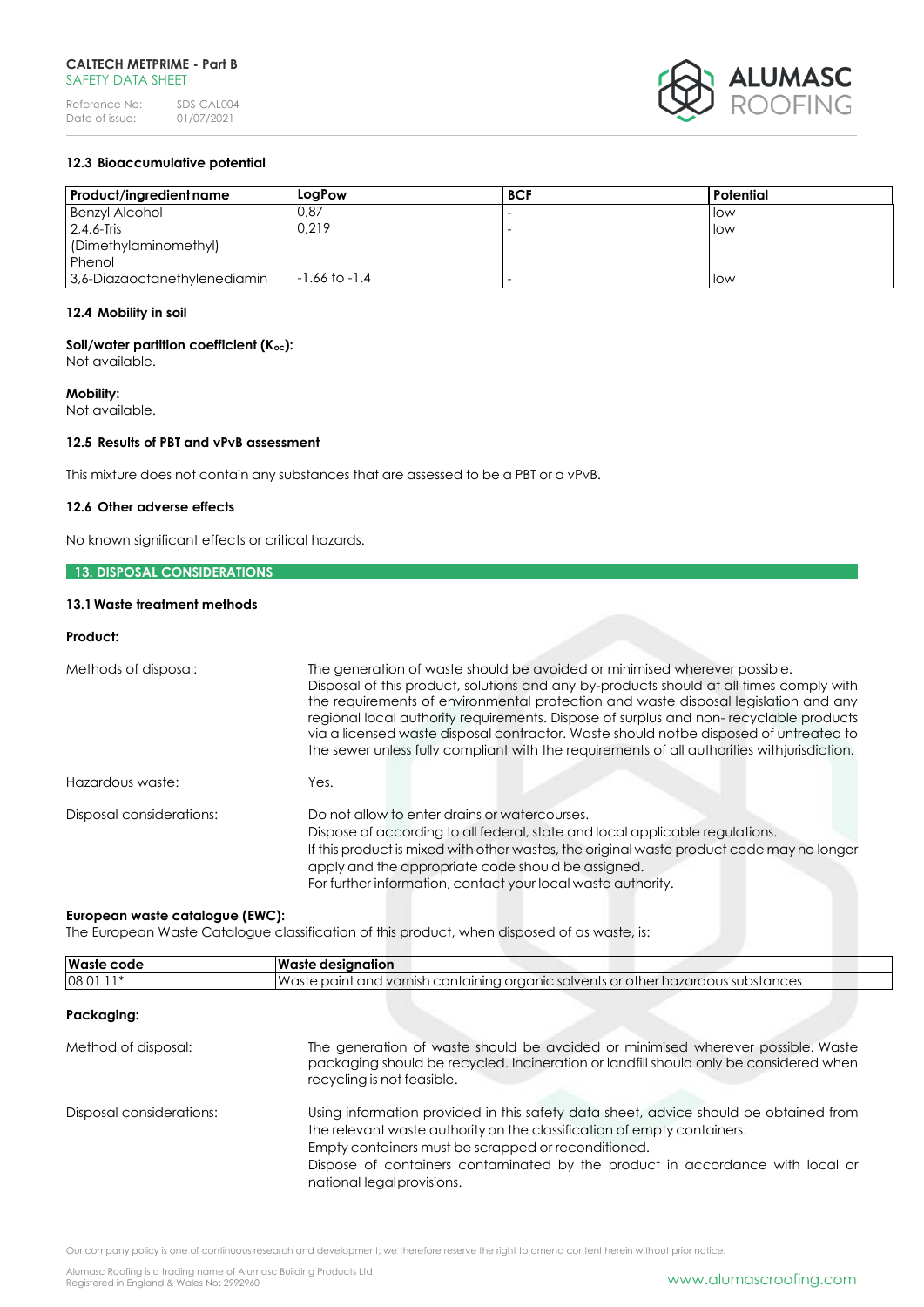Reference No: SDS-CAL004<br>Date of issue: 01/07/2021 Date of issue:



Special precautions: This material and its container must be disposed of in a safe way. Care should be taken when handling emptied containers that have not been cleaned or rinsed out. Empty containers or liners may retain some product residues. Avoid dispersal of spilt material and runoff and contact with soil, waterways, drains and sewers.

#### **14. TRANSFPORT INFORMATION**

|                                 | ADR/RID                  | <b>ADN</b>    | <b>IMDG</b>   | <b>IATA</b>   |
|---------------------------------|--------------------------|---------------|---------------|---------------|
| 14.1 UN number                  | Not regulated            | Not regulated | Not regulated | Not regulated |
| 14.2 UN proper shipping name    | -                        |               |               |               |
| 14.3 Transport hazard class(es) | $\overline{\phantom{a}}$ |               |               |               |
| 14.4 Packing group              | -                        |               |               |               |
| 14.5 Environmental hazards      | <b>No</b>                | <b>No</b>     | <b>No</b>     | <b>No</b>     |
| <b>Additional information</b>   | ٠                        |               |               |               |

# **14.6Special precautions for user**

Transport within user's premises: always transport in closed containers that are upright and secure. Ensure that persons transporting the product know what to do in the event of an accident or spillage.

#### **15. REGULATORY INFORMATION**

**15.1 Safety, health and environmental regulations/legislation specific for the substance or mixture**

#### **EU Regulation (EC) No. 1907/2006 (REACH):**

# **Annex XIV - List of substances subject to authorisation Annex XIV:**

None of the components are listed.

# **Substances of very high concern:**

None of the components are listed.

# **Annex XVII - Restrictions on the manufacture, placing on the market and use of certain dangerous substances, mixtures and articles:**

Not applicable.

#### **Other EU regulations:**

| VOC:                                                      | The provisions of Directive 2004/42/EC on VOC apply to this product. Refer to the<br>product label and/or technical data sheet for further information. |
|-----------------------------------------------------------|---------------------------------------------------------------------------------------------------------------------------------------------------------|
| VOC for ready use mixture:                                | $2004/42$ /EC - IIA/i: 500g/l (2010). <= 300g/IVOC.                                                                                                     |
| Europe inventory:                                         | All components are listed or exempted.                                                                                                                  |
| Ozone depleting substances (1005/2009/EU):<br>Not listed. |                                                                                                                                                         |

#### **Prior Informed Consent (PIC) (649/2012/EU):** Not listed.

## **Seveso Directive:**

This product is controlled under the Seveso Directive.

## **National regulations:**

Industrial use: The information contained in this safety data sheet does not constitute the user's own assessment of workplace risks, as required by other health and safety legislation. The provisions of the national health and safety at work regulations apply to the use of this product at work.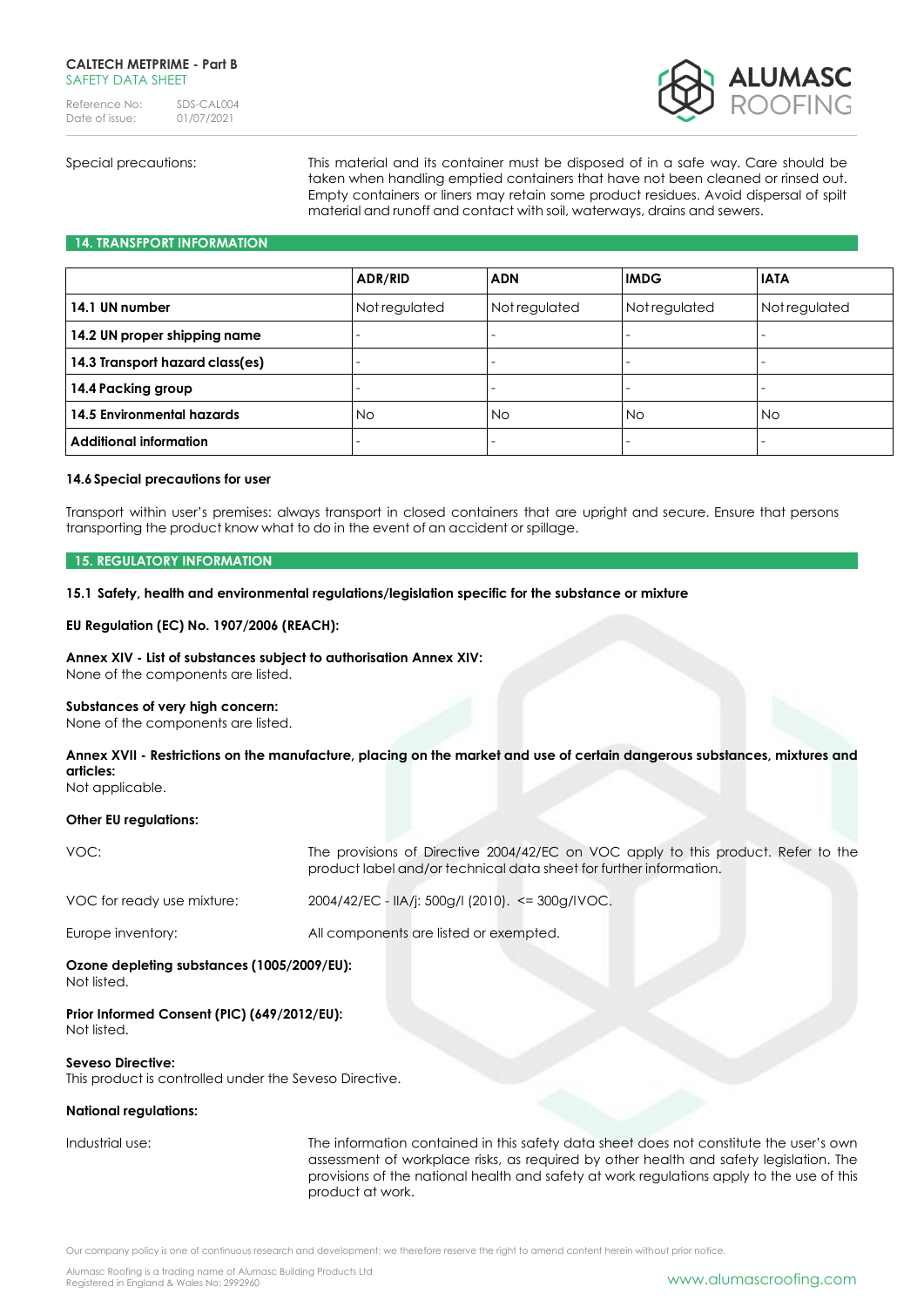Reference No: SDS-CAL004<br>Date of issue: 01/07/2021 Date of issue:



References: EH40/2005 Workplace exposure limits.

Conforms to Regulation (EC) No. 1907/2006 (REACH), Annex II, as amended by Regulation (EU) No.2016/918.

# **International regulations:**

**Chemical Weapon Convention List Schedules I, II & III Chemicals:** Not listed.

**Montreal Protocol (Annexes A, B, C, E):** Not listed.

**Stockholm Convention on Persistent Organic Pollutants:** Not listed.

**Rotterdam Convention on Prior Informed Consent (PIC):** Not listed.

**UNECE Aarhus Protocol on POPs and Heavy Metals:** Not listed.

**CN code:**  3208 90 91.

## **International lists:**

#### **National inventory:**

| Australia:         | At least one component is not listed.                                                                    |
|--------------------|----------------------------------------------------------------------------------------------------------|
| Canada:            | At least one component is not listed.                                                                    |
| China:             | All components are listed or exempted.                                                                   |
| Japan:             | Japan inventory (ENCS): At least one component is not listed.<br>Japan inventory (ISHL): Not determined. |
| Malaysia:          | Not determined                                                                                           |
| New Zealand:       | All components are listed or exempted.                                                                   |
| Philippines:       | At least one component is not listed.                                                                    |
| Republic of Korea: | Not determined.                                                                                          |
| Taiwan:            | Not determined.                                                                                          |
| Turkey:            | Not determined.                                                                                          |
| United States:     | All components are listed or exempted.                                                                   |
| Thailand:          | Not determined.                                                                                          |
| Vietnam            | : Not determined                                                                                         |
|                    |                                                                                                          |

# **16. OTHER INFORMATION**

## **Abbreviations & acronyms:**

| ATE:           | Acute Toxicity Estimate.                                                            |
|----------------|-------------------------------------------------------------------------------------|
| CLP:           | Classification, Labelling and Packaging Regulation [Regulation (EC) No. 1272/2008]. |
| DMEL:          | Derived Minimal Effect Level.                                                       |
| DNEL:          | Derived No Effect Level.                                                            |
| EUH statement: | CLP-specific Hazard statement.                                                      |
| PBT:           | Persistent, Bioaccumulative and Toxic.                                              |
| PNEC:          | Predicted No Effect Concentration.                                                  |
| RRN:           | <b>REACH Registration Number.</b>                                                   |
| vPvB:          | Very Persistent and Very Bioaccumulative.                                           |
|                |                                                                                     |

# **Procedure used to derive the classification according to Regulation (EC) No. 1272/2008 [CLP/GHS]:**

| <b>Classification</b>       | Justification   |
|-----------------------------|-----------------|
| Acute Tox. 4, H332          | Expert judgment |
| $\vert$ Skin Irrit, 2, H315 | Expert judgment |
| $Eve$ Irrit, 2, H319        | Expert judgment |
| Skin Sens. 1, H317          | Expert judgment |

Our company policy is one of continuous research and development; we therefore reserve the right to amend content herein without prior notice.

Alumasc Roofing is a trading name of Alumasc Building Products Ltd<br>Registered in England & Wales No: 2992960